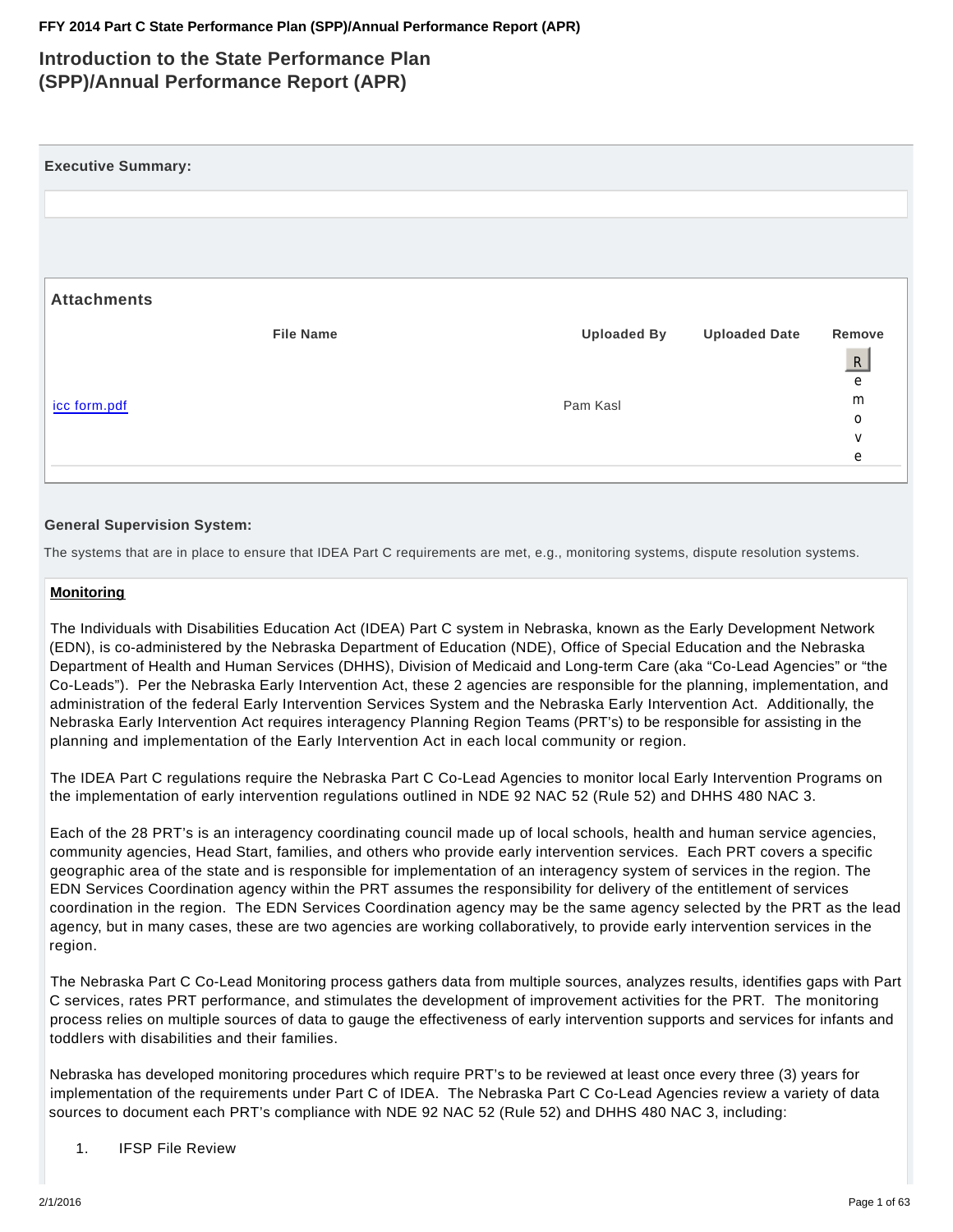- 2. Completion of prior Corrective Action Plans;
- 3. Policies and Procedures Review;
- 4. Forms Review;
- 5. Review of results from mediations, complaint and due process reports; and
- 6. Review of supporting data from sources such as, PRT child count, Referral vs. Verification Data, Referral Sources, CAPTA, and Performance Reports for the last 3 years.

# **The steps in the monitoring process include:**

**Step One:** The Part C Co-Leads schedule the monitoring plan for the upcoming year**.** The monitoring team is composed of the Part C Co-Coordinators and additional NDE staff to assist in the Monitoring process. The PRT Lead Agency receives the Notification letter informing the PRT of the scheduled date of the upcoming Part C Monitoring.

The Part C Monitoring Team meets with the PRT members to discuss the various components of the monitoring process, including IFSP file reviews, correction of noncompliance, verification of correction of noncompliance, how information generated from the monitoring activities will be incorporated into the Corrective Action Plan (CAP) and PRT Improvement planning process to improve results for infants/toddlers with disabilities and their families.

**Step Two**: The Part C Monitoring Team reviews the PRT's early intervention process, including the following components:

- · Forms used by the PRT to document the implementation of 92 NAC 52 and 480 NAC 3
- **IFSP Files**
- PRT Policies, Procedures and Practices
- · Review of any complaints filed and investigated by the Co-Lead Agencies pursuant to 92 NAC 52 and 480 NAC 3
- · Review of any due process findings issued pursuant to 92 NAC 55
- · Review of the timely correction of any noncompliance identified during the previous monitoring cycle.
- Issues identified as part of previous fiscal review or sub-recipient fiscal reviews.

**Step Three**: The Part C Monitoring Team conducts the Focused Onsite PRT Exit Conference. The result of the PRT monitoring is shared with the PRT members. This visit allows an opportunity for clarification or submission of evidence to determine whether or not compliance was met.

**Step Four:** The Part C Co-Leads provide written notification of Findings to the PRT. The PRT must submit a CAP within 45 days to the Part C Co-Leads. Upon submission of the PRT's CAP, the Part C Co-Leads will give approval in writing.

**Step Five**: Verification of Correction of Noncompliance and Closeout of Monitoring Process. Pursuant to 92 NAC 52-004.02E, all noncompliance must be corrected as soon as possible, and in no case later than one year from the date on which the PRT is notified of a finding of noncompliance. For all individual instances of noncompliance that can be corrected, the PRT must immediately correct and submit evidence of correction to the Part C Co-Leads, who will document the receipt of evidence of the individual correction. The Closeout Letter will be completed by Part C Co-Leads following the completion of the verification activities and the final report. This Closeout Letter is a clear statement by the Part C Co-Leads that the PRT has corrected the areas of noncompliance previously identified, has successfully completed the CAP, and the PRT is now in full compliance with IDEA Part C Regulations, NDE 92 NAC 52 , and DHHS 480 NAC 3.

# **Dispute Resolution**

# **Complaints**

The NDE Complaint Investigator will complete the complaint process as identified in 92 NAC 51-009.11, meeting the appropriate timelines. All correspondence to the complainants is completed by the Complaint Investigator. If any noncompliance is identified, the agency will be contacted and required to complete a CAP, and the Complaint Investigator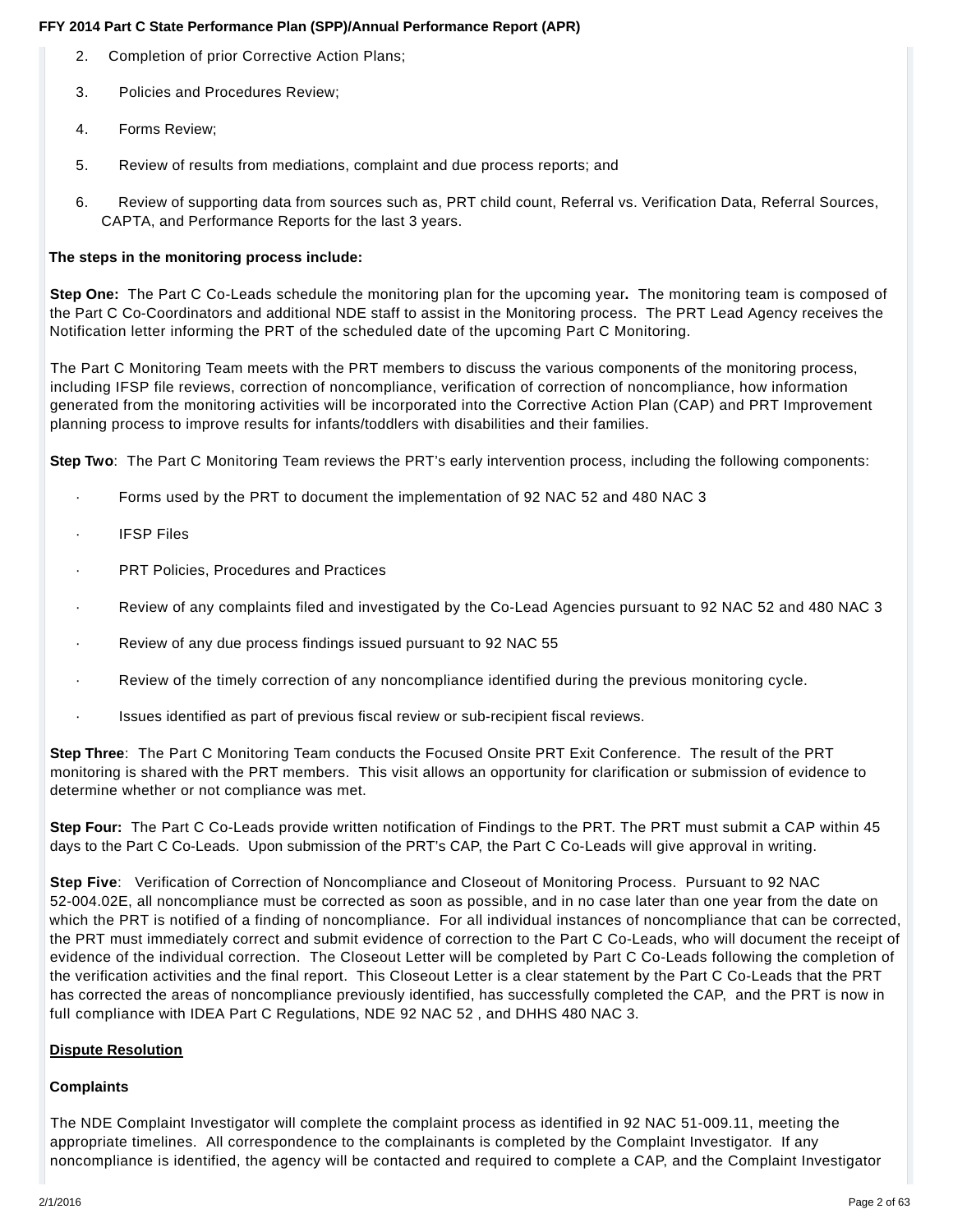will send the Closeout Letter.

### **Due Process Hearings**

The NDE Legal Office provides guidance to Parents, etc., on completing the Dispute Resolution element of the due process hearing in accordance with 92 NAC 51-009.13. Other mediation requests are handled through the regional Mediation Centers, in accordance with 92 NAC 51-009.12.

# **Mediation**

Mediation is an integral part of the complaint and due process procedures. There are six (6) Mediation Centers located regionally throughout the State of Nebraska to provide services to parents, families and school districts.

### **Provision of a Free Appropriate Public Education (FAPE)**

Since Nebraska is a Birth-mandate state, the Nebraska Department of Education, Office of Special Education works with school districts, service agencies and approved cooperatives to ensure that all infants and toddlers with disabilities in the State of Nebraska are receiving a free, appropriate public education (FAPE) in their natural environment to the maximum extent appropriate.

### **Timely and Accurate Reporting of Data**

The Nebraska Department of Education, Office of Special Education works with PRT's, school districts, service agencies and approved cooperatives to ensure that all data requirements are met in reporting the data. "Deadlines are Deadlines" is the rule for reporting data on time, and ensuring that the data is accurate and not needing to be returned for further review and revision.

### **Attachments**

**File Name Uploaded By Uploaded Date**

No APR attachments found.

### **Technical Assistance System:**

The mechanisms that the State has in place to ensure the timely delivery of high quality, evidenced based technical assistance and support to early intervention service (EIS) programs.

For several years, the Nebraska Part C Co-Leads-- Department of Education (NDE) and the Department of Health and Human Services (NDHHS), also referred to in Nebraska as the Early Development Network (EDN)—have provided significant training and technical assistance (TA) consistent with evidence-based research in early intervention/early childhood special education (EI/ECSE) and the mission, beliefs and principles promoted by National Early Childhood Technical Assistance Center (NECTAC). Intensive statewide training began in 2001 focusing on the provision of services in natural environments, use of the Primary Service Provider service delivery model, and coaching and teaming practices. In later years, training in the use of the Routines Based Interview (RBI) as a child and family assessment process and writing functional and meaningful child and family outcomes was added. The RBI is an assessment tool that uses the research about how young children learn, i.e. through natural learning opportunities within their family, to facilitate family engagement toward improving child and family outcomes. These training initiatives were provided in large part by Dr. Robin McWilliam of the Siskin Institute in TN, and Dathan Rush and M'Lisa Shelden of the Family Infant Preschool Program in NC-- national researchers and presenters on evidence based practices in early intervention-- and were coordinated through the NDE Early Childhood Training Center (ECTC), which continues to be the hub for professional development across all early childhood systems in Nebraska including childcare, Head Start, Part B 619 and Part C. ECTC coordinates a centralized system of professional development opportunities and tracking across settings where young children with disabilities and their families participate. Local Planning Region Teams (PRT) and school districts also access the ECTC with their training requests, which are coordinated regionally by 7 Early Learning Connection coordinators (ELCs). The ELCs are responsible for ensuring professional development opportunities are provided to meet state and federal requirements for all early care and education professionals within their region and are ultimately part of the ECTC system.

Although many of our state's efforts are now primarily related to the RDA work, Nebraska has additional ongoing training efforts that peripherally impact the State Identified Measureable Result (SIMR) as well. These training efforts include: Special Care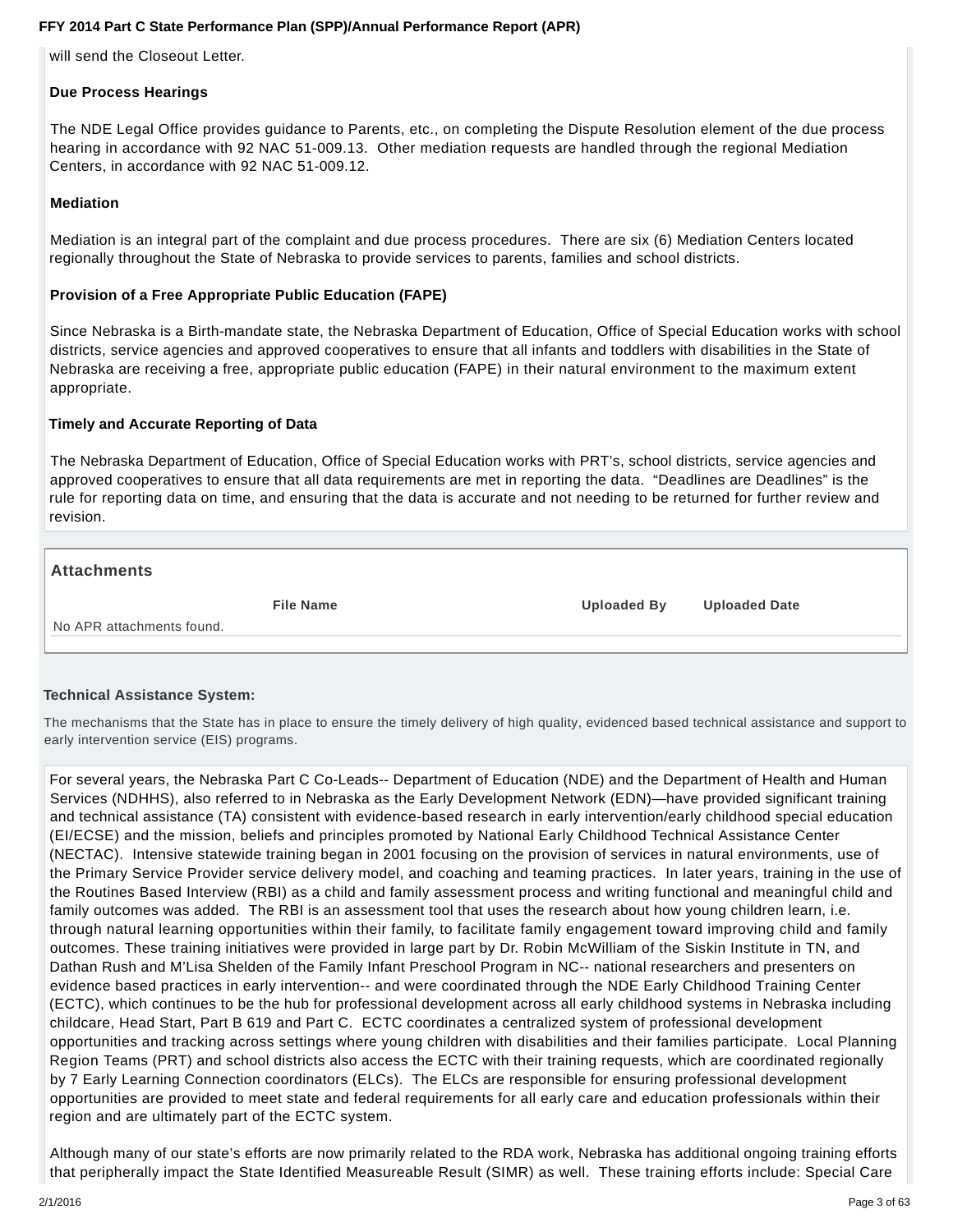which focuses on child care providers who care for children with disabilities; Early Learning Guidelines trainings which provides information about developmentally appropriate practices across domains in inclusive settings; Bridges Out of Poverty; CSEFEL Teaching Pyramid; CAPTA-related trainings to child welfare, court and EI personnel; and Circle of Security training – all of which are supported through collaboration with multiple state and private agencies - Nebraska Children and Families Foundation, Nebraska Division of Public Health/Maternal Child Health unit, Nebraska Division of Child Welfare, Nebraska Head Start State Collaboration Office, University of Nebraska's Center for Children, Families and the Law, University of Nebraska's Munroe Meyer Institute, Higher Education partners at the University of Nebraska Lincoln and Omaha, and the Nebraska Infant Mental Health Association.

The Parent Training & Information center (PTI) is a family partner to the EDN Co-Leads and provides numerous training activities for families, services coordinators and services providers as well as PRT members. Family representatives have the opportunity to influence training and TA activities both at the state and local levels by participating in planning sessions and through the provision of feedback. Trainings offered to families include: All about EDN, IFSP and IEP training, and Rebuilding Dreams which addresses family grief at learning that their child has a disability. Families can also call PTI at any time to receive individual TA.

Beginning in 2012, after spending several years using 3 different child assessment tools to collect data for the federal child outcomes (in Nebraska this is referred to as "Results Matter"), Nebraska moved to a single assessment tool, Teaching Strategies GOLD. Currently, annual Basic GOLD training for new teachers and new administrators is offered in rotating locations so as to provide access for new staff including early intervention providers as part of the broader early care and education system. The Teaching Strategies GOLD trainings include instruction in use of the on-line system for data collection and the ELCs are responsible for coordinating any individual TA needs within their regions.

Nebraska has spent considerable energy building an "internal" support structure—necessary if we are to move innovative practices and programs from initial training to full implementation. This effort began sincerely in 2009 when two Nebraska practitioners attended the Siskin National Routines Based Interview (RBI) training institute in Chattanooga, TN to become nationally certified interviewers. Building infrastructure from the top down, the Part C Co-Lead Coordinators and the Part B 619 Coordinator, along with the two newly certified RBI trainers formed a State level implementation team. Using the RBI as the first of Nebraska's "usable interventions", the state began to pilot a statewide implementation plan of training and TA for the RBI as well as other evidence based practices. Over the next 4 years, Nebraska Part C dollars funded an additional sixteen service providers and services coordinators to attend the RBI Siskin Institute with the intent of strategically placing certified RBI trainers geographically across the state.

Simultaneously, over these same 4 years, the ECTC coordinated professional development opportunities, funded by NDE/DHHS, to address evidence-based practices directly impacted by use of the RBI, e.g. Support Based Home Visits, Integrated Service Delivery, and Collaborative Consultation with Childcare. Professional development opportunities and TA have been facilitated through the use of the Nebraska Team Self-Assessment Tool—Implementing Evidence-Based Practices in Natural and Inclusive Environments for Children Birth to 3. This tool was adapted from the original work of Robin McWilliam. The Nebraska version was piloted with 10 teams from across the state who came together to reach consensus about priority practices needing ongoing TA. Based on this initial work, these ten teams became our state's first local implementation teams. The statewide coordinators provide TA to support the work of these teams through biannual conference calls and assistance.

Because use of the RBI impacts the overall EI process, the focus of the stakeholder groups and our professional development/TA expanded to include evidence based practices beyond child and family assessment. Using the implementation science research, the state leadership team developed an implementation plan aimed at bringing other EI teams from across the state (both Educational Service Unit and school district based teams) on board. In order to sustain the work already begun, the leadership team looked to the RBI trainers and coaches on these stakeholder teams to be not only leaders within their programs, or PRT, but to assist the state level team in planning for new EI teams. The team self-assessments, facilitated by one or both of the two statewide consultants, became a pre-requisite for targeted TA to new teams and results in a direct communication link back to the state level team regarding implementation problems, issues or challenges. RBI trainer/coach conference calls scheduled along with the existing stakeholder calls has allowed for the development of an RBI statewide fidelity process as well as specific planning for ongoing training and TA.

The Early Development Network (EDN) website provides access for service providers, administrators, services coordinators, planning region teams and families to all things Part C related including regulations, guidelines, examples and samples from local PRTs, and training announcements. The site also connects to on-line training modules which have been developed over the past 3 years to address such foundational topics as the development of quality IFSPs, home visitation principles, Medicaid waiver, services coordination and pre-service training for new services coordinators. Additionally, because of the ongoing work with the RBI, a website focusing on evidence based practices for service providers, services coordinators and administrators was launched three years ago. This site is organized around the aforementioned EI team self-assessment tool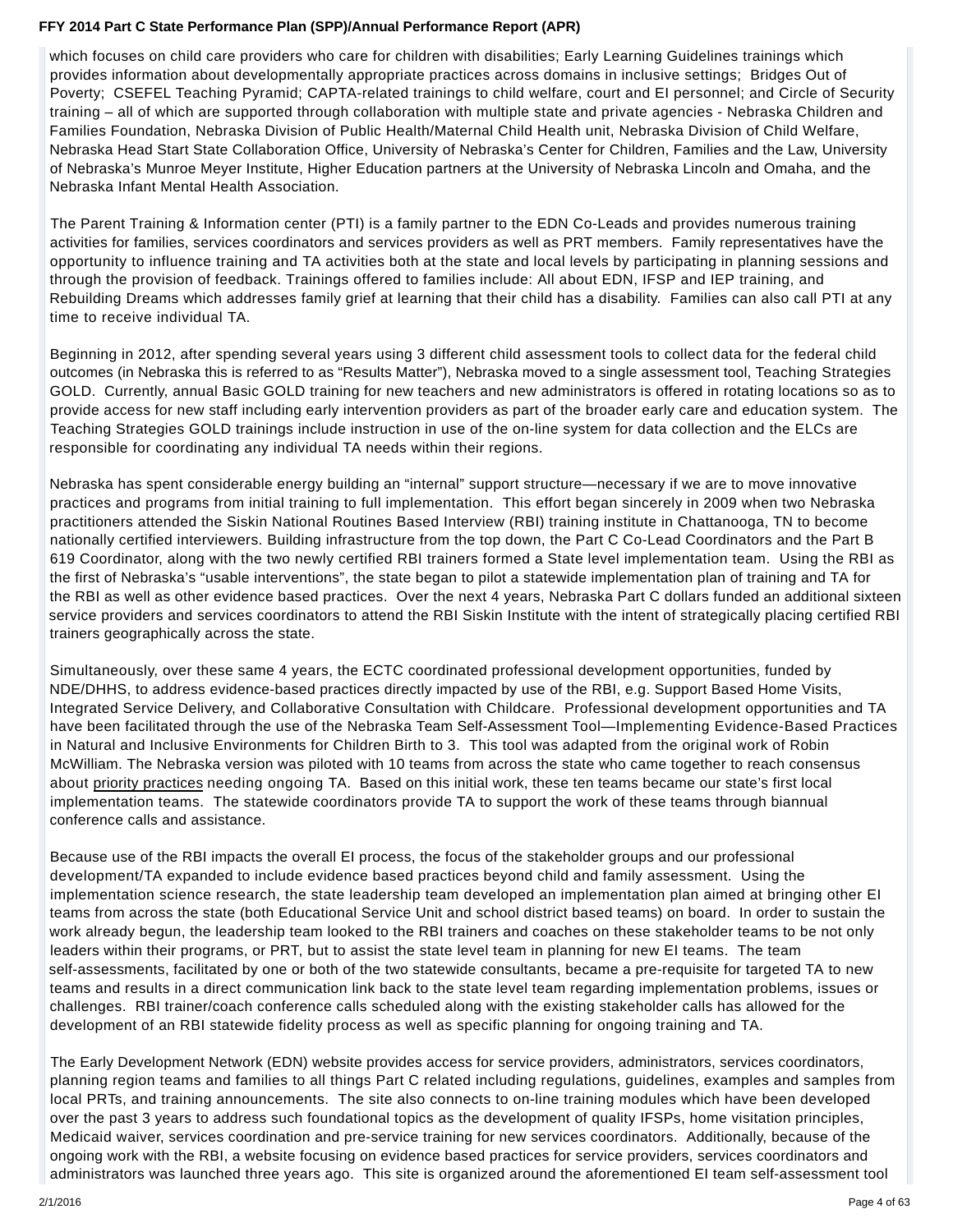to allow users just-in-time, informational, one-pagers highlighting a description of each practice, its basis in regulation and/or research, and on-line tools to use.

In order to more efficiently use federal Part C dollars, the state leadership team offered its first Nebraska-based RBI training during the summer of 2013. Utilizing the skills of the state's Siskin trained RBI cadre, Nebraska's "RBI Boot Camp" yielded a new group of RBI trained service providers and service coordinators, offering even broader statewide implementation. The Boot Camp, offered again in the summers of 2014 and 2015, has helped current stakeholder teams to sustain the RBI practice to fidelity and train new team members, while also training service providers and services coordinators from new areas of the state. Although the initial focus of the Boot Camp was the development of routines-based interviewing skills and writing functional outcomes, an additional component was added in 2014: a training of the trainer (TOT) session. The TOT includes recommended training practices and processes, recommended fidelity checks, as well Power Point presentations, handouts, etc. Teams with RBI approved trainers have been invited to join the state stakeholder teams now re-purposed as RBEI or Routines Based Early Intervention.

In keeping with the expansion of implementing evidence based practices beyond the RBI, the Co-Leads hosted a webinar about the primary service provider approach and then brought Dathan Rush and M'Lisa Shelden to the state for an institute in February, 2014. The institute focused on natural learning opportunities, coaching and teaming practices. Teams were required to have participated in the team self-assessment, to be using the RBI, to have organized team meetings and be representative of all Part C services including an administrator/coordinator/supervisor. In addition to the 2 day institute, a half day training was provided for "internal master coaches", one person appointed from each team. These master coaches received on-going supports by Rush and Shelden via coaching logs and individual feedback provided through monthly coaching calls, again funded by Part C dollars. Their role is to provide coaching to their teams as they implement the new practices.

New EDN services coordinators have the opportunity to participate in biannual pre-service training and all services coordinators, service providers and Part C supervisors participate in face to face training, typically as part of an annual EDN conference, which also includes EI service providers and administrators. In addition the Co-Leads provide TA by request through face to face meetings, conference calls and webinars.

The Annual EDN conference provides a forum for training on the Part C regulations, and offeres a technical assistance guidance. In addition, the conference provides information related to RDA, including:(1) Nebraska's RDA strategies: the RBI, functional child and family outcomes, and routines based home visits, (2) the shift in focus from individual EI teams to the Planning Region Teams (PRTs) for both training and evaluation purposes as part of RDA, and (3) the re-organization of the statewide Part C monitoring system to be reviewed by PRT. The Co-Leads have been and will continue to provide targeted training/TA as a result of needs identified via this monitoring process.

Because Nebraska has chosen to implement RBEI within pilot PRTs initially, professional development and TA efforts are being planned on both a micro (pilots) and a macro level (statewide over the next 5 years). Webinars have been developed to provide an overview of the RDA work, introduce the RBI, and provide functional outcome guidance. In addition, there will be RBI and functional outcome training in the local pilot PRT sites. Regional TA RBEI trainer/coaches have also been developed and will be utilized over the next year to implement data-driven professional development and TA. Over the course of the next 5 years, evaluation procedures will be put in place for the implementation of the RBI, the functional child and family outcomes and quality home visits. Ongoing feedback to the pilot PRTs regarding evaluation results will be conducted. The results will be used to make adjustments to training and TA initially at the pilot PRT level, but ultimately to the statewide plan to bring the state to "full" implementation.

# **Attachments**

**File Name Uploaded By Uploaded Date**

No APR attachments found.

### **Professional Development System:**

The mechanisms the State has in place to ensure that service providers are effectively providing services that improve results for infants and toddlers with disabilities and their families.

See explanation in Technical Assistance System.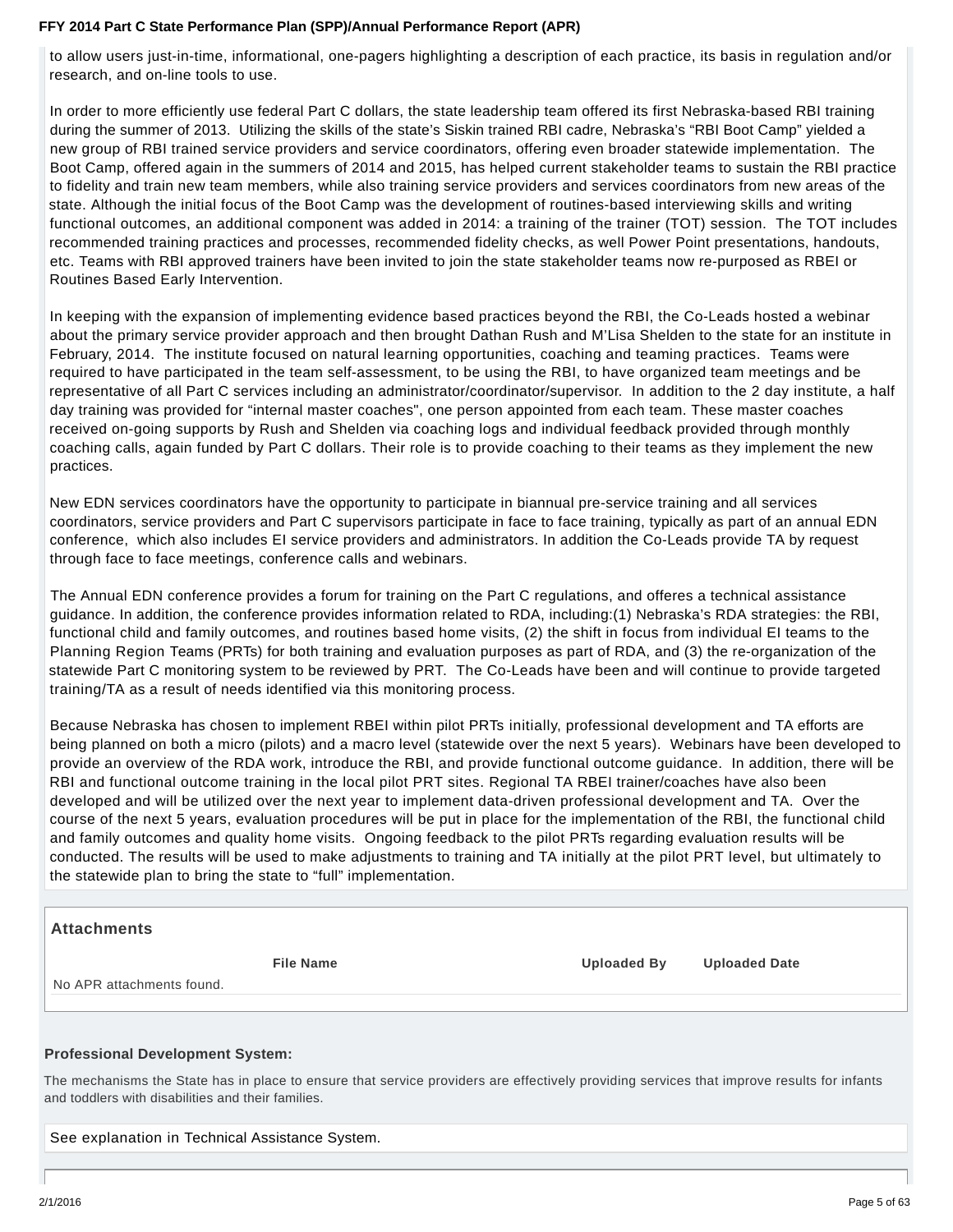| Attachments               |                  |                    |                      |
|---------------------------|------------------|--------------------|----------------------|
|                           | <b>File Name</b> | <b>Uploaded By</b> | <b>Uploaded Date</b> |
| No APR attachments found. |                  |                    |                      |
|                           |                  |                    |                      |
|                           |                  |                    |                      |
|                           |                  |                    |                      |

**Stakeholder Involvement:**  $\blacksquare$  apply this to all Part C results indicators

The mechanism for soliciting broad stakeholder input on targets in the SPP, including revisions to targets.

**Stakeholder Involvement:** Nebraska regularly seeks input from stakeholders when establishing policy, regulation or implementation strategies. Specific to the development of the State Improvement Plan and Annual Performance Report, Nebraska has established a broad based stakeholder group. The group included representatives of parents, school district Directors of Special Education, special education staff, early childhood programs, Routines Based Early Intervention (RBEI), higher education, services coordination, Head Start, Health and Human Services, community agencies, early intervention services providers, court system, school psychologists, early childhood special education, and the medical field.

This group has met periodically throughout the past year and will continue meeting to establish/review targets and performance as indicated in the SPP/APR and the development and implementation of the State Systemic Improvement Plan (SSIP). Thus far the Stakeholders have reviewed historical data around each of the indicators and established targets for each of the indicators. Additionally, the Stakeholders assisted NDE in establishing the State Identified Measurable Result (SIMR). As the Stakeholders continue meeting they will provide guidance and input on the development of the second and third phases of the SSIP process.

In addition to the Stakeholder group established specifically for the purpose of gathering input on the SSIP and SPP/APR, Nebraska also obtains input from the Special Education Advisory Council (SEAC) and the Early Childhood Interagency Coordinating Council (ECICC). These Councils are established pursuant to 34 CFR 300.167 and 34 CFR 303.600 and as such provides for input from a diverse group of stakeholders. The Councils regularly discuss the SPP/APR and provides input on the targets and strategies contained therein. SEAC and ECICC will continue to be utilized for input on the development of the SSIP and the SIMR.

| Attachments               |                  |                    |                      |
|---------------------------|------------------|--------------------|----------------------|
|                           | <b>File Name</b> | <b>Uploaded By</b> | <b>Uploaded Date</b> |
| No APR attachments found. |                  |                    |                      |
|                           |                  |                    |                      |

# **Reporting to the Public:**

How and where the State reported to the public on the FFY 2012 performance of each EIS Program or Provider located in the State on the targets in the SPP/APR as soon as practicable, but no later than 120 days following the State's submission of its FFY 2012 APR, as required by 34 CFR §300.602(b)(1)(i)(A); and a description of where, on its Web site, a complete copy of the State's SPP, including any revision if the State has revised the SPP that it submitted with its FFY 2012 APR in 2014, is available.

Planning Region Team performance on each of the APR indicators is reported each spring on the Early Development Network website. The report can be found at, http://edn.ne.gov/spp/regional-data.html. The Early Development Network website is a site that provides information to the public, families, services providers and the Planning Region Teams on the Early Intervention program in Nebraska. A copy of the state's SPP is also located on the EDN site, http://edn.ne.gov/spp/annualperformance-report.html, as well as on the Nebraska Department of Education, Special Education office website at, http://www.education.ne.gov/sped/publicreporting.html.

| <b>Attachments</b>        |                  |                    |                      |
|---------------------------|------------------|--------------------|----------------------|
|                           | <b>File Name</b> | <b>Uploaded By</b> | <b>Uploaded Date</b> |
| No APR attachments found. |                  |                    |                      |
|                           |                  |                    |                      |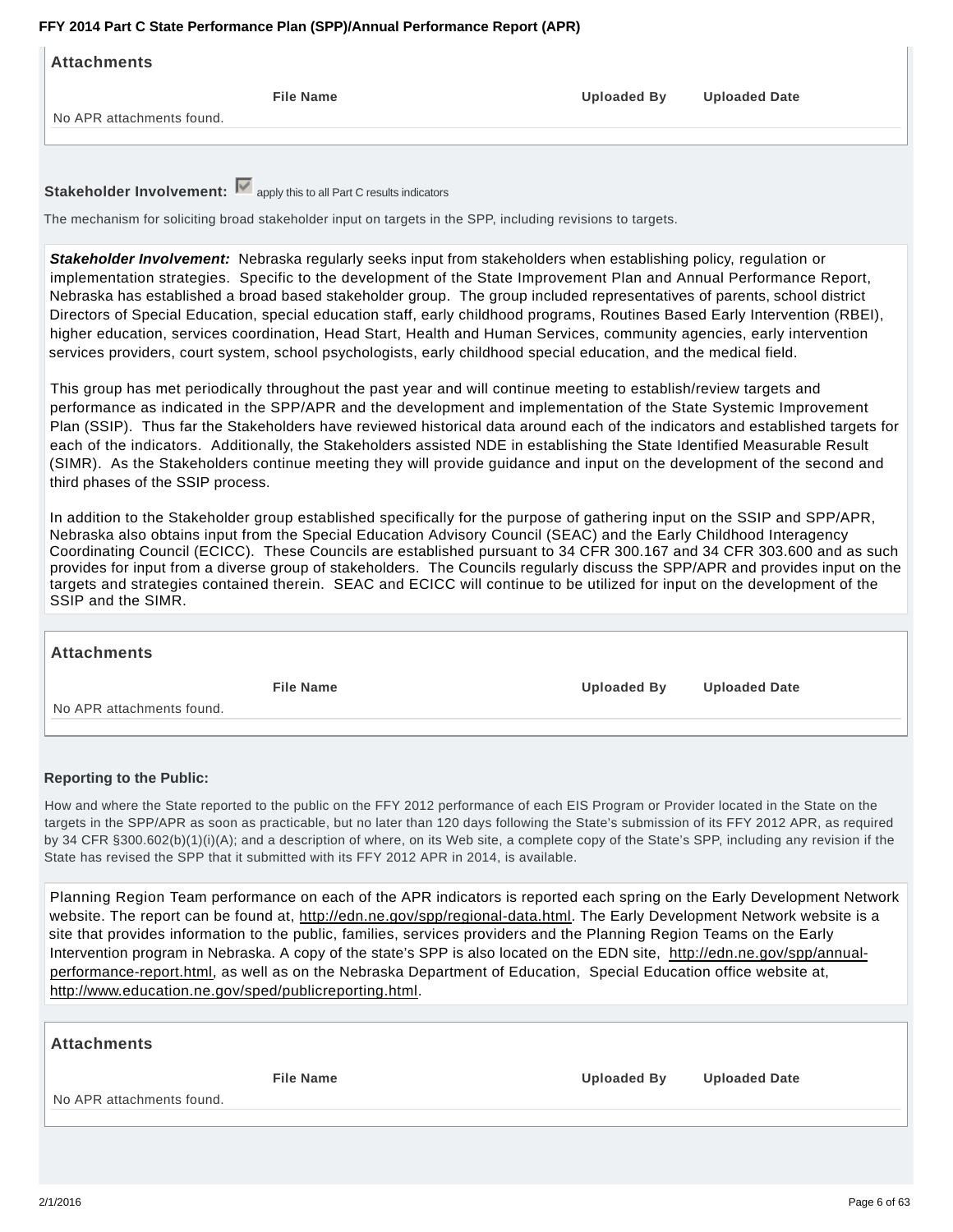**Actions required in FFY 2013 response**

None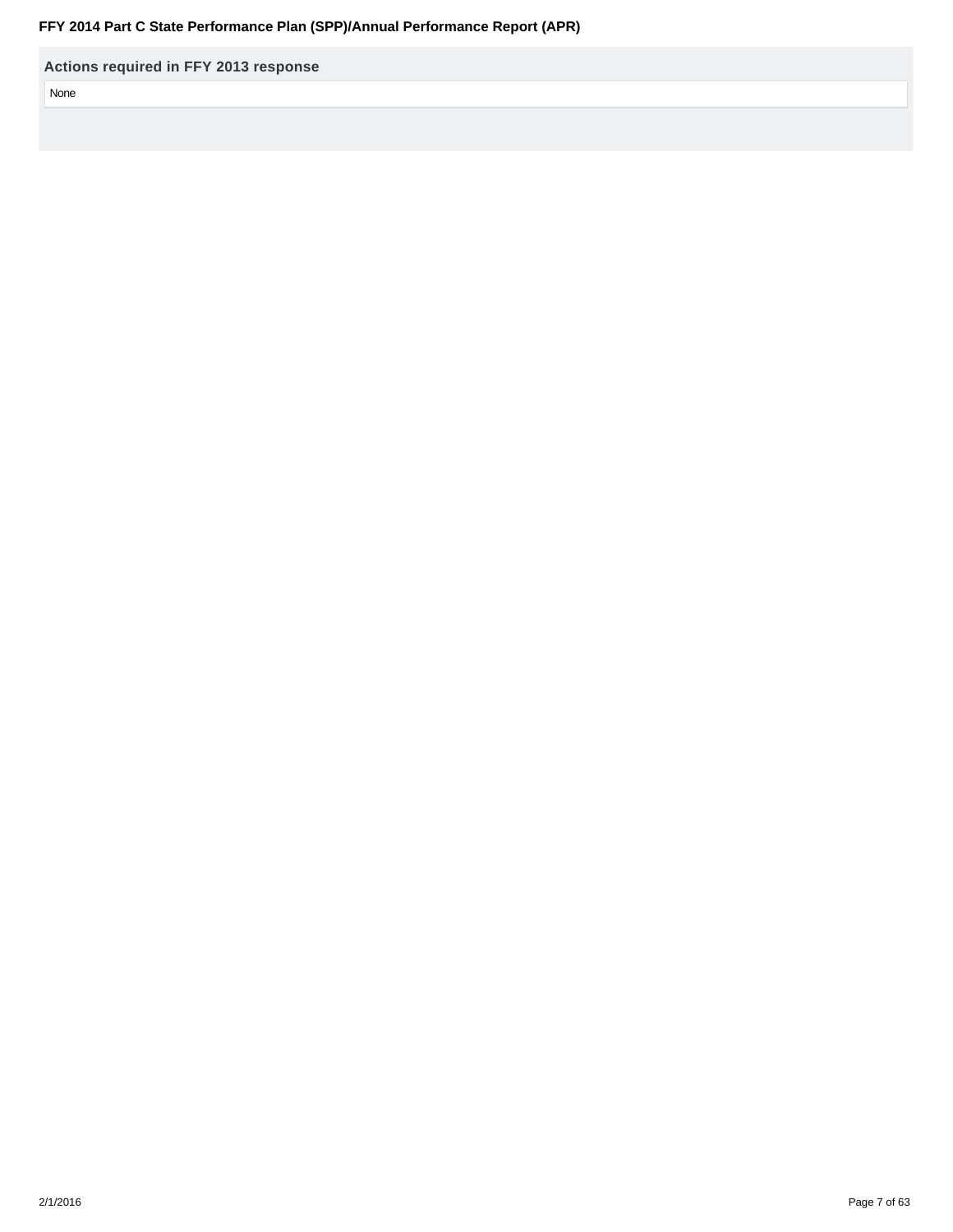# **Indicator 1: Timely provision of services Historical Data and Targets**

Monitoring Priority: Early Intervention Services In Natural Environments

**Compliance indicator: Percent of infants and toddlers with IFSPs who receive the early intervention services on their IFSPs in a timely manner.**

### **(20 U.S.C. 1416(a)(3)(A) and 1442)**

### **Historical Data**

#### Baseline Data: 2005

| <b>FFY</b>                                                                       | 2004 | 2005   | 2006 | 2007 | 2008 | 2009 | 2010 | 2011 | 2012 | 2013 |
|----------------------------------------------------------------------------------|------|--------|------|------|------|------|------|------|------|------|
| Target                                                                           |      |        | 100% | 100% | 100% | 100% | 100% | 100% | 100% | 100% |
| Data                                                                             |      | 99.43% | 100% | 100% | 100% | 100% | 100% | 100% | 100% | 100% |
| Key:<br>Blue - Data Update<br>Gray - Data Prior to Baseline<br>Yellow - Baseline |      |        |      |      |      |      |      |      |      |      |

# **FFY 2014 - FFY 2018 Targets**

| <b>FFY</b>                 | 2014 | 2015 | 2016 | 2017 | 2018 |  |  |  |  |
|----------------------------|------|------|------|------|------|--|--|--|--|
| Target                     | 100% | 100% | 100% | 100% | 100% |  |  |  |  |
| Key:<br>Blue - Data Update |      |      |      |      |      |  |  |  |  |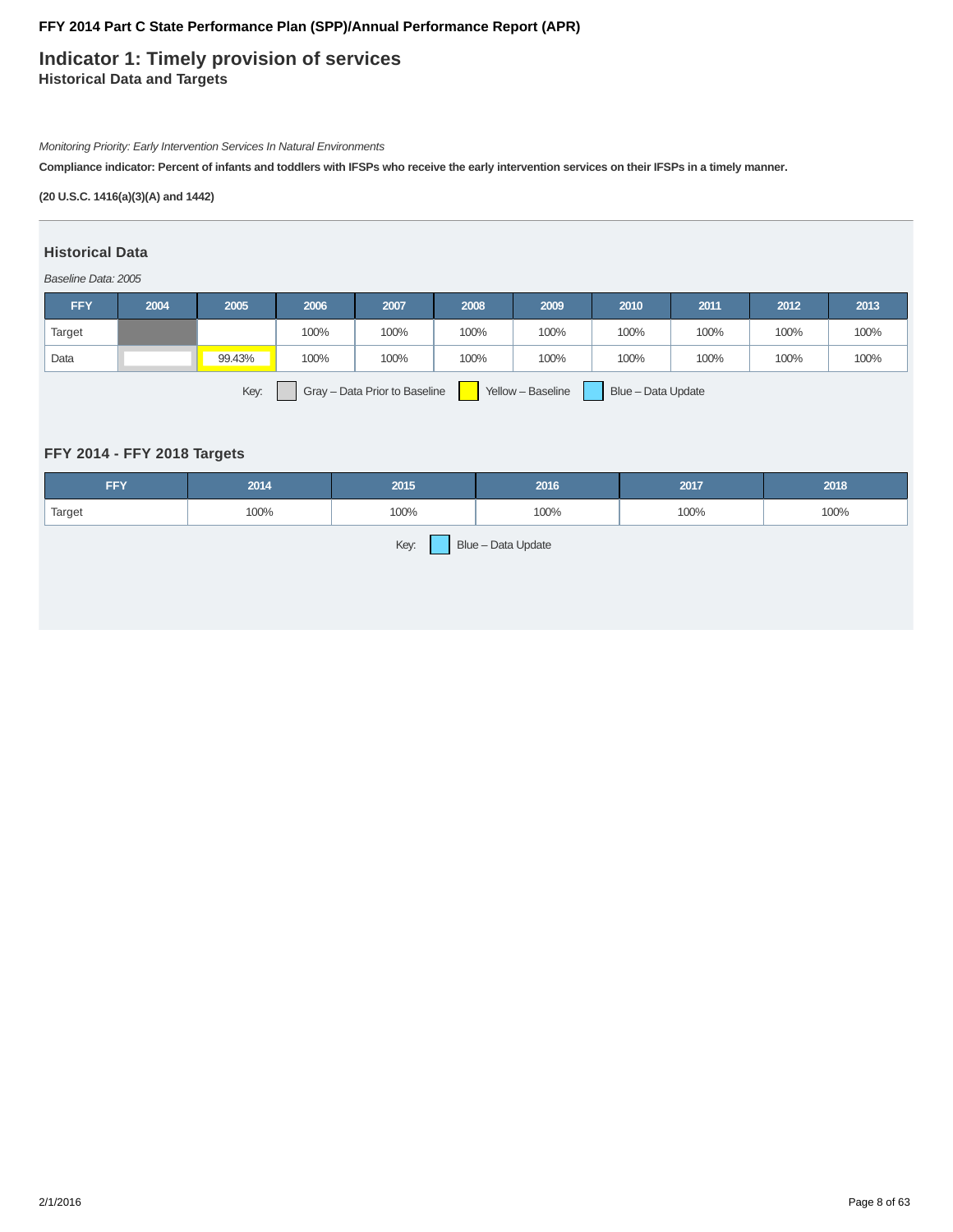**Indicator 1: Timely provision of services FFY 2014 Data**

Monitoring Priority: Early Intervention Services In Natural Environments

**Compliance indicator: Percent of infants and toddlers with IFSPs who receive the early intervention services on their IFSPs in a timely manner.**

**(20 U.S.C. 1416(a)(3)(A) and 1442)**

# **FFY 2014 SPP/APR Data**

| Number of infants and toddlers with IFSPs<br>who receive the early intervention services<br>on their IFSPs in a timely manner        | Total number of infants and toddlers with<br><b>IFSPs</b> | <b>FFY 2013</b><br>Data* | <b>FFY 2014</b><br>Target* | <b>FFY 2014</b><br><b>Data</b> | <b>Status</b> | Slippage    |  |
|--------------------------------------------------------------------------------------------------------------------------------------|-----------------------------------------------------------|--------------------------|----------------------------|--------------------------------|---------------|-------------|--|
| 112                                                                                                                                  | 112                                                       | 100%                     | 100%                       | 100%                           | Met Target    | No Slippage |  |
| * FFY 2013 Data and FFY 2014 Target are editable on the Historical Data and Targets page.                                            |                                                           |                          |                            |                                |               |             |  |
| Number of documented delays attributable to exceptional family circumstances (this number will be added to the Number of infants and |                                                           |                          |                            |                                |               | $\cap$      |  |

toddlers with IFSPs who receive their early intervention services on their IFSPs in a timely manner) of a timely manner) of the intervention services on their IFSPs in a timely manner)

**What is the source of the data provided for this indicator?**

- *<u>State monitoring</u>*
- *C* State database

### **Describe the method used to select EIS programs for monitoring.**

The Nebraska Department of Education (NDE) and Nebraska Department of Health and Human Services (NDHHS), acting as co-lead agencies (the Co-Leads), are responsible for ensuring Part C of the Individuals with Disabilities Education Act (IDEA) is fully implemented for all infants and toddlers with disabilities and their families through the Early Development Network (EDN). The Part C Co-Leads monitor the state's 28 Planning Region Teams (PRTs) on a three year cycle. IFSP files and other records maintained by Services Coordinators are reviewed for compliance with IDEA and Medicaid.

The Individualized Family Service Plan (IFSP) checklist file review for Improving Learning for children with Disabilities (ILCD) gathers data regarding the receipt of early intervention services on IFSPs in a timely manner.

In FFY 2014, nine (9) of the Planning Regions participated in an IFSP file review for a total of 112 files. 108 of the 112 files (96.43%) were in compliance with the IFSP completed in a timely manner.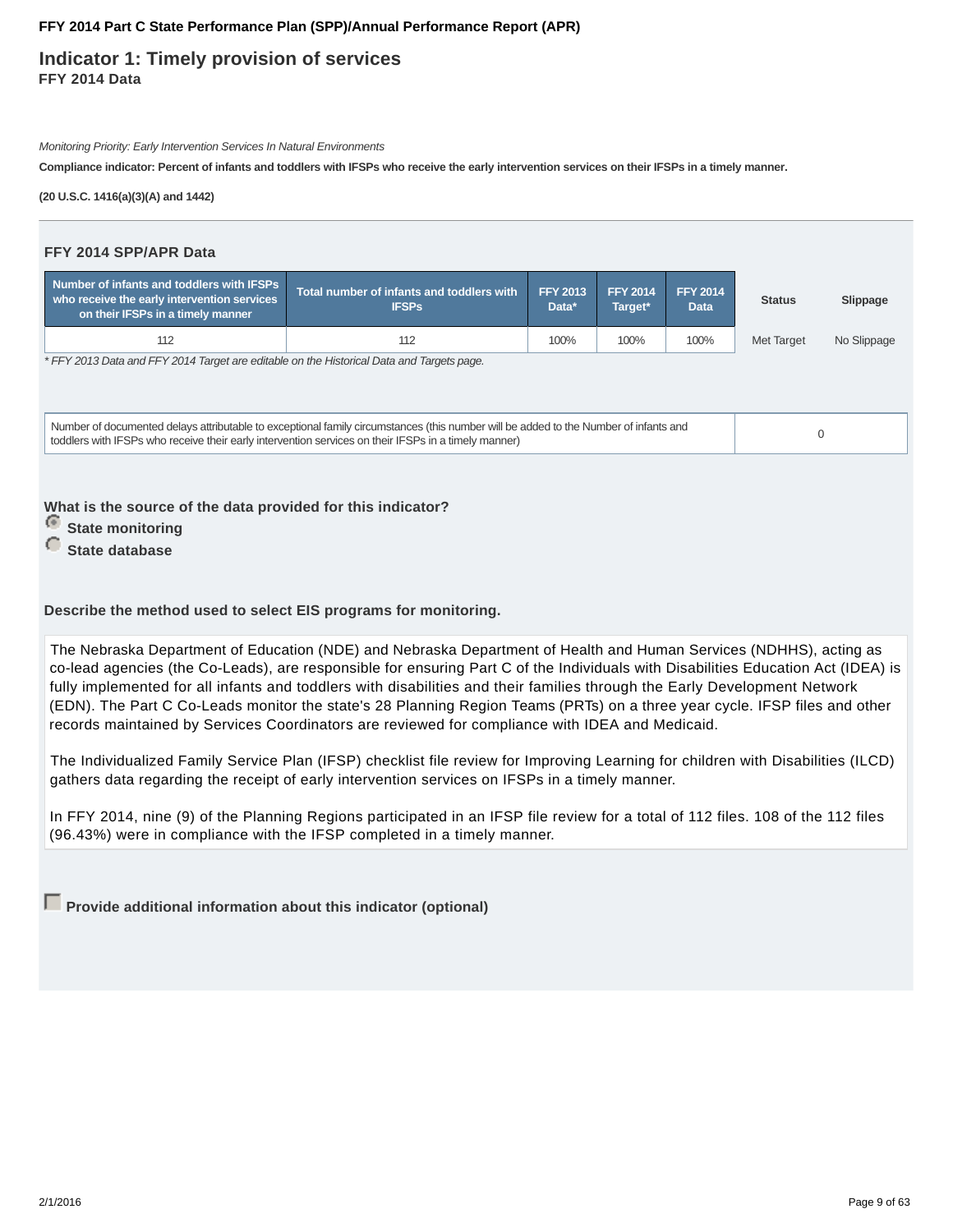**Indicator 1: Timely provision of services Required Actions from FFY 2013**

Monitoring Priority: Early Intervention Services In Natural Environments

**Compliance indicator: Percent of infants and toddlers with IFSPs who receive the early intervention services on their IFSPs in a timely manner.**

**(20 U.S.C. 1416(a)(3)(A) and 1442)**

**Actions required in FFY 2013 response**

**Responses to actions required in FFY 2013 response, not including correction of findings**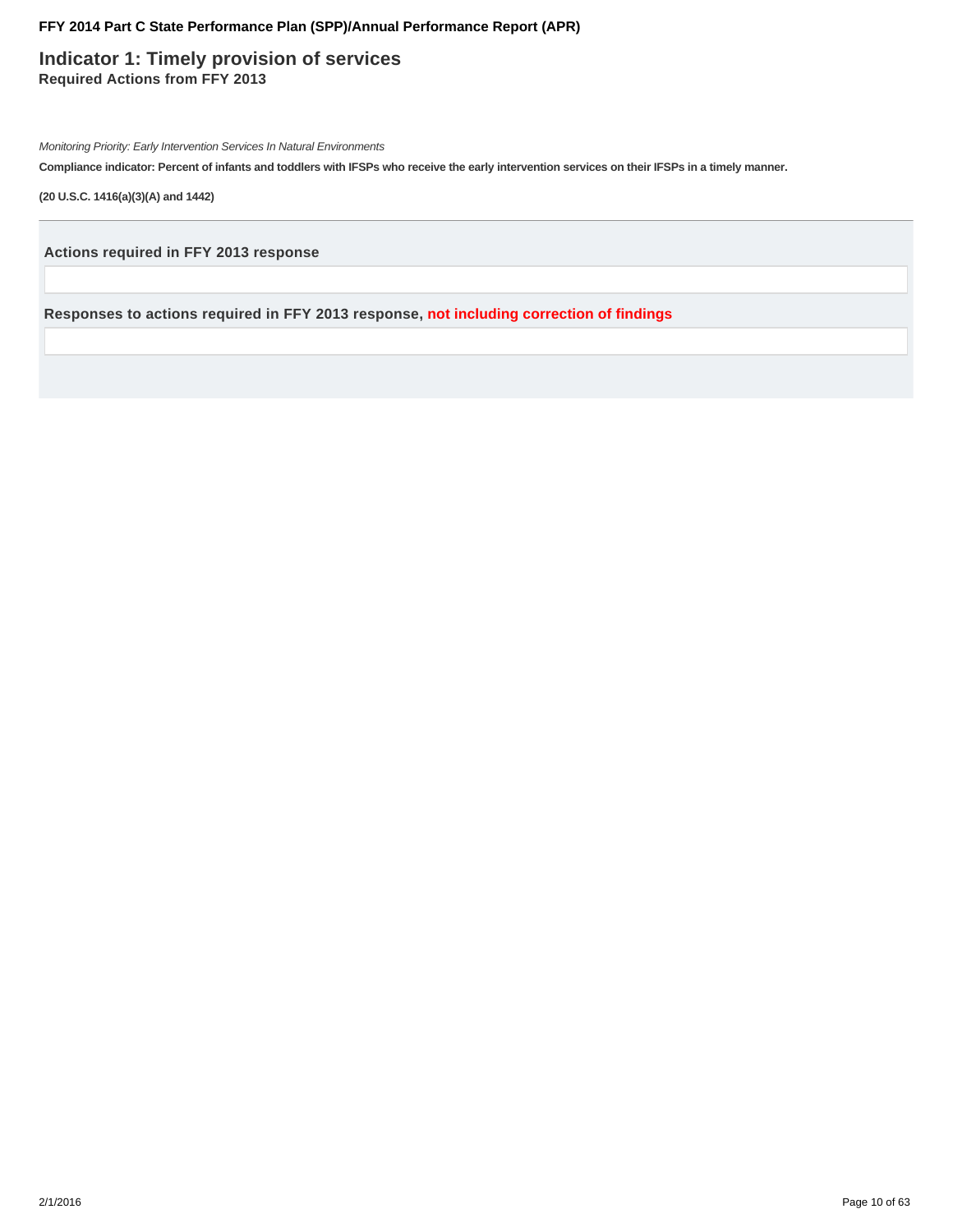# **Indicator 1: Timely provision of services**

**Correction of Previous Findings of Noncompliance**

Monitoring Priority: Early Intervention Services In Natural Environments

**Compliance indicator: Percent of infants and toddlers with IFSPs who receive the early intervention services on their IFSPs in a timely manner.**

**(20 U.S.C. 1416(a)(3)(A) and 1442)**

### **Correction of Findings of Noncompliance Identified in FFY 2013**

| <b>Findings of Noncompliance Identified</b> | <b>Findings of Noncompliance Verified</b><br>as Corrected Within One Year | <b>Findings of Noncompliance</b><br>Subsequently Corrected | <b>Findings Not Yet Verified as Corrected</b> |
|---------------------------------------------|---------------------------------------------------------------------------|------------------------------------------------------------|-----------------------------------------------|
| null                                        | null                                                                      | null                                                       |                                               |

### **Correction of Findings of Noncompliance Identified Prior to FFY 2013**

|      | <b>Findings of Noncompliance Not Yet Verified as Corrected as of FFY</b> | <b>Findings of Noncompliance</b> | Findings Not Yet Verified as |
|------|--------------------------------------------------------------------------|----------------------------------|------------------------------|
|      | <b>2013 APR</b>                                                          | <b>Verified as Corrected</b>     | <b>Corrected</b>             |
| None |                                                                          |                                  |                              |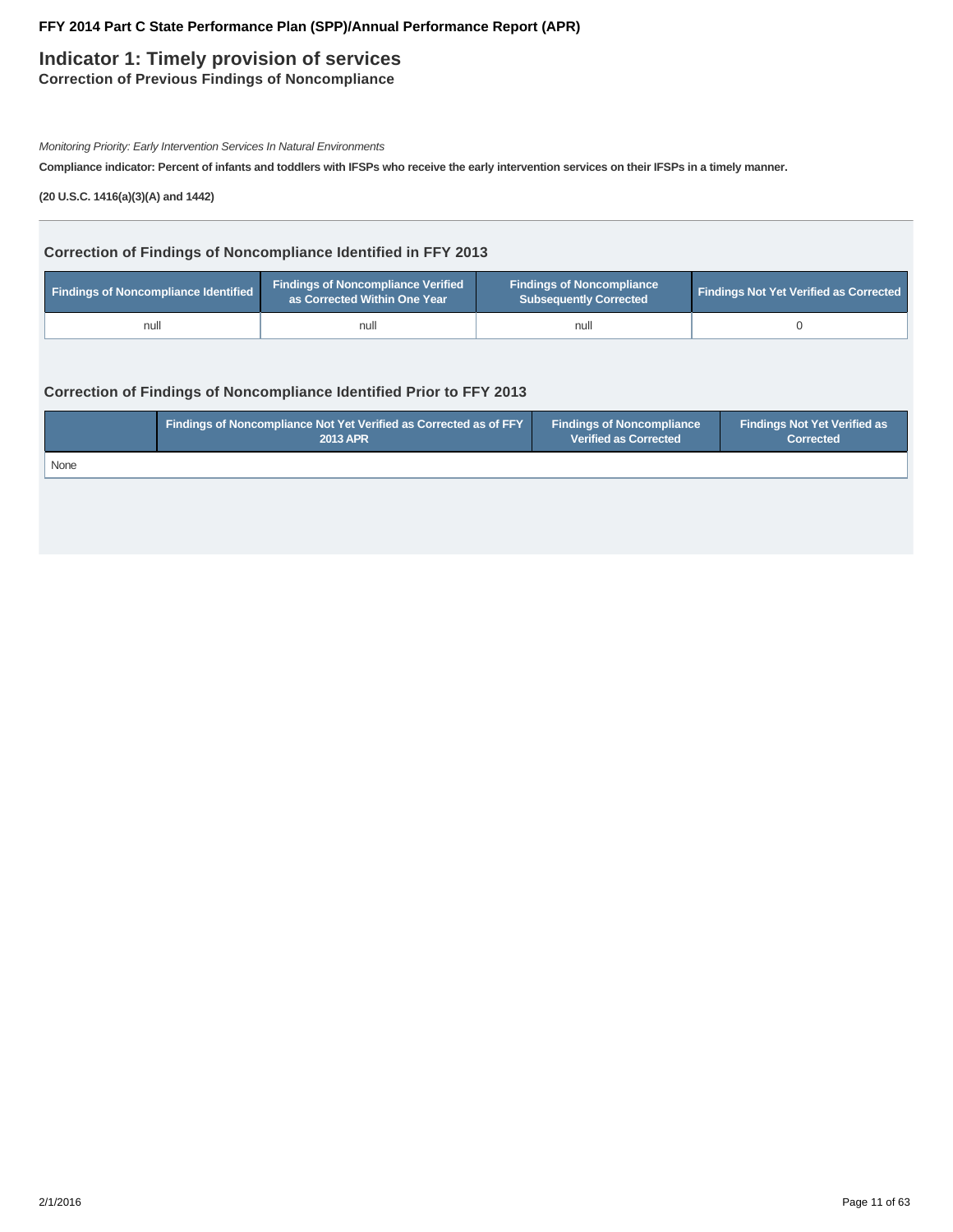**Indicator 2: Services in Natural Environments Historical Data and Targets**

Monitoring Priority: Early Intervention Services In Natural Environments

**Results indicator: Percent of infants and toddlers with IFSPs who primarily receive early intervention services in the home or community-based settings.**

**(20 U.S.C. 1416(a)(3)(A) and 1442)**

### **Historical Data**

Baseline Data: 2005

| <b>FFY</b>                                                                       | 2004 | 2005   | 2006   | 2007   | 2008   | 2009   | 2010   | 2011   | 2012   | 2013   |
|----------------------------------------------------------------------------------|------|--------|--------|--------|--------|--------|--------|--------|--------|--------|
| Target $\geq$                                                                    |      |        | 86.00% | 86.50% | 87.00% | 87.50% | 88.00% | 90.00% | 90.50% | 96.75% |
| Data                                                                             |      | 91.03% | 99.04% | 96.03% | 92.70% | 95.90% | 96.75% | 97.86% | 97.60% | 98.40% |
| Key:<br>Yellow - Baseline<br>Blue - Data Update<br>Gray - Data Prior to Baseline |      |        |        |        |        |        |        |        |        |        |

### **FFY 2014 - FFY 2018 Targets**

| <b>FFY</b>                 | 2014   | 2015   | 2016   | 2017   | 2018   |  |  |  |  |
|----------------------------|--------|--------|--------|--------|--------|--|--|--|--|
| Target $\geq$              | 96.75% | 97.00% | 97.50% | 98.00% | 98.20% |  |  |  |  |
| Key:<br>Blue - Data Update |        |        |        |        |        |  |  |  |  |

### **Targets: Description of Stakeholder Input**

Please reference Introduction - Description of Stakeholder Involvement.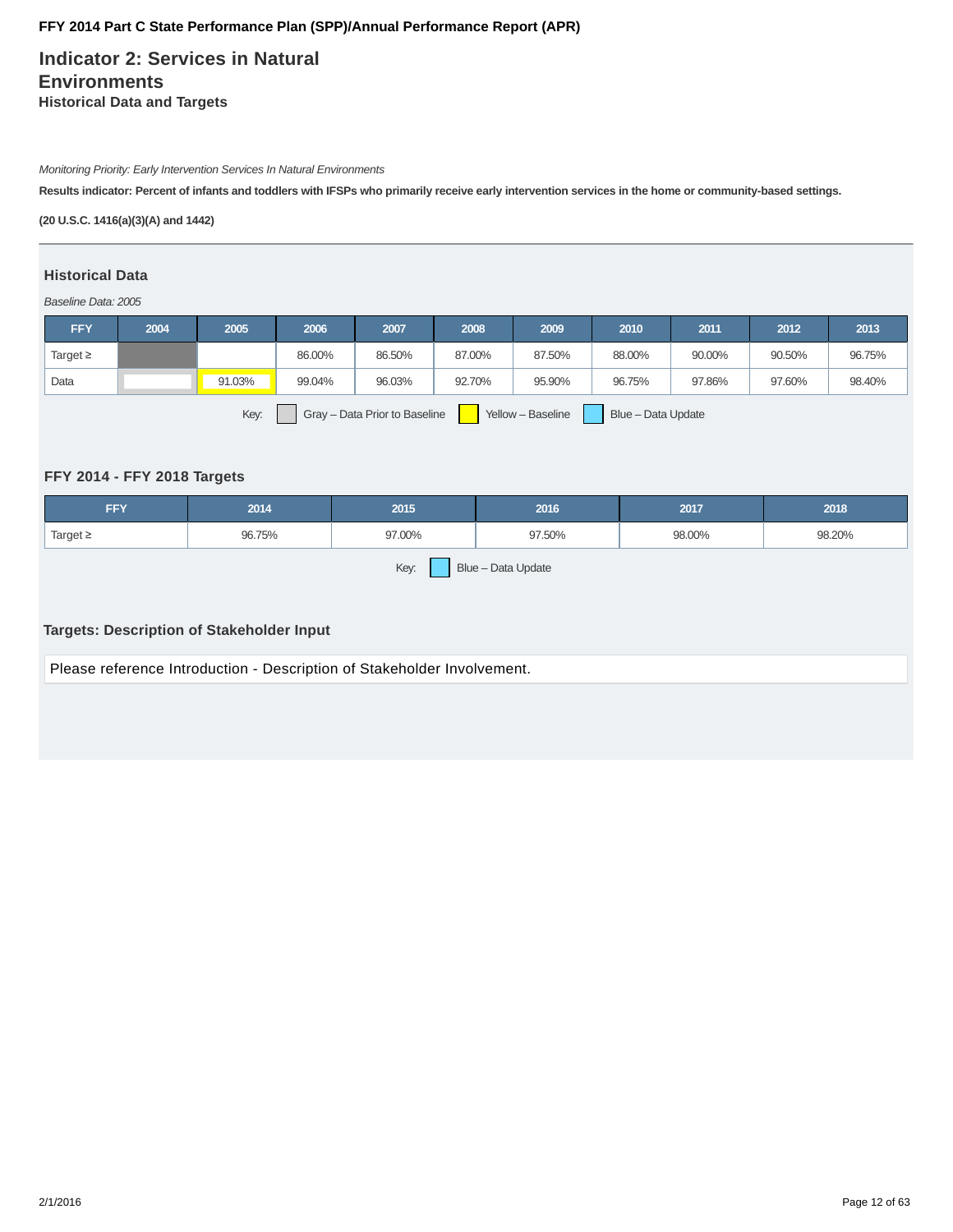**Indicator 2: Services in Natural Environments FFY 2014 Data**

Monitoring Priority: Early Intervention Services In Natural Environments

**Results indicator: Percent of infants and toddlers with IFSPs who primarily receive early intervention services in the home or community-based settings.**

**(20 U.S.C. 1416(a)(3)(A) and 1442)**

### **Prepopulated Data**

| <b>Source</b>                                                    | <b>Date</b> | <b>Description</b>                                                                                                                     | <b>Data</b> | <b>Overwrite Data</b> |
|------------------------------------------------------------------|-------------|----------------------------------------------------------------------------------------------------------------------------------------|-------------|-----------------------|
| SY 2014-15 Child<br>Count/Educational Environment<br>Data Groups | 7/2/2015    | Number of infants and toddlers with IFSPs who primarily receive early<br>intervention services in the home or community-based settings | 1,467       |                       |
| SY 2014-15 Child<br>Count/Educational Environment<br>Data Groups | 7/2/2015    | Total number of infants and toddlers with IFSPs                                                                                        | 1.492       |                       |

# **FFY 2014 SPP/APR Data**

| Number of infants and toddlers with<br><b>IFSPs who primarily receive early</b><br>intervention services in the home or<br>community-based settings | <b>Total number of infants and</b><br>toddlers with IFSPs | <b>FFY 2013</b><br>Data* | <b>FFY 2014</b><br>Target* | <b>FFY 2014</b><br><b>Data</b> | <b>Status</b>     | Slippage    |
|-----------------------------------------------------------------------------------------------------------------------------------------------------|-----------------------------------------------------------|--------------------------|----------------------------|--------------------------------|-------------------|-------------|
| .467                                                                                                                                                | l.492                                                     | 98.40%                   | 96.75%                     | 98.32%                         | <b>Met Target</b> | No Slippage |

\* FFY 2013 Data and FFY 2014 Target are editable on the Historical Data and Targets page.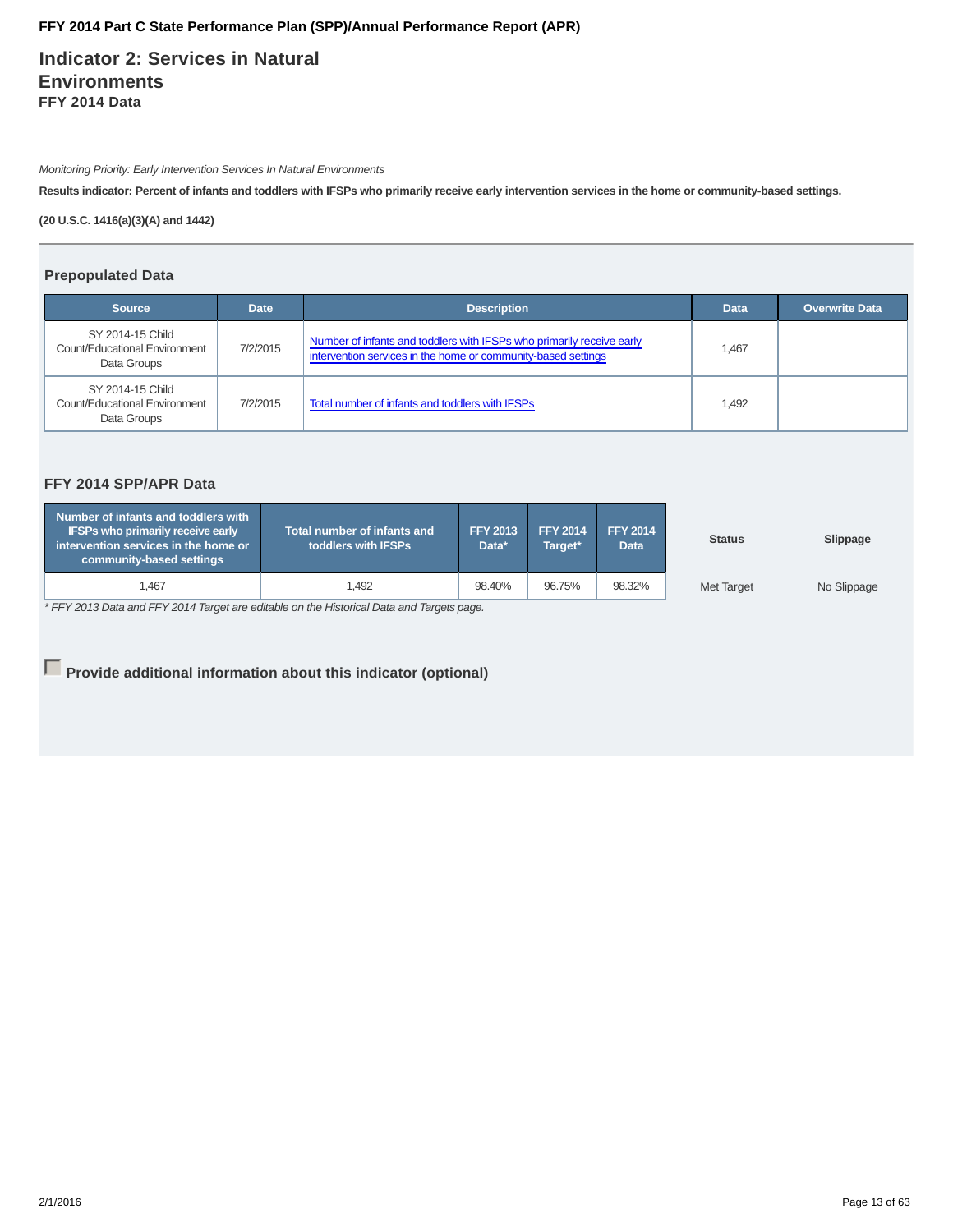**Indicator 2: Services in Natural Environments Required Actions from FFY 2013**

Monitoring Priority: Early Intervention Services In Natural Environments

**Results indicator: Percent of infants and toddlers with IFSPs who primarily receive early intervention services in the home or community-based settings.**

**(20 U.S.C. 1416(a)(3)(A) and 1442)**

**Actions required in FFY 2013 response**

**Responses to actions required in FFY 2013 response**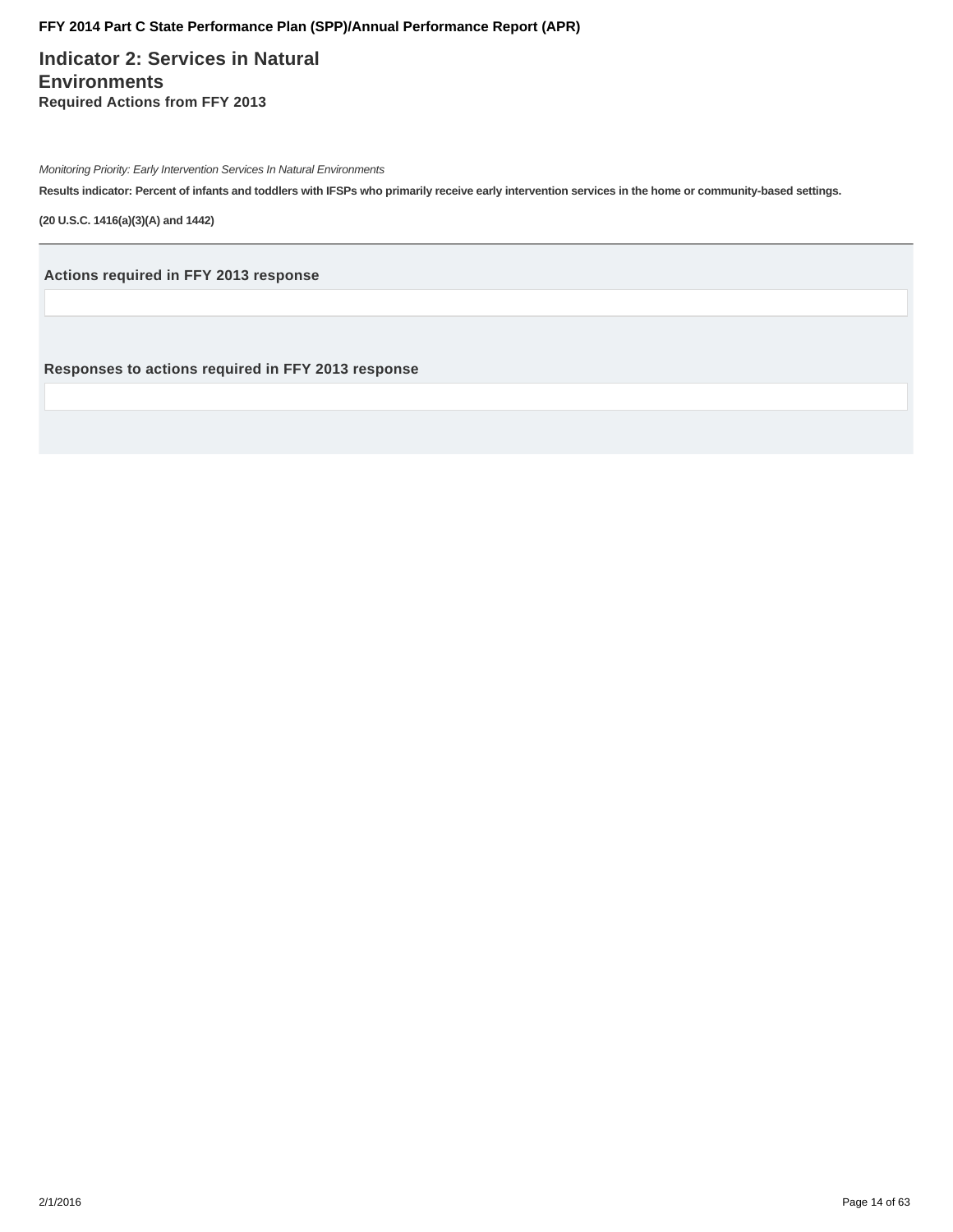# **Indicator 3: Early Childhood Outcomes Historical Data and Targets**

Monitoring Priority: Early Intervention Services In Natural Environments

**Results indicator: Percent of infants and toddlers with IFSPs who demonstrate improved:**

- **A. Positive social-emotional skills (including social relationships);**
- **B. Acquisition and use of knowledge and skills (including early language/ communication); and**
- **C. Use of appropriate behaviors to meet their needs.**

**(20 U.S.C. 1416(a)(3)(A) and 1442)**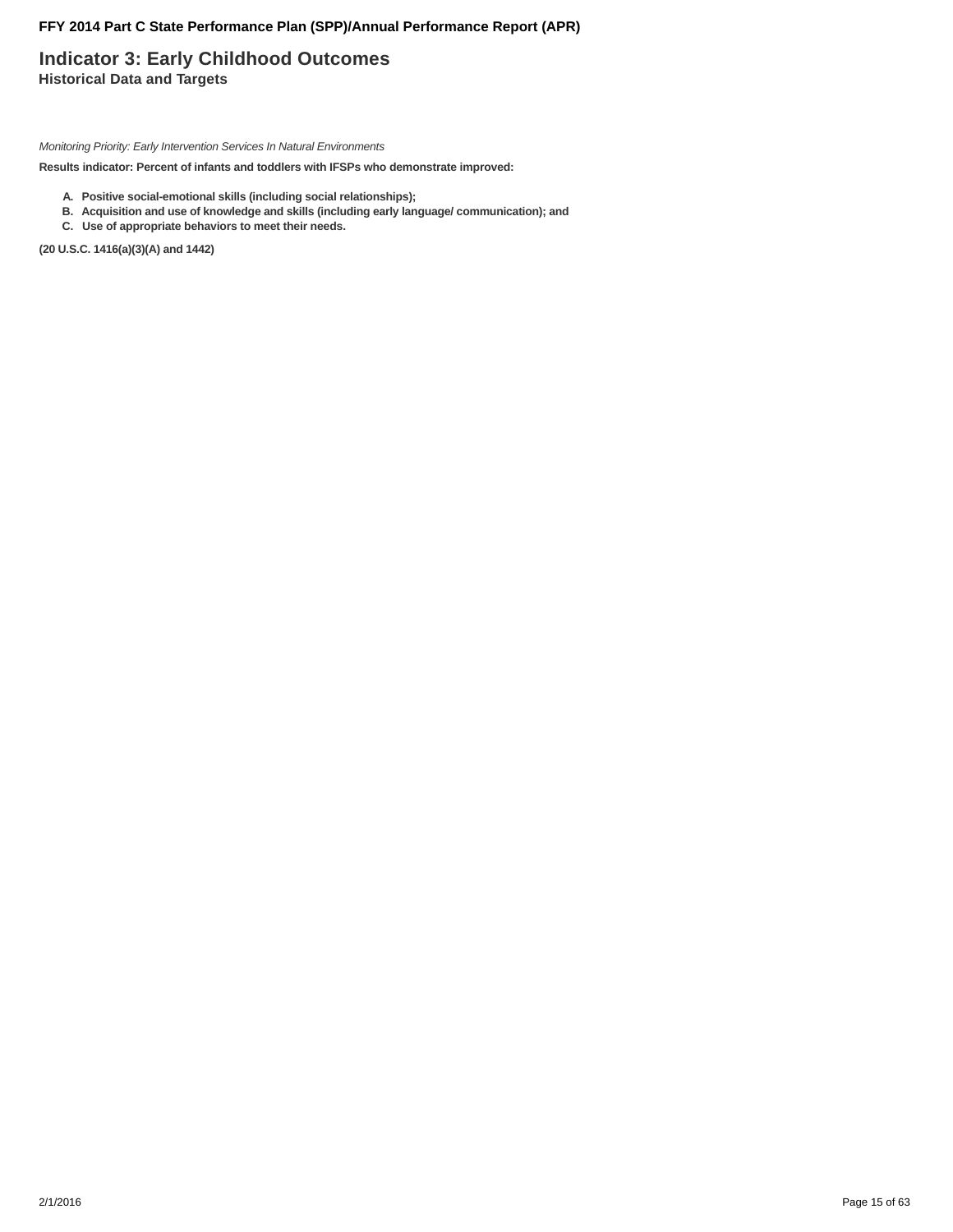**Does your State's Part C eligibility criteria include infants and toddlers who are at risk of having substantial developmental delays (or "at-risk infants and toddlers") under IDEA section 632(5)(B)(i)? No**

# **Historical Data**

|                | <b>Baseline</b><br>Year                                                          | <b>FFY</b>    | 2004 | 2005 | 2006 | 2007 | 2008   | 2009   | 2010   | 2011   | 2012   | 2013   |
|----------------|----------------------------------------------------------------------------------|---------------|------|------|------|------|--------|--------|--------|--------|--------|--------|
|                |                                                                                  | Target $\geq$ |      |      |      |      |        | 24.00% | 70.90% | 71.40% | 71.90% | 39.40% |
| A1             | 2013                                                                             | Data          |      |      |      |      | 23.50% | 70.40% | 74.00% | 78.00% | 66.00% | 39.46% |
|                | 2013                                                                             | Target $\geq$ |      |      |      |      |        | 49.00% | 74.10% | 74.60% | 75.10% | 43.60% |
| A2             |                                                                                  | Data          |      |      |      |      | 48.50% | 73.60% | 75.40% | 79.60% | 37.10% | 43.69% |
|                | 2013                                                                             | Target $\geq$ |      |      |      |      |        | 21.60% | 61.20% | 61.70% | 62.20% | 40.10% |
| <b>B1</b>      |                                                                                  | Data          |      |      |      |      | 21.10% | 60.70% | 63.00% | 66.80% | 58.50% | 40.23% |
| <b>B2</b>      |                                                                                  | Target $\geq$ |      |      |      |      |        | 46.90% | 64.80% | 71.30% | 71.80% | 33.40% |
|                | 2013                                                                             | Data          |      |      |      |      | 46.40% | 64.30% | 68.60% | 73.00% | 33.70% | 33.53% |
| C <sub>1</sub> | 2013                                                                             | Target $\geq$ |      |      |      |      |        | 42.10% | 74.30% | 74.80% | 75.30% | 55.70% |
|                |                                                                                  | Data          |      |      |      |      | 41.60% | 73.80% | 74.20% | 78.90% | 60.00% | 55.79% |
| C <sub>2</sub> | 2013                                                                             | Target $\geq$ |      |      |      |      |        | 55.20% | 69.40% | 69.90% | 70.40% | 71.10% |
|                |                                                                                  | Data          |      |      |      |      | 54.70% | 68.90% | 72.90% | 75.90% | 26.10% | 71.18% |
|                | Key:<br>Gray - Data Prior to Baseline<br>Yellow - Baseline<br>Blue - Data Update |               |      |      |      |      |        |        |        |        |        |        |

# **FFY 2014 - FFY 2018 Targets**

| <b>FFY</b>       | 2014   | 2015   | 2016   | 2017   | 2018   |
|------------------|--------|--------|--------|--------|--------|
| Target A1 $\geq$ | 39.50% | 40.00% | 40.50% | 41.00% | 41.50% |
| Target $A2 \geq$ | 43.70% | 44.50% | 45.50% | 46.00% | 47.00% |
| Target B1 $\geq$ | 40.20% | 40.50% | 41.00% | 41.50% | 42.50% |
| Target B2 $\geq$ | 33.50% | 34.00% | 34.50% | 35.00% | 36.00% |
| Target C1 $\geq$ | 55.80% | 56.50% | 57.00% | 58.50% | 60.00% |
| Target $C2 \geq$ | 71.20% | 72.00% | 73.00% | 74.00% | 75.00% |

Key:  $B = B = D$ ata Update

### **Explanation of Changes**

The data for Target A2 2018 disappeared so it was added back.

**Targets: Description of Stakeholder Input** - Please see the Stakeholder Involvement section of the *introduction*.

Enter additional information about stakeholder involvement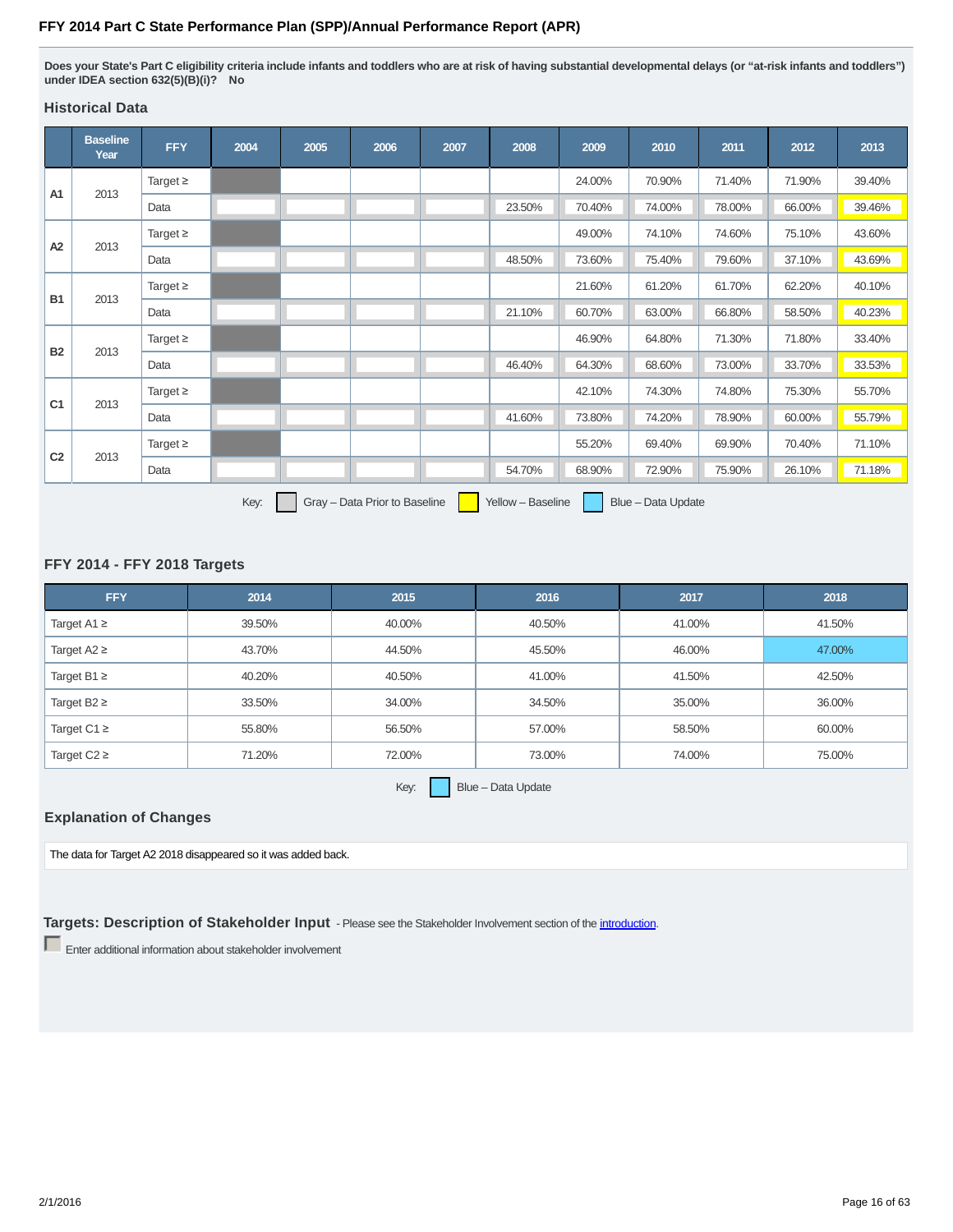# **Indicator 3: Early Childhood Outcomes FFY 2014 Data**

Monitoring Priority: Early Intervention Services In Natural Environments

**Results indicator: Percent of infants and toddlers with IFSPs who demonstrate improved:**

- **A. Positive social-emotional skills (including social relationships);**
- **B. Acquisition and use of knowledge and skills (including early language/ communication); and**
- **C. Use of appropriate behaviors to meet their needs.**

**(20 U.S.C. 1416(a)(3)(A) and 1442)**

| FFY 2014 SPP/APR Data                              |        |
|----------------------------------------------------|--------|
| Number of infants and toddlers with IFSPs assessed | 798.00 |

### **Outcome A: Positive social-emotional skills (including social relationships)**

|                                                                                                                                 | <b>Number of</b><br><b>Children</b> | Percentage of<br><b>Children</b> |
|---------------------------------------------------------------------------------------------------------------------------------|-------------------------------------|----------------------------------|
| a. Infants and toddlers who did not improve functioning                                                                         | 10.00                               | 1.25%                            |
| b. Infants and toddlers who improved functioning but not sufficient to move nearer to functioning comparable to same-aged peers | 307.00                              | 38.47%                           |
| c. Infants and toddlers who improved functioning to a level nearer to same-aged peers but did not reach it                      | 248.00                              | 31.08%                           |
| d. Infants and toddlers who improved functioning to reach a level comparable to same-aged peers                                 | 190.00                              | 23.81%                           |
| e. Infants and toddlers who maintained functioning at a level comparable to same-aged peers                                     | 43.00                               | 5.39%                            |

|                                                                                                                                                                                                                                                        | <b>Numerator</b> | <b>Denominator</b> | <b>FFY 2013</b><br>Data* | <b>FFY 2014</b><br>Target* | <b>FFY 2014</b><br><b>Data</b> | <b>Status</b>          | Slippage    |
|--------------------------------------------------------------------------------------------------------------------------------------------------------------------------------------------------------------------------------------------------------|------------------|--------------------|--------------------------|----------------------------|--------------------------------|------------------------|-------------|
| A1. Of those children who entered or exited the<br>program below age expectations in Outcome A, the<br>percent who substantially increased their rate of growth<br>by the time they turned 3 years of age or exited the<br>program $(c+d)/(a+b+c+d)$ . | 438.00           | 755.00             | 39.46%                   | 39.50%                     | 58.01%                         | Met Target             | No Slippage |
| A2. The percent of infants and toddlers who were<br>functioning within age expectations in Outcome A by<br>the time they turned 3 years of age or exited the<br>program (d+e)/(a+b+c+d+e).                                                             | 233.00           | 798.00             | 43.69%                   | 43.70%                     | 29.20%                         | Did Not Meet<br>Target | Slippage    |

\* FFY 2013 Data and FFY 2014 Target are editable on the Historical Data and Targets page.

#### **Explanation of A2 Slippage**

In FFY 2013, NDE was concerned with the OSEP Part C results as they were significantly different from previous Nebraska data, as well as national data. NDE partnered with the DaSY Center and TS Gold to determine strategies to address this problem. The end result was the establishment of new cut scores that formed the bases of the OSEP ratings. The original cut scores were based on a small sample. In FY2013 a larger representative sample was available from which to complete the analyses. TS GOLD decided to rerun the analyses. Data from this one year's worth of data formed the bases of the FFY 2014 Nebraska targets. Traditionally, Nebraska has used multiple years of data to establish targets. As this year's data was reviewed, it became evident that there was fluctuation of data across these past two years. This may account for the slippage seen. Once Nebraska has three to four years of data, more realistic targets can be established.

Additionally, Nebraska's statewide implementation of Inter-rater Reliability Certification, as a component of ongoing Teaching Strategies GOLD training, likely resulted in more accurate and reliable scoring practices.

**Outcome B. Acquisition and use of knowledge and skills (including early language/ communication)**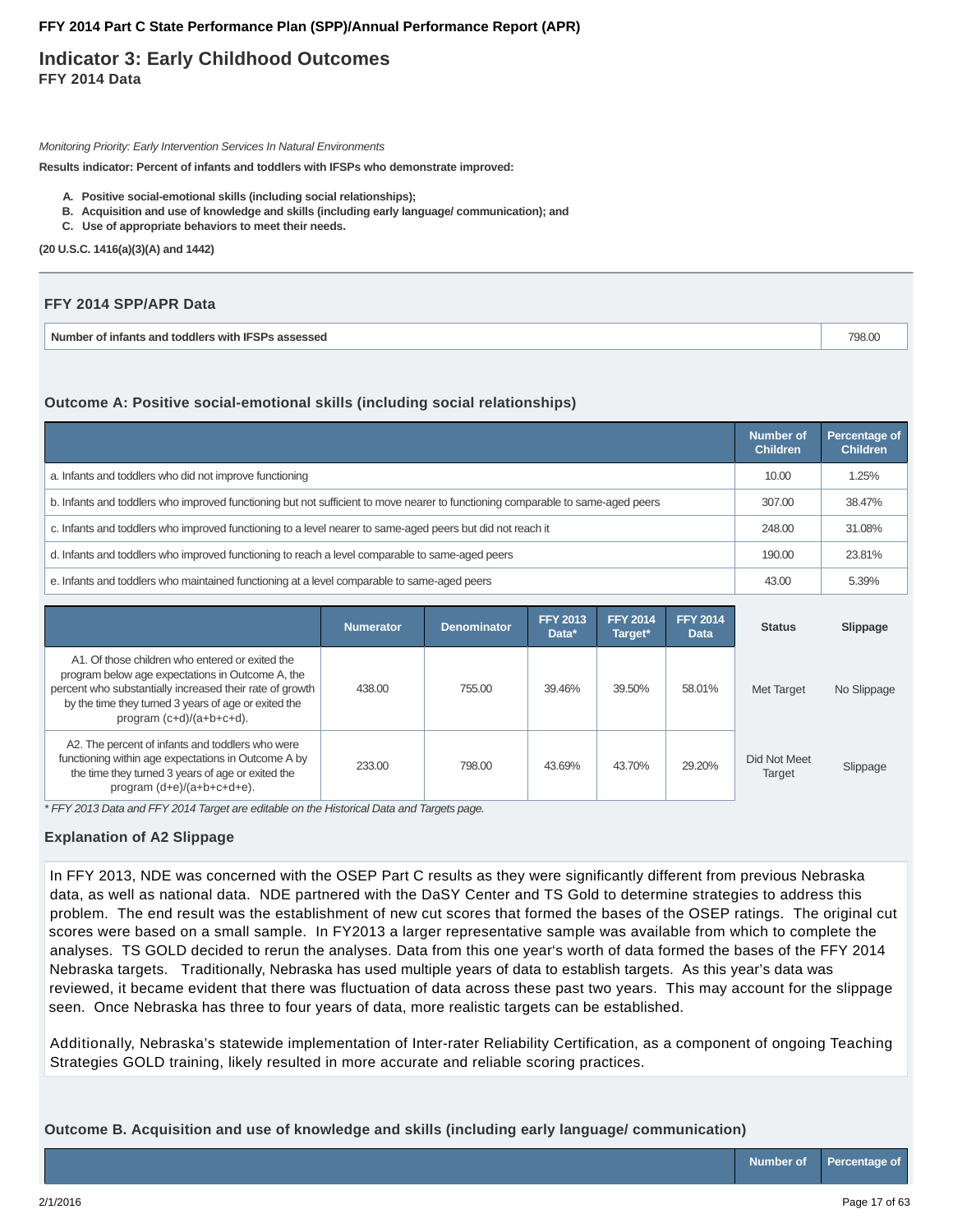|                                                                                                                                 | <b>Children</b> | <b>Children</b> |
|---------------------------------------------------------------------------------------------------------------------------------|-----------------|-----------------|
| a. Infants and toddlers who did not improve functioning                                                                         | 7.00            | 0.88%           |
| b. Infants and toddlers who improved functioning but not sufficient to move nearer to functioning comparable to same-aged peers | 376.00          | 47.12%          |
| c. Infants and toddlers who improved functioning to a level nearer to same-aged peers but did not reach it                      | 202.00          | 25.31%          |
| d. Infants and toddlers who improved functioning to reach a level comparable to same-aged peers                                 | 187.00          | 23.43%          |
| e. Infants and toddlers who maintained functioning at a level comparable to same-aged peers                                     | 26.00           | 3.26%           |

|                                                                                                                                                                                                                                                        | <b>Numerator</b> | <b>Denominator</b> | <b>FFY 2013</b><br>Data* | <b>FFY 2014</b><br>Target* | <b>FFY 2014</b><br><b>Data</b> | <b>Status</b>          | Slippage    |
|--------------------------------------------------------------------------------------------------------------------------------------------------------------------------------------------------------------------------------------------------------|------------------|--------------------|--------------------------|----------------------------|--------------------------------|------------------------|-------------|
| B1. Of those children who entered or exited the<br>program below age expectations in Outcome B, the<br>percent who substantially increased their rate of growth<br>by the time they turned 3 years of age or exited the<br>program $(c+d)/(a+b+c+d)$ . | 389.00           | 772.00             | 40.23%                   | 40.20%                     | 50.39%                         | <b>Met Target</b>      | No Slippage |
| B2. The percent of infants and toddlers who were<br>functioning within age expectations in Outcome B by<br>the time they turned 3 years of age or exited the<br>program (d+e)/(a+b+c+d+e).                                                             | 213.00           | 798.00             | 33.53%                   | 33.50%                     | 26.69%                         | Did Not Meet<br>Target | Slippage    |

\* FFY 2013 Data and FFY 2014 Target are editable on the Historical Data and Targets page.

### **Explanation of B2 Slippage**

In FFY 2013, NDE was concerned with the OSEP Part C results as they were significantly different from previous Nebraska data, as well as national data. NDE partnered with the DaSY Center and TS Gold to determine strategies to address this problem. The end result was the establishment of new cut scores that formed the bases of the OSEP ratings. The original cut scores were based on a small sample. In FY2013 a larger representative sample was available from which to complete the analyses. TS GOLD decided to rerun the analyses. Data from this one year's worth of data formed the bases of the FFY 2014 Nebraska targets. Traditionally, Nebraska has used multiple years of data to establish targets. As this year's data was reviewed, it became evident that there was fluctuation of data across these past two years. This may account for the slippage seen. Once Nebraska has three to four years of data, more realistic targets can be established.

Additionally, Nebraska's statewide implementation of Inter-rater Reliability Certification, as a component of ongoing Teaching Strategies GOLD training, likely resulted in more accurate and reliable scoring practices.

#### **Outcome C: Use of appropriate behaviors to meet their needs**

|                                                                                                                                 | Number of<br><b>Children</b> | Percentage of<br><b>Children</b> |
|---------------------------------------------------------------------------------------------------------------------------------|------------------------------|----------------------------------|
| a. Infants and toddlers who did not improve functioning                                                                         | 4.00                         | 0.50%                            |
| b. Infants and toddlers who improved functioning but not sufficient to move nearer to functioning comparable to same-aged peers | 186.00                       | 23.31%                           |
| c. Infants and toddlers who improved functioning to a level nearer to same-aged peers but did not reach it                      | 179.00                       | 22.43%                           |
| d. Infants and toddlers who improved functioning to reach a level comparable to same-aged peers                                 | 297.00                       | 37.22%                           |
| e. Infants and toddlers who maintained functioning at a level comparable to same-aged peers                                     | 132.00                       | 16.54%                           |

|                                                                                                                                                                                                                                                     | <b>Numerator</b> | <b>Denominator</b> | <b>FFY 2013</b><br>Data* | <b>FFY 2014</b><br>Target* | <b>FFY 2014</b><br><b>Data</b> | <b>Status</b>          | Slippage    |
|-----------------------------------------------------------------------------------------------------------------------------------------------------------------------------------------------------------------------------------------------------|------------------|--------------------|--------------------------|----------------------------|--------------------------------|------------------------|-------------|
| C1. Of those children who entered or exited the<br>program below age expectations in Outcome C, the<br>percent who substantially increased their rate of growth<br>by the time they turned 3 years of age or exited the<br>program (c+d)/(a+b+c+d). | 476.00           | 666.00             | 55.79%                   | 55.80%                     | 71.47%                         | Met Target             | No Slippage |
| C2. The percent of infants and toddlers who were<br>functioning within age expectations in Outcome C by<br>the time they turned 3 years of age or exited the<br>program (d+e)/(a+b+c+d+e).                                                          | 429.00           | 798.00             | 71.18%                   | 71.20%                     | 53.76%                         | Did Not Meet<br>Target | Slippage    |

\* FFY 2013 Data and FFY 2014 Target are editable on the Historical Data and Targets page.

# **Explanation of C2 Slippage**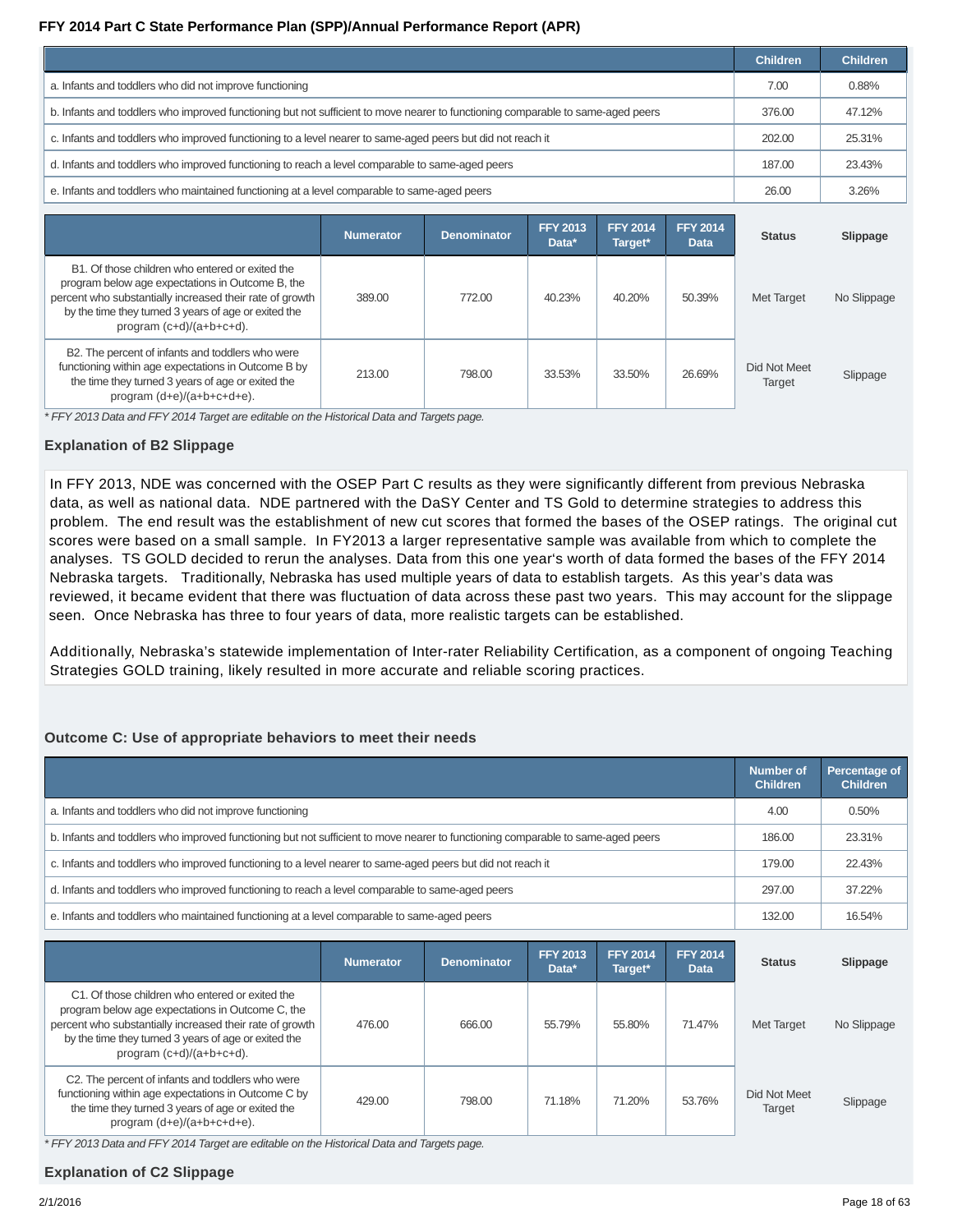In FFY 2013, NDE was concerned with the OSEP Part C results as they were significantly different from previous Nebraska data, as well as national data. NDE partnered with the DaSY Center and TS Gold to determine strategies to address this problem. The end result was the establishment of new cut scores that formed the bases of the OSEP ratings. The original cut scores were based on a small sample. In FY2013 a larger representative sample was available from which to complete the analyses. TS GOLD decided to rerun the analyses. Data from this one year's worth of data formed the bases of the FFY 2014 Nebraska targets. Traditionally, Nebraska has used multiple years of data to establish targets. As this year's data was reviewed, it became evident that there was fluctuation of data across these past two years. This may account for the slippage seen. Once Nebraska has three to four years of data, more realistic targets can be established.

Additionally, Nebraska's statewide implementation of Inter-rater Reliability Certification, as a component of ongoing Teaching Strategies GOLD training, likely resulted in more accurate and reliable scoring practices.

**Was sampling used?** No

**Did you use the Early Childhood Outcomes Center (ECO) Child Outcomes Summary Form (COSF)?** No **Provide the criteria for defining "comparable to same-aged peers" and list the instruments and procedures used to gather data for this indicator.**

Teaching Strategies (TS) GOLD is a scientifically-based authentic, observational assessment system designed for children from birth through kindergarten. In Nebraska, it is used for children from birth to kindergarten to evaluate their development and learning across the three functional outcomes. At a child's entry and exit, teachers/providers gather and document observations in the GOLD online system, which form the basis of their scoring across four areas of development (socialemotional, physical, language and cognitive) and two areas of content learning (literacy and mathematics). Objectives and dimensions that comprise each of the functional outcomes are based on a crosswalk recommended by the national Early Childhood Outcomes (ECO) Center. Criteria for defining "comparable to same-aged peers" was determined through Item Response Theory (IRT) analyses by Teaching Strategies, based on a national sample. The algorithms result in a 7-point rating system that parallels the ECO Child Outcome Summary (COS) ratings. These ratings by age are programmed into the

GOLD online system which generates a rating based on TS GOLD scores. Research studies examining the reliability and validity of TS GOLD may be found at http://teachingstrategies.com/assessment/research/.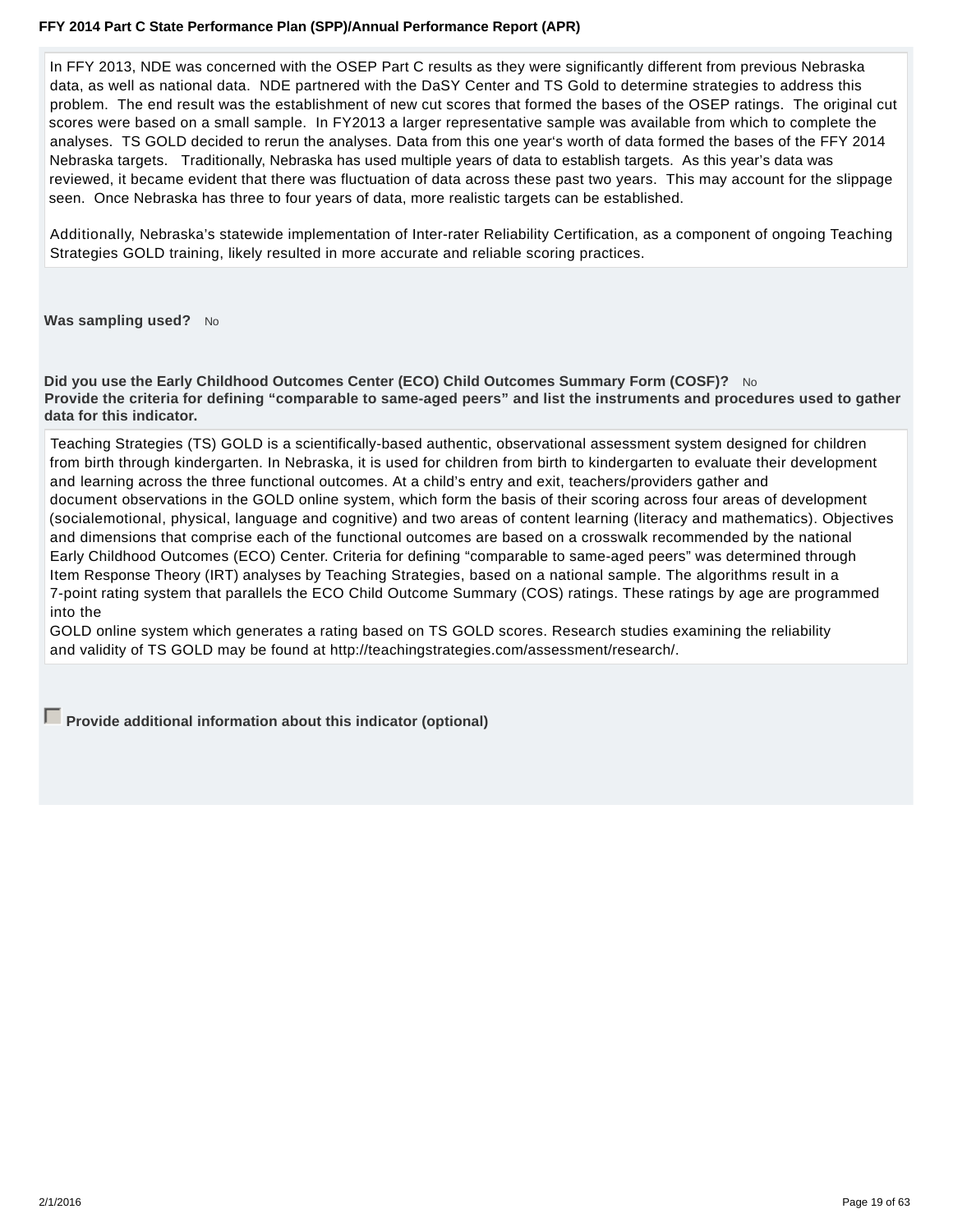# **Indicator 3: Early Childhood Outcomes Required Actions from FFY 2013**

Monitoring Priority: Early Intervention Services In Natural Environments

**Results indicator: Percent of infants and toddlers with IFSPs who demonstrate improved:**

- **A. Positive social-emotional skills (including social relationships);**
- **B. Acquisition and use of knowledge and skills (including early language/ communication); and**
- **C. Use of appropriate behaviors to meet their needs.**

**(20 U.S.C. 1416(a)(3)(A) and 1442)**

**Actions required in FFY 2013 response**

None

**Responses to actions required in FFY 2013 response**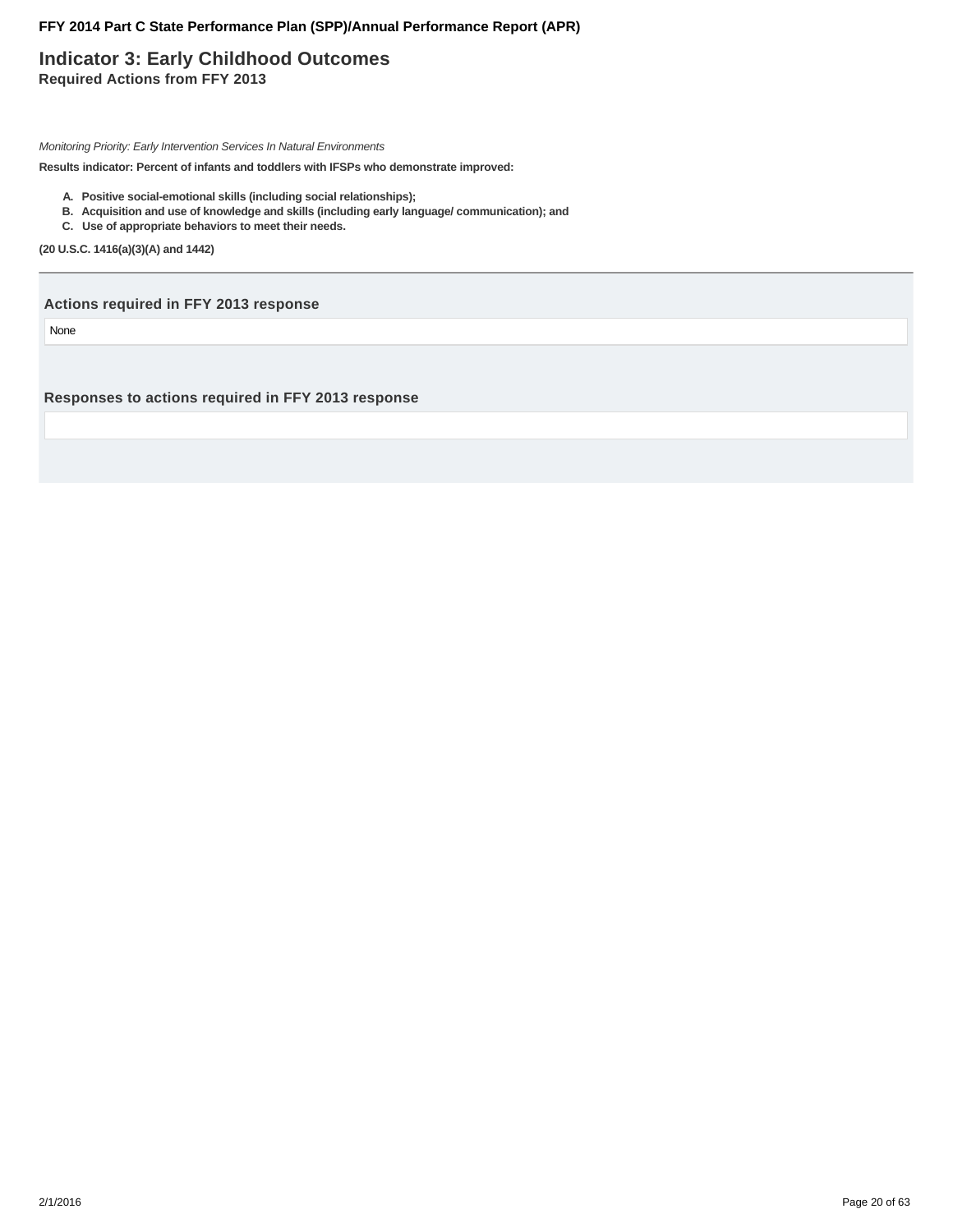# **Indicator 4: Family Involvement Historical Data and Targets**

Monitoring Priority: Early Intervention Services In Natural Environments

**Results indicator: Percent of families participating in Part C who report that early intervention services have helped the family:**

- **A. Know their rights;**
- **B. Effectively communicate their children's needs; and**
- **C. Help their children develop and learn.**

**(20 U.S.C. 1416(a)(3)(A) and 1442)**

# **Historical Data**

|   | <b>Baseline</b><br>Year                                                          | <b>FFY</b>    | 2004 | 2005 | 2006   | 2007   | 2008   | 2009   | 2010   | 2011   | 2012   | 2013   |
|---|----------------------------------------------------------------------------------|---------------|------|------|--------|--------|--------|--------|--------|--------|--------|--------|
| A | 2006                                                                             | Target $\geq$ |      |      |        |        | 74.00% | 74.00% | 74.00% | 74.00% | 74.00% | 83.00% |
|   |                                                                                  | Data          |      |      | 73.80% | 74.80% | 77.20% | 77.90% | 78.40% | 82.10% | 83.84% | 85.26% |
|   | 2006                                                                             | Target $\geq$ |      |      |        |        | 71.00% | 71.00% | 71.00% | 71.00% | 71.00% | 80.50% |
| в |                                                                                  | Data          |      |      | 70.50% | 69.90% | 73.40% | 75.00% | 74.40% | 79.90% | 80.50% | 80.94% |
| C | 2006                                                                             | Target $\geq$ |      |      |        |        | 84.00% | 84.00% | 84.00% | 84.00% | 84.00% | 91.30% |
|   |                                                                                  | Data          |      |      | 84.00% | 88.30% | 88.10% | 89.30% | 88.90% | 91.30% | 93.32% | 91.36% |
|   | Gray - Data Prior to Baseline<br>Key:<br>Blue - Data Update<br>Yellow - Baseline |               |      |      |        |        |        |        |        |        |        |        |

### **FFY 2014 - FFY 2018 Targets**

| <b>FFY</b>      | 2014   | 2015   | 2016   | 2017   | 2018   |  |  |  |  |
|-----------------|--------|--------|--------|--------|--------|--|--|--|--|
| Target $A \geq$ | 83.00% | 84.00% | 85.00% | 86.00% | 87.00% |  |  |  |  |
| Target $B \geq$ | 81.00% | 81.50% | 82.00% | 82.30% | 82.60% |  |  |  |  |
| Target $C \geq$ | 91.30% | 91.40% | 91.50% | 91.60% | 91.70% |  |  |  |  |
|                 |        |        |        |        |        |  |  |  |  |

Key:  $B\text{S}$  Blue – Data Update

### **Targets: Description of Stakeholder Input**

Please reference Introduction - Description of Stakeholder Involvement.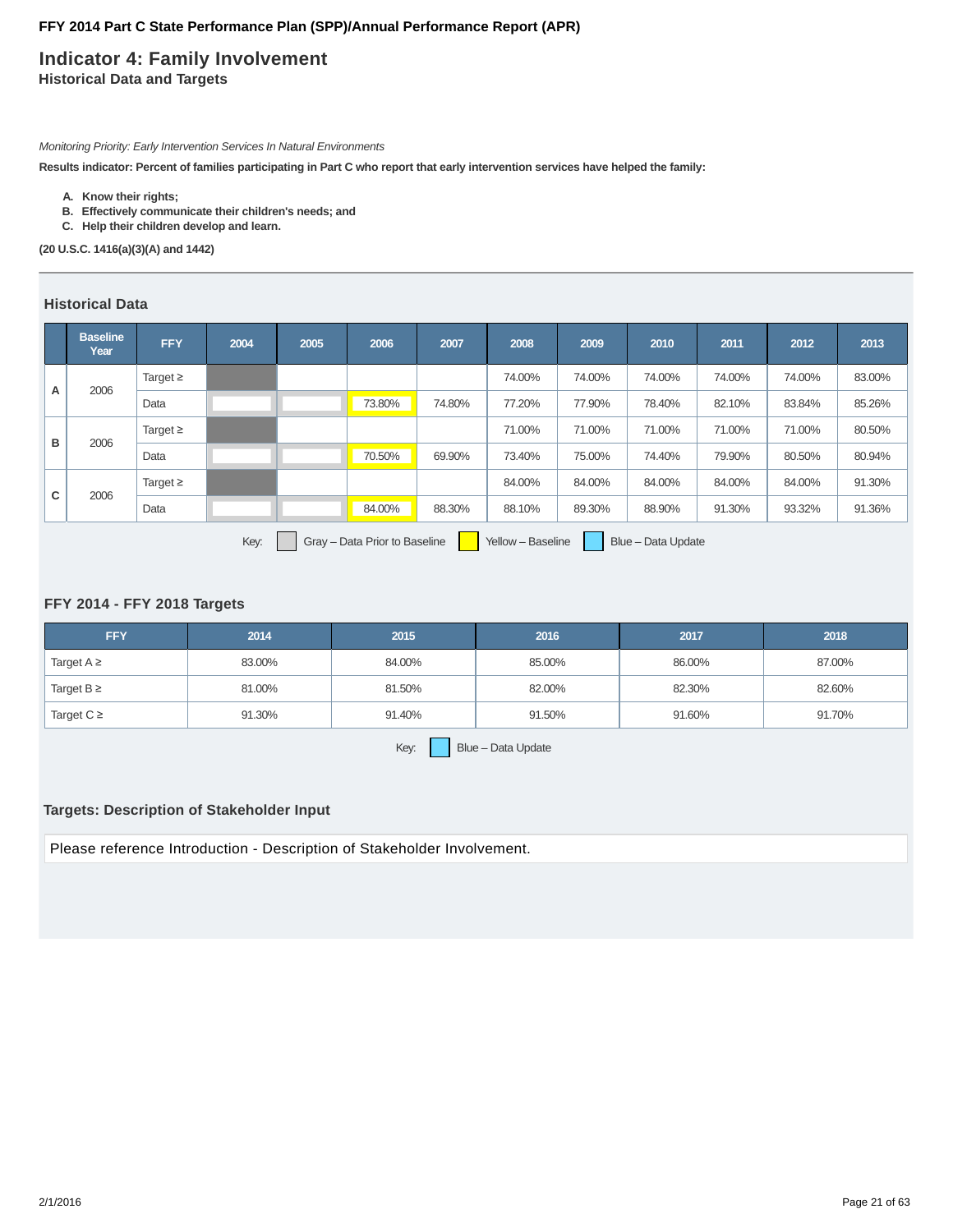# **Indicator 4: Family Involvement FFY 2014 Data**

Monitoring Priority: Early Intervention Services In Natural Environments

**Results indicator: Percent of families participating in Part C who report that early intervention services have helped the family:**

- **A. Know their rights;**
- **B. Effectively communicate their children's needs; and**
- **C. Help their children develop and learn.**

**(20 U.S.C. 1416(a)(3)(A) and 1442)**

### **FFY 2014 SPP/APR Data**

| Number of respondent families participating in Part C                                                                                                                          | 1040.00 |
|--------------------------------------------------------------------------------------------------------------------------------------------------------------------------------|---------|
| A1. Number of respondent families participating in Part C who report that early intervention services have helped the family know their rights                                 | 898.00  |
| A2. Number of responses to the question of whether early intervention services have helped the family know their rights                                                        | 1040.00 |
| B1. Number of respondent families participating in Part C who report that early intervention services have helped the family effectively communicate<br>their children's needs | 871.00  |
| B2. Number of responses to the question of whether early intervention services have helped the family effectively communicate their children's needs                           | 1040.00 |
| C1. Number of respondent families participating in Part C who report that early intervention services have helped the family help their children develop<br>and learn          | 963.00  |
| C2. Number of responses to the question of whether early intervention services have helped the family help their children develop and learn                                    | 1040.00 |

\* FFY 2013 Data and FFY 2014 Target are editable on the Historical Data and Targets page.

|                                                                                                                                                                     | <b>FFY 2013</b><br>Data* | <b>FFY 2014</b><br>Target* | <b>FFY 2014</b><br><b>Data</b> | <b>Status</b> | Slippage    |
|---------------------------------------------------------------------------------------------------------------------------------------------------------------------|--------------------------|----------------------------|--------------------------------|---------------|-------------|
| A. Percent of families participating in Part C who report that early intervention services have<br>helped the family know their rights                              | 85.26%                   | 83.00%                     | 86.35%                         | Met Target    | No Slippage |
| B. Percent of families participating in Part C who report that early intervention services have<br>helped the family effectively communicate their children's needs | 80.94%                   | 81.00%                     | 83.75%                         | Met Target    | No Slippage |
| C. Percent of families participating in Part C who report that early intervention services have<br>helped the family help their children develop and learn          | 91.36%                   | 91.30%                     | 92.60%                         | Met Target    | No Slippage |

\* FFY 2013 Data and FFY 2014 Target are editable on the Historical Data and Targets page.

### **Describe how the State has ensured that any response data are valid and reliable, including how the data represent the demographics of the State.**

The survey items were validated by the National Center for Special Educaton Accountability Monitoring (NCSEAM) as part of the Impact on Family Scale (IFS). Based on highly successful return rates in past years, Nebraska continued to use a personalized introductory letter to families before delivering the survey, a follow-up postcard to families, and personal contacts by local representatives to remind families to return the survey. This year the statewide return rate is 69.8%; approximately 2.1% higher than last year. Comparing return rates by Planning Region Teams across the state, the lowest regional return rate was 37.9% and the highest regional return rate was 100%.

Nebraska also attempted to ensure representativeness by hand-delivering the survey to every family enrolled in Part C. Families identified as Spanish-speaking received all survey materials translated into Spanish and provided a toll-free phone number that was answered by a Spanish translator who could answer questions or read the survey to the family. A separate toll-free phone number was provided through PTI-Nebraska for families who speak other languages or those needing special assistance in reading and/or understanding the survey questions. The Nebraska survey also asks families to identify their race/ethnicity, child's age, and length of time in program.

Surveys were keyed by Westat staff and analysis of the data for the 28 Planning Region Teams was conduced by Dr. Haidee Bernstein at Westat. Rasch Analysis was conducted by Dr. Batya Elbaum that revealed a mean IFS measure at 707.8 with a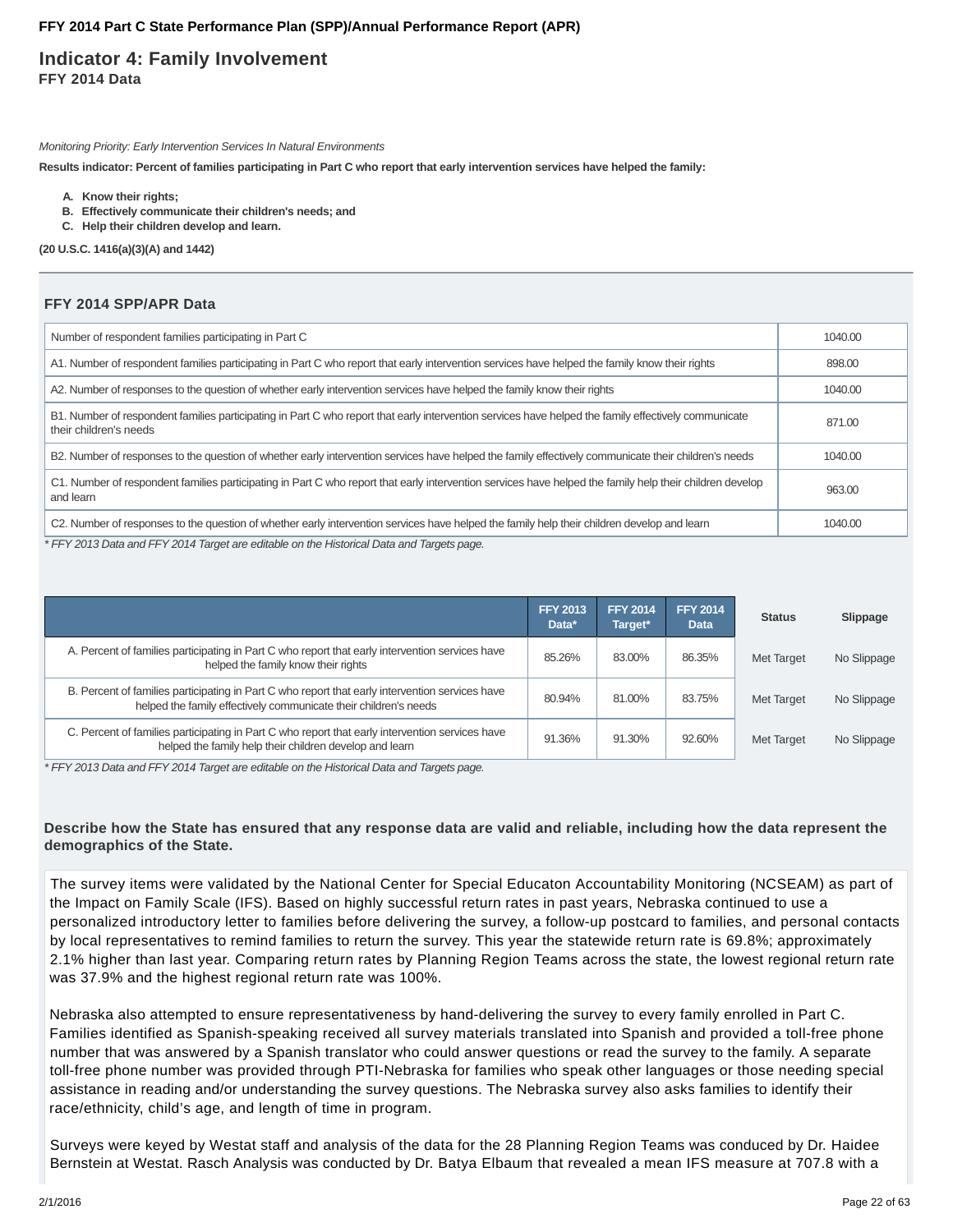scale reliability at .91. Applying the standard adopted by Nebraska Part C, corresponding measures of 538.9, 555.9 and 516.1 for sub-indicators 4a, 4b, and 4c respectively, the percent of agreement by surveyed families was calculated.

Was sampling used? No

**Was a collection tool used?** Yes **Is it a new or revised collection tool?** No

**Yes, the data accurately represent the demographics of the State**

**No, the data does not accurately represent the demographics of the State**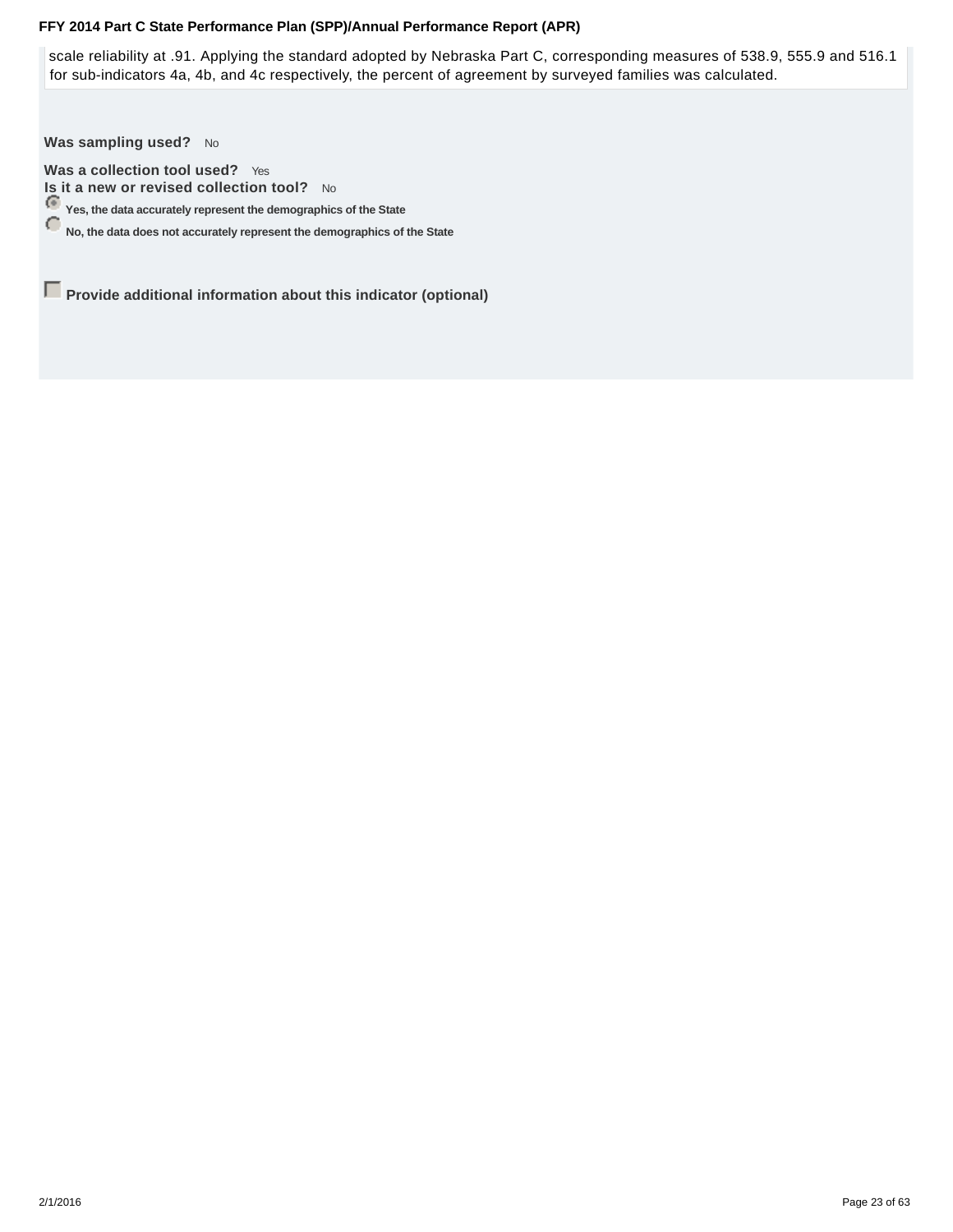**Indicator 4: Family Involvement Required Actions from FFY 2013**

Monitoring Priority: Early Intervention Services In Natural Environments

**Compliance indicator: Percent of infants and toddlers with IFSPs who receive the early intervention services on their IFSPs in a timely manner.**

**(20 U.S.C. 1416(a)(3)(A) and 1442)**

**Actions required in FFY 2013 response**

**Responses to actions required in FFY 2013 response, not including correction of findings**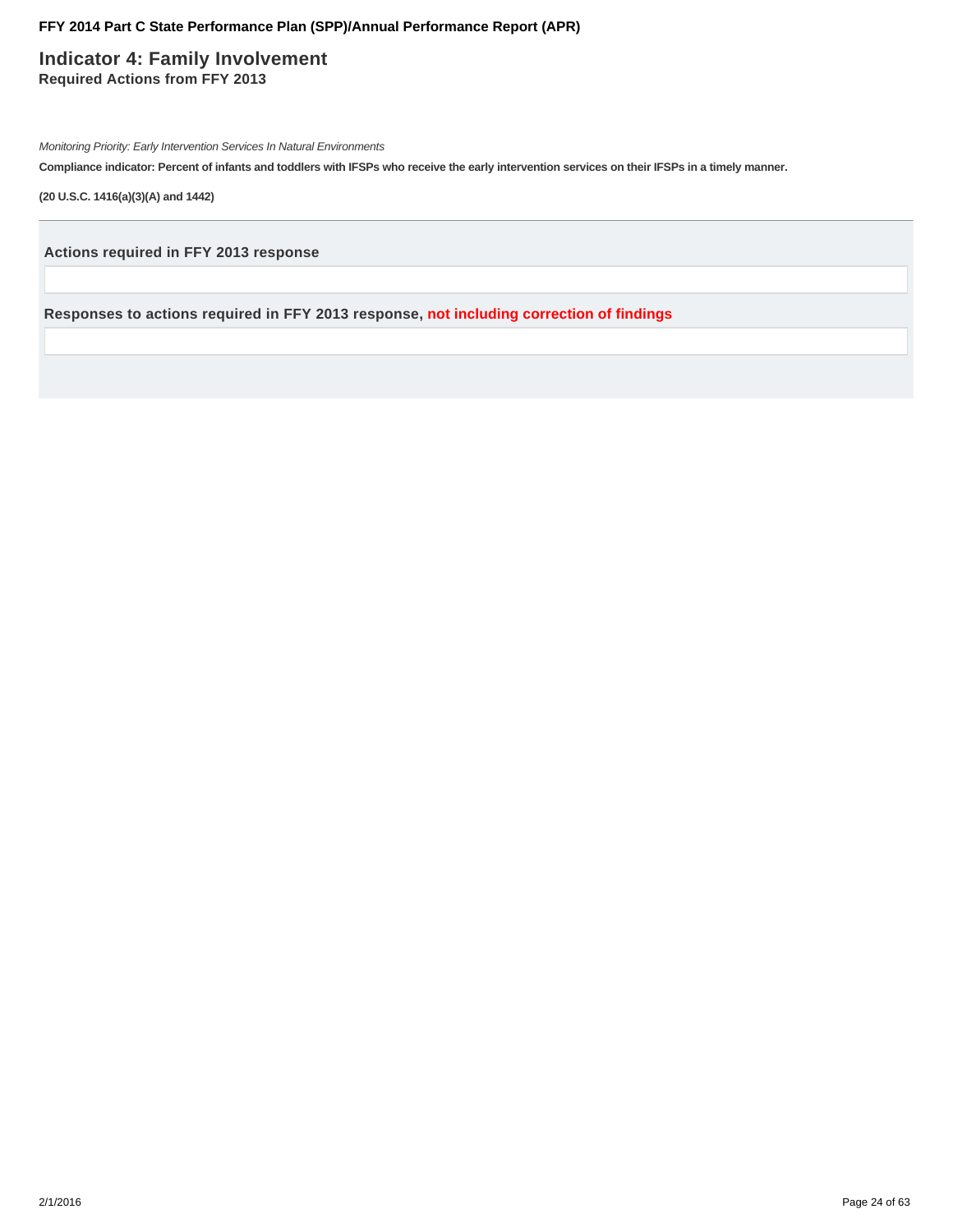**Indicator 5: Child Find (Birth to One) Historical Data and Targets**

#### Monitoring Priority: Effective General Supervision Part C / Child Find

**Results indicator: Percent of infants and toddlers birth to 1 with IFSPs compared to national data.**

### **(20 U.S.C. 1416(a)(3)(B) and 1442)**

### **Historical Data**

#### Baseline Data: 2005

| <b>FFY</b>                                                                       | 2004 | 2005  | 2006  | 2007  | 2008  | 2009  | 2010  | 2011  | 2012  | 2013  |
|----------------------------------------------------------------------------------|------|-------|-------|-------|-------|-------|-------|-------|-------|-------|
| Target $\geq$                                                                    |      |       | 0.75% | 0.75% | 0.76% | 0.76% | 0.77% | 0.77% | 0.77% | 0.57% |
| Data                                                                             |      | 0.64% | 0.71% | 0.78% | 0.66% | 0.68% | 0.71% | 0.68% | 0.57% | 0.61% |
| Key:<br>Yellow - Baseline<br>Blue - Data Update<br>Gray - Data Prior to Baseline |      |       |       |       |       |       |       |       |       |       |

# **FFY 2014 - FFY 2018 Targets**

| <b>FFY</b>                 | 2014  | 2015  | 2016  | 2017  | 2018  |  |  |  |  |
|----------------------------|-------|-------|-------|-------|-------|--|--|--|--|
| Target $\geq$              | 0.57% | 0.60% | 0.63% | 0.66% | 0.70% |  |  |  |  |
| Key:<br>Blue - Data Update |       |       |       |       |       |  |  |  |  |

# **Targets: Description of Stakeholder Input**

Please reference Introduction - Description of Stakeholder Involvement.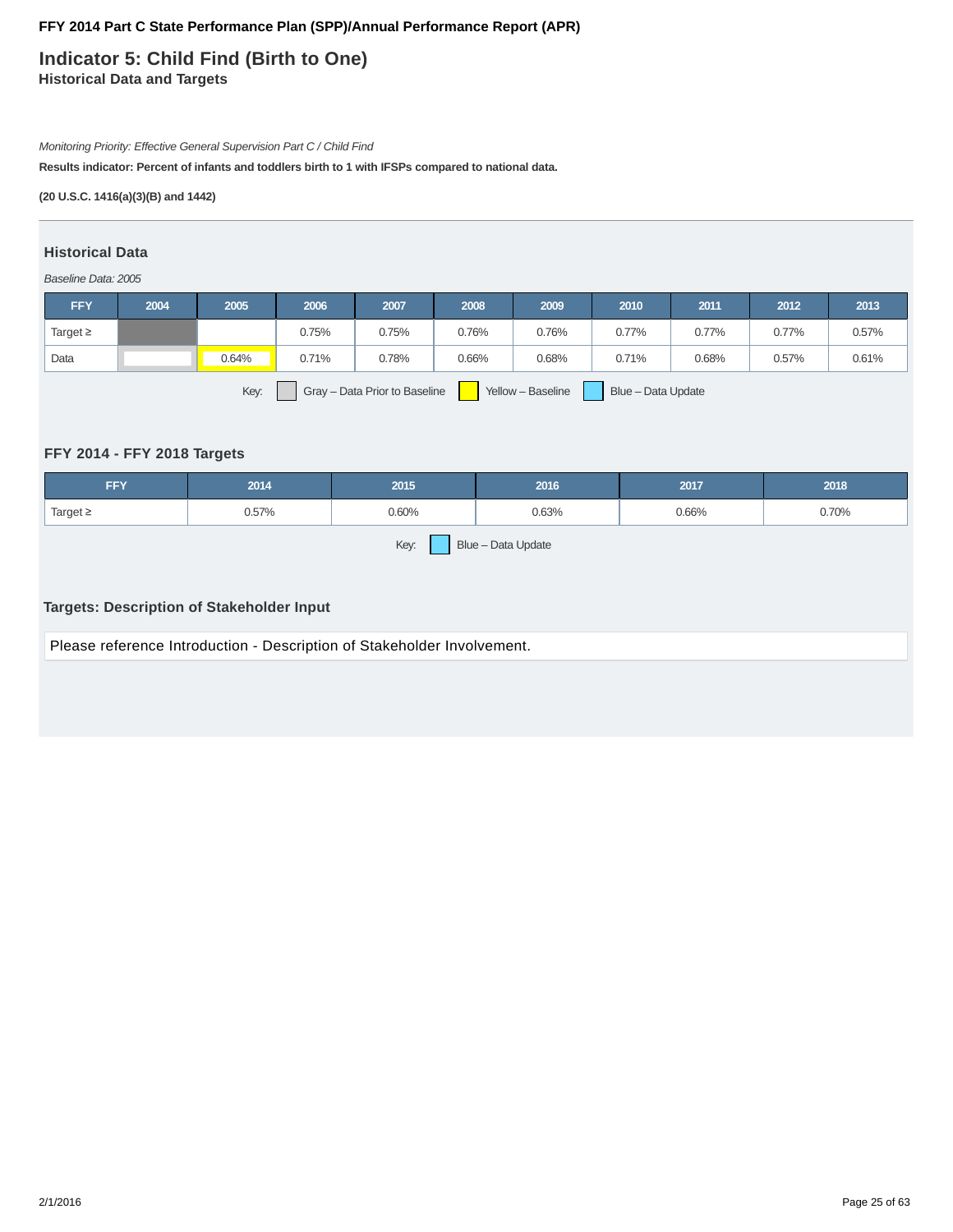**Indicator 5: Child Find (Birth to One) FFY 2014 Data**

Monitoring Priority: Effective General Supervision Part C / Child Find

**Results indicator: Percent of infants and toddlers birth to 1 with IFSPs compared to national data.**

**(20 U.S.C. 1416(a)(3)(B) and 1442)**

### **Prepopulated Data**

| <b>Source</b>                                                                                     | <b>Date</b> | <b>Description</b>                                   | <b>Data</b> | <b>Overwrite Data</b> |
|---------------------------------------------------------------------------------------------------|-------------|------------------------------------------------------|-------------|-----------------------|
| SY 2014-15 Child<br>Count/Educational Environment<br>Data Groups                                  | 7/2/2015    | Number of infants and toddlers birth to 1 with IFSPs | 194         | null                  |
| U.S. Census Annual State<br><b>Resident Population Estimates</b><br>April 1, 2010 to July 1, 2013 | 4/3/2014    | Population of infants and toddlers birth to 1        | 25,903      | null                  |

# **FFY 2014 SPP/APR Data**

| Number of infants and toddlers birth to 1<br>with <b>IFSPs</b> | <b>Population of infants and</b><br>toddlers birth to 1 | <b>FFY 2013</b><br>Data* | <b>FFY 2014</b><br>Target* |       | <b>Status</b>     | Slippage    |
|----------------------------------------------------------------|---------------------------------------------------------|--------------------------|----------------------------|-------|-------------------|-------------|
| 194                                                            | 25.903                                                  | 0.61%                    | 0.57%                      | 0.75% | <b>Met Target</b> | No Slippage |

\* FFY 2013 Data and FFY 2014 Target are editable on the Historical Data and Targets page.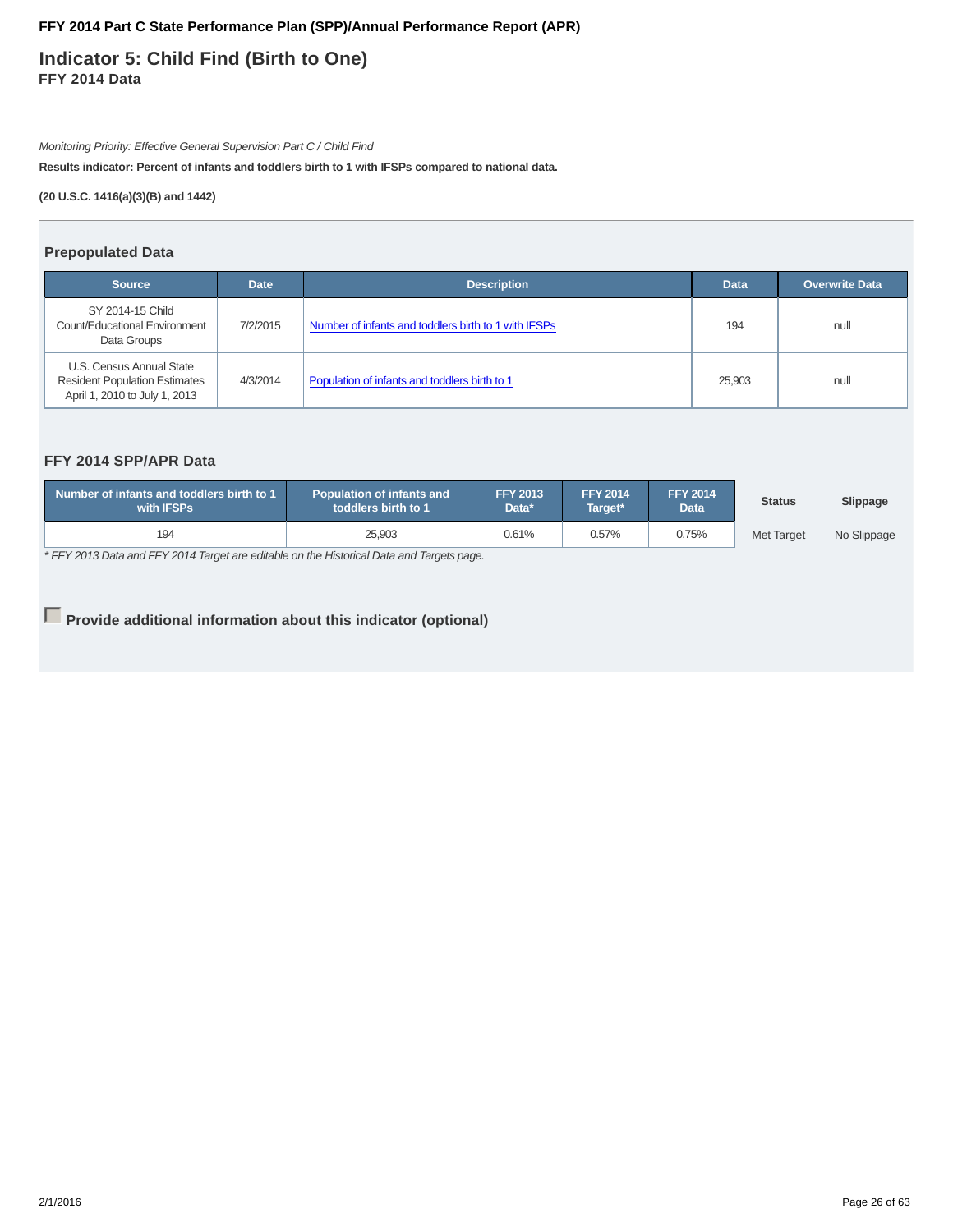**Indicator 5: Child Find (Birth to One) Required Actions from FFY 2013**

Monitoring Priority: Effective General Supervision Part C / Child Find

**Results indicator: Percent of infants and toddlers birth to 1 with IFSPs compared to national data.**

**(20 U.S.C. 1416(a)(3)(B) and 1442)**

**Actions required in FFY 2013 response**

**Responses to actions required in FFY 2013 response**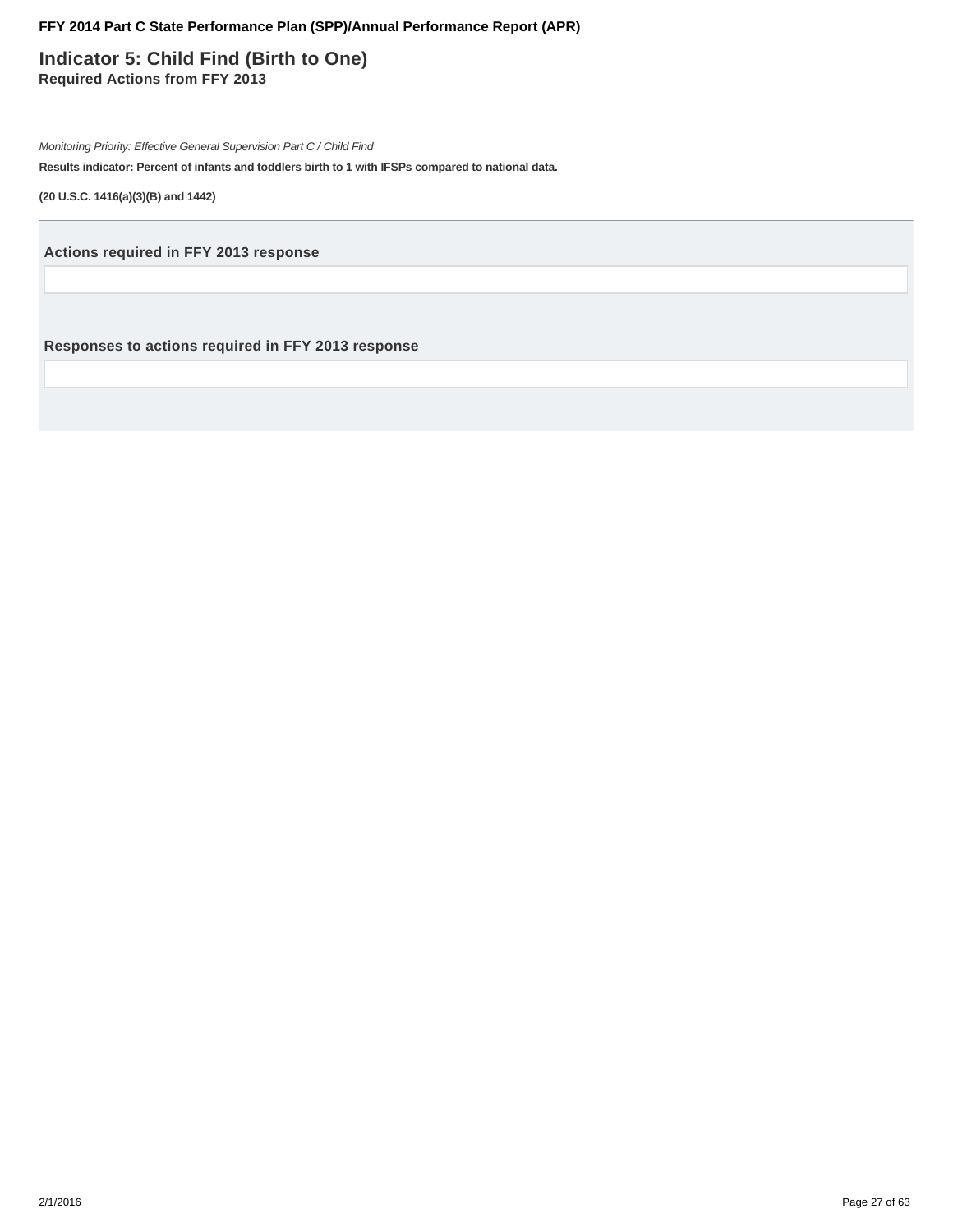# **Indicator 6: Child Find (Birth to Three) Historical Data and Targets**

# Monitoring Priority: Effective General Supervision Part C / Child Find

**Results indicator: Percent of infants and toddlers birth to 3 with IFSPs compared to national data.**

### **(20 U.S.C. 1416(a)(3)(B) and 1442)**

### **Historical Data**

#### Baseline Data: 2005

| <b>FFY</b>                                                                       | 2004 | 2005  | 2006  | 2007  | 2008 | 2009    | 2010  | 2011  | 2012  | 2013  |
|----------------------------------------------------------------------------------|------|-------|-------|-------|------|---------|-------|-------|-------|-------|
| Target $\geq$                                                                    |      |       | i.75% | .75%  | .76% | $.76\%$ | .77%  | .77%  | 1.77% | 1.81% |
| Data                                                                             |      | 1.67% | i.74% | 1.74% | .75% | 1.86%   | 1.94% | 1.91% | 1.88% | 1.85% |
| Key:<br>Yellow - Baseline<br>Gray - Data Prior to Baseline<br>Blue - Data Update |      |       |       |       |      |         |       |       |       |       |

# **FFY 2014 - FFY 2018 Targets**

| <b>FFY</b>                 | 2014  | 2015  | 2016  | 2017  | 2018  |  |  |  |  |
|----------------------------|-------|-------|-------|-------|-------|--|--|--|--|
| Target $\geq$              | 1.84% | 1.86% | 1.88% | 1.90% | 1.92% |  |  |  |  |
| Key:<br>Blue - Data Update |       |       |       |       |       |  |  |  |  |

# **Targets: Description of Stakeholder Input**

Please reference Introduction - Description of Stakeholder Involvement.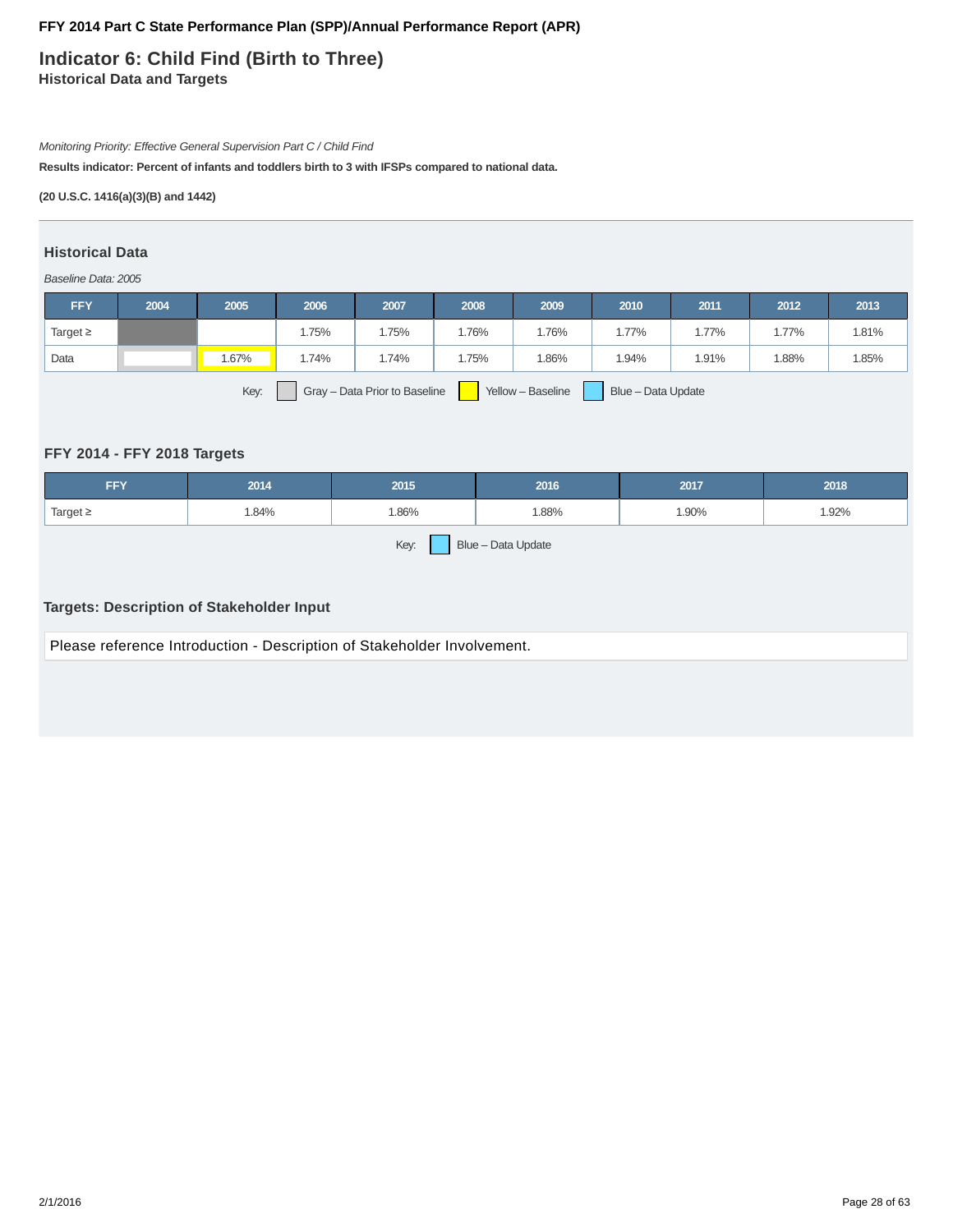**Indicator 6: Child Find (Birth to Three) FFY 2014 Data**

Monitoring Priority: Effective General Supervision Part C / Child Find

**Results indicator: Percent of infants and toddlers birth to 3 with IFSPs compared to national data.**

**(20 U.S.C. 1416(a)(3)(B) and 1442)**

### **Prepopulated Data**

| <b>Source</b>                                                                                     | <b>Date</b> | <b>Description</b>                                   | <b>Data</b> | <b>Overwrite Data</b> |
|---------------------------------------------------------------------------------------------------|-------------|------------------------------------------------------|-------------|-----------------------|
| SY 2014-15 Child<br>Count/Educational Environment<br>Data Groups                                  | 7/2/2015    | Number of infants and toddlers birth to 3 with IFSPs | 1,492       |                       |
| U.S. Census Annual State<br><b>Resident Population Estimates</b><br>April 1, 2010 to July 1, 2013 | 7/2/2015    | Population of infants and toddlers birth to 3        | 77.922      |                       |

# **FFY 2014 SPP/APR Data**

| Number of infants and toddlers birth Population of infants and toddlers FFY 2013 FFY 2014<br>to 3 with IFSPs | birth to 3 | Data* | Target* |       | <b>Status</b> | Slippage    |
|--------------------------------------------------------------------------------------------------------------|------------|-------|---------|-------|---------------|-------------|
| 1,492                                                                                                        | 77.922     | .85%  | .84%    | 1.91% | Met Target    | No Slippage |

\* FFY 2013 Data and FFY 2014 Target are editable on the Historical Data and Targets page.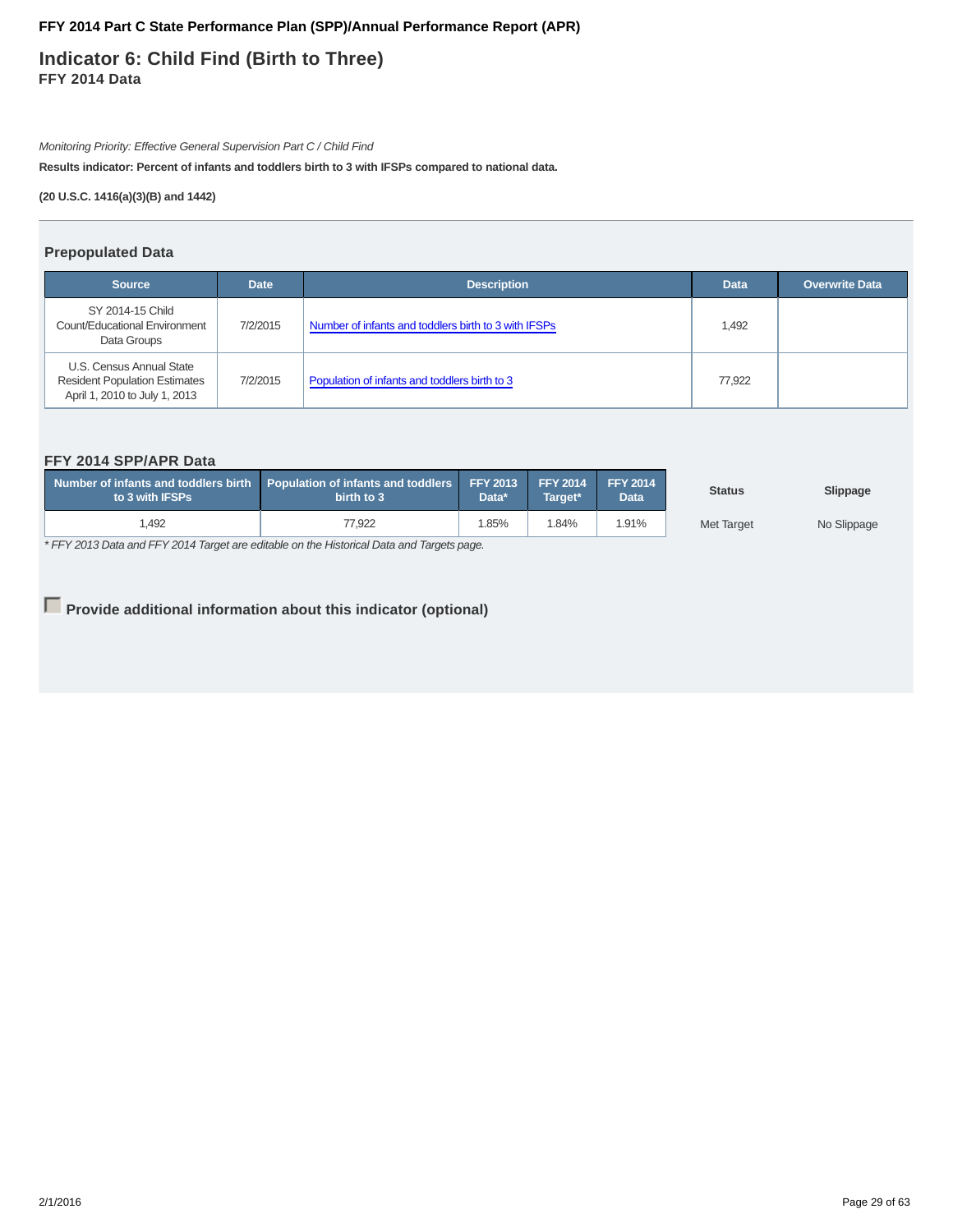**Indicator 6: Child Find (Birth to Three) Required Actions from FFY 2013**

Monitoring Priority: Effective General Supervision Part C / Child Find

**Results indicator: Percent of infants and toddlers birth to 3 with IFSPs compared to national data.**

**(20 U.S.C. 1416(a)(3)(B) and 1442)**

**Actions required in FFY 2013 response**

**Responses to actions required in FFY 2013 response**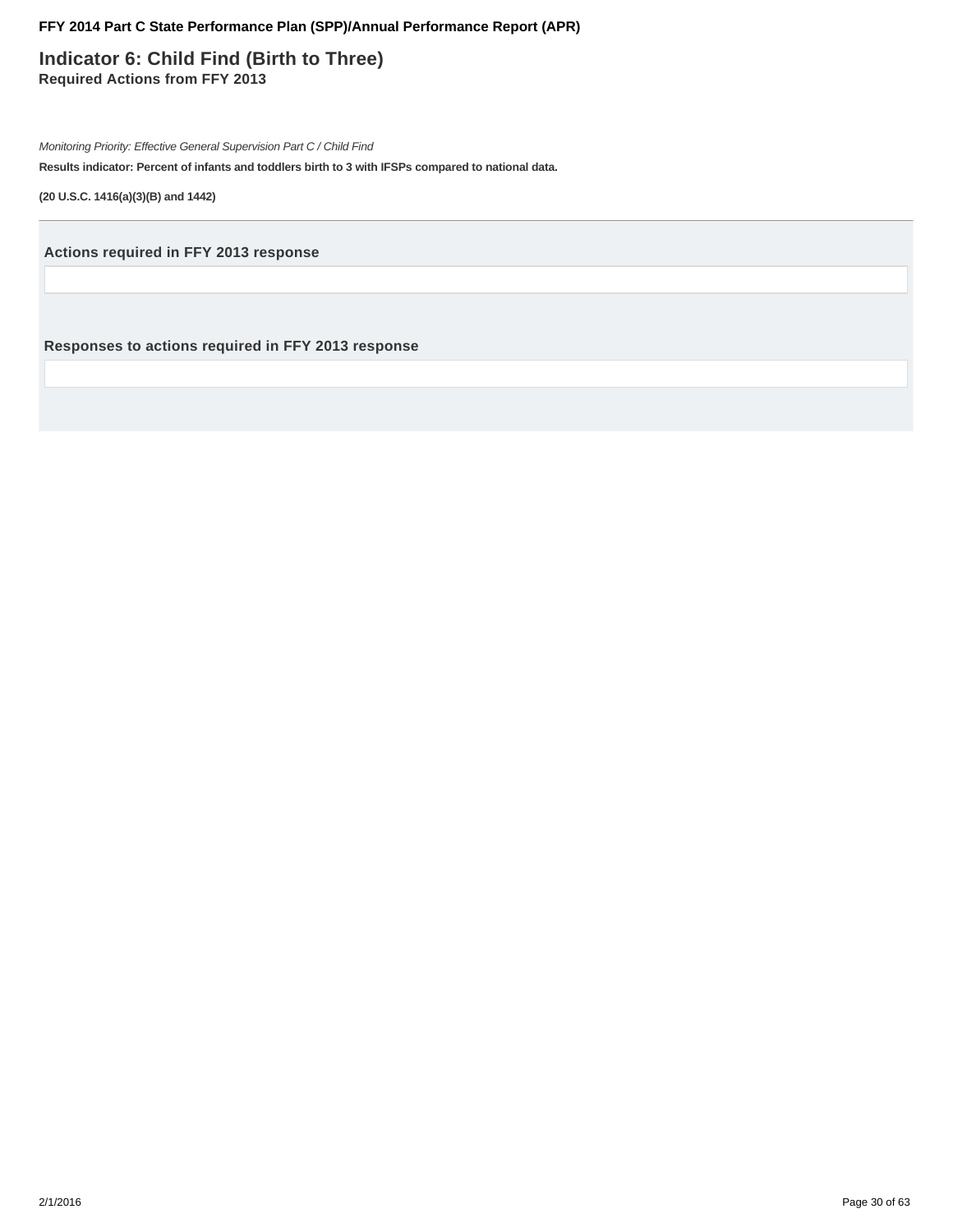# **Indicator 7: 45-day timeline Historical Data and Targets**

### Monitoring Priority: Effective General Supervision Part C / Child Find

**Compliance indicator: Percent of eligible infants and toddlers with IFSPs for whom an initial evaluation and initial assessment and an initial IFSP meeting were conducted within Part C's 45-day timeline.**

**(20 U.S.C. 1416(a)(3)(B) and 1442)**

# **Historical Data**

#### Baseline Data: 2005

| <b>FFY</b> | 2004 | 2005   | 2006   | 2007   | 2008   | 2009   | 2010   | 2011   | 2012   | 2013   |
|------------|------|--------|--------|--------|--------|--------|--------|--------|--------|--------|
| Target     |      |        | 100%   | 100%   | 100%   | 100%   | 100%   | 100%   | 100%   | 100%   |
| Data       |      | 79.80% | 61.36% | 92.23% | 90.83% | 97.20% | 99.60% | 97.80% | 95.90% | 96.15% |
|            |      |        |        |        |        |        |        |        |        |        |

Key: Gray – Data Prior to Baseline | Yellow – Baseline | Blue – Data Update

### **FFY 2014 - FFY 2018 Targets**

| <b>FFY</b>                 | 2014 | 2015 | 2016 | 2017 | 2018 |  |  |  |  |
|----------------------------|------|------|------|------|------|--|--|--|--|
| Target                     | 100% | 100% | 100% | 100% | 100% |  |  |  |  |
| Key:<br>Blue - Data Update |      |      |      |      |      |  |  |  |  |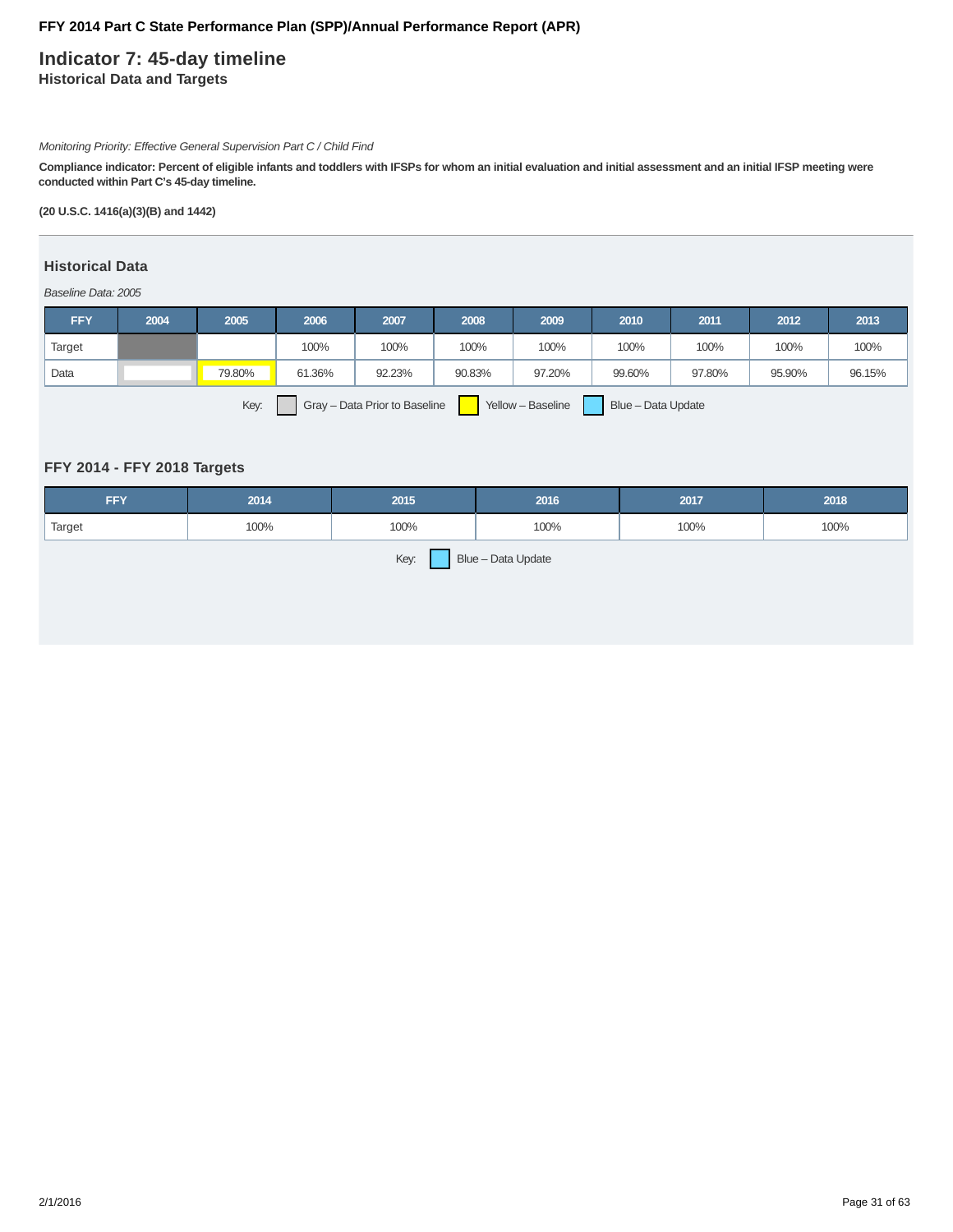**Indicator 7: 45-day timeline FFY 2014 Data**

Monitoring Priority: Effective General Supervision Part C / Child Find

**Compliance indicator: Percent of eligible infants and toddlers with IFSPs for whom an initial evaluation and initial assessment and an initial IFSP meeting were conducted within Part C's 45-day timeline.**

**(20 U.S.C. 1416(a)(3)(B) and 1442)**

| FFY 2014 SPP/APR Data                                                                                                                                                                                                                                                                         |                                                                                                                                              |                          |                            |                                |                        |             |  |  |  |  |
|-----------------------------------------------------------------------------------------------------------------------------------------------------------------------------------------------------------------------------------------------------------------------------------------------|----------------------------------------------------------------------------------------------------------------------------------------------|--------------------------|----------------------------|--------------------------------|------------------------|-------------|--|--|--|--|
| Number of eligible infants and toddlers<br>with IFSPs for whom an initial evaluation<br>and assessment and an initial IFSP meeting<br>was conducted within Part C's 45-day<br>timeline                                                                                                        | Number of eligible infants and toddlers<br>evaluated and assessed for whom an initial<br><b>IFSP meeting was required to be</b><br>conducted | <b>FFY 2013</b><br>Data* | <b>FFY 2014</b><br>Target* | <b>FFY 2014</b><br><b>Data</b> | <b>Status</b>          | Slippage    |  |  |  |  |
| 111                                                                                                                                                                                                                                                                                           | 112                                                                                                                                          | 96.15%                   | 100%                       | 99.11%                         | Did Not Meet<br>Target | No Slippage |  |  |  |  |
| * FFY 2013 Data and FFY 2014 Target are editable on the Historical Data and Targets page.                                                                                                                                                                                                     |                                                                                                                                              |                          |                            |                                |                        |             |  |  |  |  |
| Number of documented delays attributable to exceptional family circumstances (this number will be added to the Number of eligible infants and<br>toddlers with IFSPs for whom an initial evaluation and assessment and an initial IFSP meeting was conducted within Part C's 45-day timeline) |                                                                                                                                              | $\Omega$                 |                            |                                |                        |             |  |  |  |  |

**What is the source of the data provided for this indicator?**

*<u>State monitoring</u>* 

**C** State database

**Describe the method used to select EIS programs for monitoring.**

The Nebraska Department of Education (NDE) and Nebraska Department of Health and Human Services (NDHHS), acting as co-lead agencies (the Co-Leads), are responsible for ensuring Part C of the Individuals with Disabilities Education Act (IDEA) is fully implemented for all infants and toddlers with disabilities and their families through the Early Development Network (EDN). The Part C Co-Leads monitor the state's 28 Planning Region Teams (PRTs) on a three year cycle. IFSP files and other records maintained by Services Coordinators are reviewed for compliance with IDEA and Medicaid.

The Individualized Family Service Plan (IFSP) checklist file review for Improving Learning for children with Disabilities (ILCD) gathers data regarding the receipt of early intervention services on IFSPs in a timely manner.

In FFY 2014, nine (9) of the Planning Regions participated in an IFSP file review for a total of 112 files. In 1 of the files the 45-day timeline was not met.

The CoLeads notified the 1 EIS program in writing concerning the findings of noncompliance and the requirement that the noncompliance be corrected as soon as possible but in no case more than one year from identification. The State has verified that the EIS programs are correctly implementing the specific regulatory requirements and have ensured that the child received an initial evaluation, assessment and IFSP meeting, although late, and the services listed on the IFSP within a timely manner from the IFSP meeting.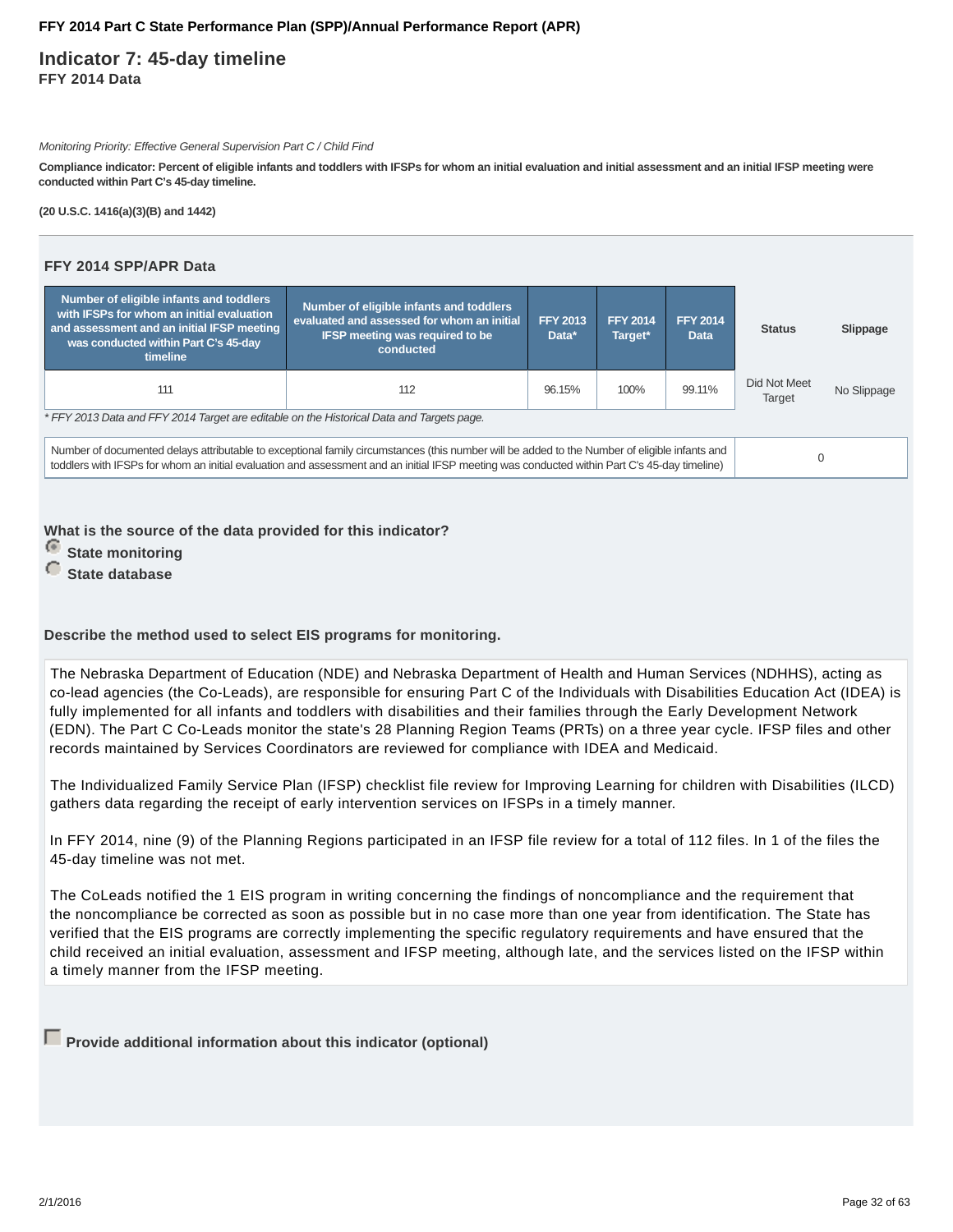# **Indicator 7: 45-day timeline Required Actions from FFY 2013**

Monitoring Priority: Effective General Supervision Part C / Child Find

**Compliance indicator: Percent of eligible infants and toddlers with IFSPs for whom an initial evaluation and initial assessment and an initial IFSP meeting were conducted within Part C's 45-day timeline.**

**(20 U.S.C. 1416(a)(3)(B) and 1442)**

**Actions required in FFY 2013 response**

**Responses to actions required in FFY 2013 response, not including correction of findings**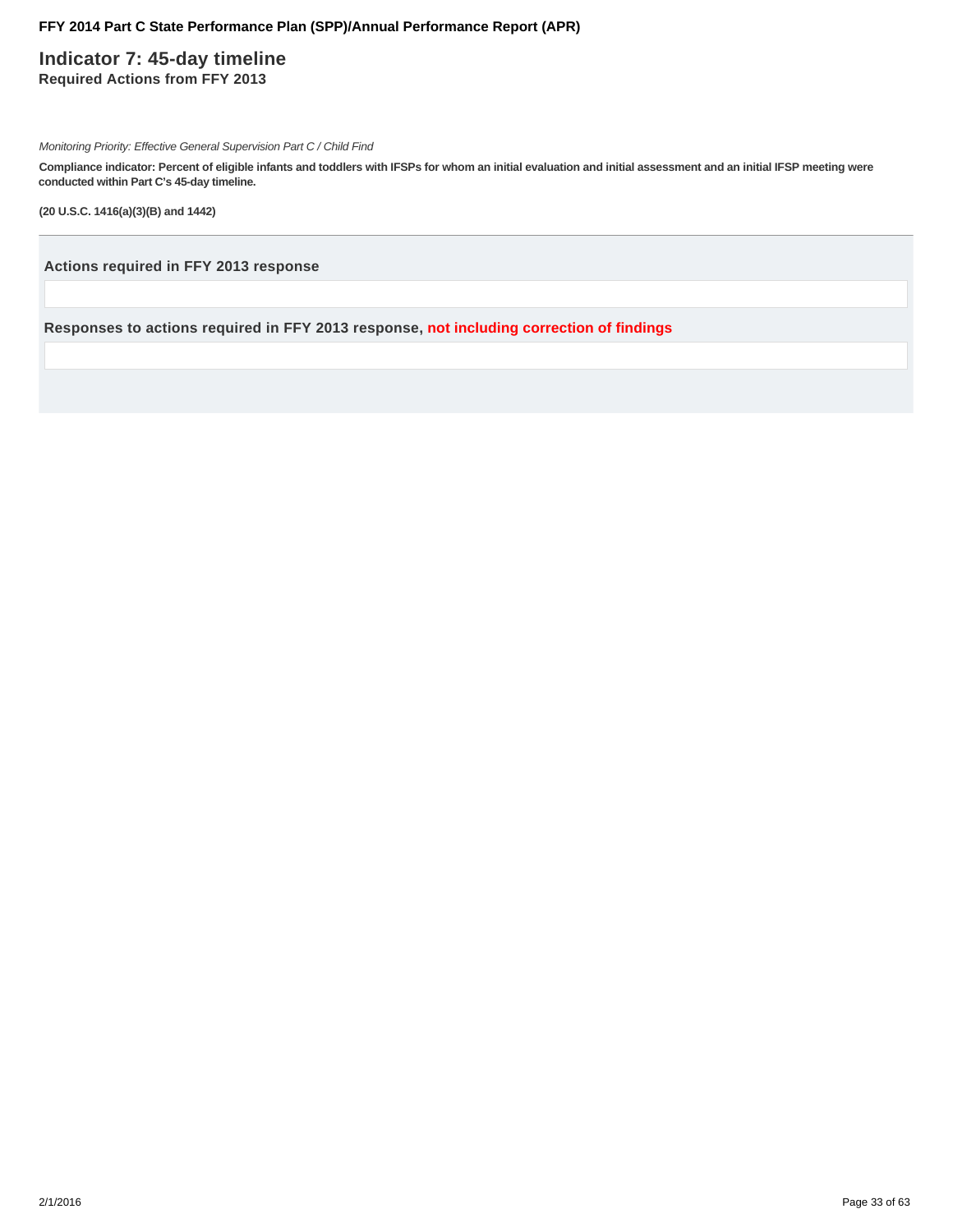# **Indicator 7: 45-day timeline**

**Correction of Previous Findings of Noncompliance**

#### Monitoring Priority: Effective General Supervision Part C / Child Find

**Compliance indicator: Percent of eligible infants and toddlers with IFSPs for whom an initial evaluation and initial assessment and an initial IFSP meeting were conducted within Part C's 45-day timeline.**

**(20 U.S.C. 1416(a)(3)(B) and 1442)**

### **Correction of Findings of Noncompliance Identified in FFY 2013**

| Findings of Noncompliance Identified | <b>Findings of Noncompliance Verified</b><br>as Corrected Within One Year | <b>Findings of Noncompliance</b><br><b>Subsequently Corrected</b> | <b>Findings Not Yet Verified as Corrected</b> |  |
|--------------------------------------|---------------------------------------------------------------------------|-------------------------------------------------------------------|-----------------------------------------------|--|
|                                      |                                                                           | null                                                              |                                               |  |

### **FFY 2013 Findings of Noncompliance Verified as Corrected**

Describe how the State verified that the source of noncompliance is correctly implementing the regulatory requirements

The Co-Leads notified each EIS program in writing concerning the finding of noncompliance and the requirement that the noncompliance be corrected as soon as possible, but in no case more than one year from identification. The State verified that each EIS program not in compliance, correctly implemented the specific regulatory requirement and ensured that all children received an evaluation, assessment, and IFSP meeting, although late, and the services listed on the IFSP in a timely manner as noted in the FFY 2013 APR. Each EIS program was required to develop and implement a Corrective Action Plan to ensure correction of noncompliance within one year. The Co-Leads monitored the implementation of the Corrective Action Plan. In addition, the Co-Leads reviewed files of newly-referred children for assurance that compliance was met and the CAP-related processes, as well as specific regulatory requirements, were implemented. Within one year of identification each EIS program was found to be in 100% compliance in meeting the 45-day timeline.

Describe how the State verified that each individual case of noncompliance was corrected

Each EIS program was required to develop and implement a Corrective Action Plan to ensure correction of noncompliance within one year. The Co-Leads monitored the implementation of the Corrective Action Plan. In addition, the Co-Leads reviewed files of newly-referred children for assurance that compliance was met and the CAP-related processes, as well as specific regulatory requirements, were implemented. Within one year of identification each EIS program was found to be in

100% compliance in meeting the 45-day timeline.

### **Correction of Findings of Noncompliance Identified Prior to FFY 2013**

|      | Findings of Noncompliance Not Yet Verified as Corrected as of FFY | <b>Findings of Noncompliance</b> | Findings Not Yet Verified as |  |
|------|-------------------------------------------------------------------|----------------------------------|------------------------------|--|
|      | <b>2013 APR</b>                                                   | <b>Verified as Corrected</b>     | <b>Corrected</b>             |  |
| None |                                                                   |                                  |                              |  |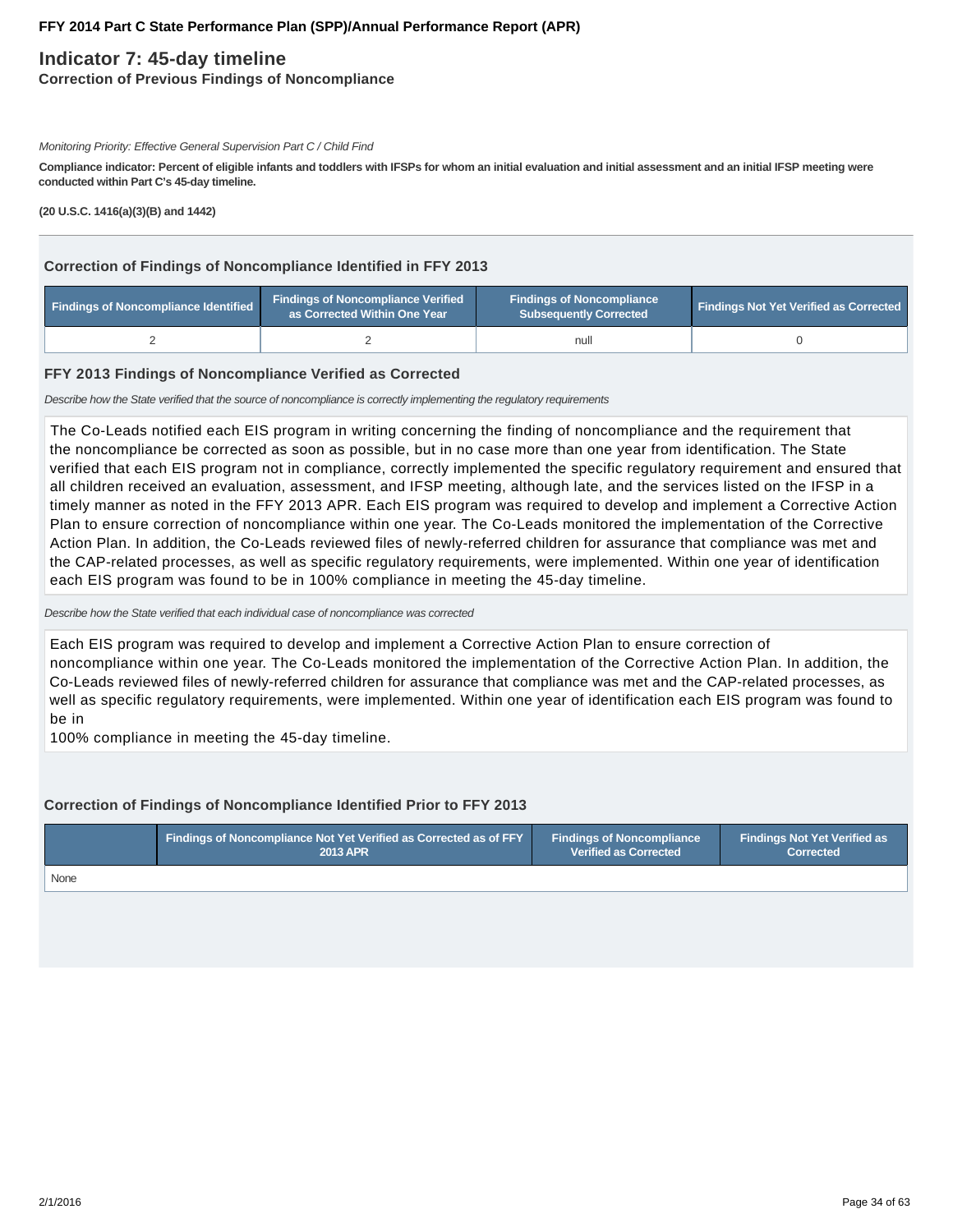# **Indicator 8: Early Childhood Transition**

**FFY 2014 Data: All Indicator 8 Sections**

Monitoring Priority: Effective General Supervision Part C / Effective Transition

**Compliance indicator: The percentage of toddlers with disabilities exiting Part C with timely transition planning for whom the Lead Agency has:**

- **Developed an IFSP with transition steps and services at least 90 days, and at the discretion of all parties, not more than nine months, prior to the toddler's A. third birthday;**
- **Notified (consistent with any opt-out policy adopted by the State) the SEA and the LEA where the toddler resides at least 90 days prior to the toddler's third B. birthday for toddlers potentially eligible for Part B preschool services; and**
- C. Conducted the transition conference held with the approval of the family at least 90 days, and at the discretion of all parties, not more than nine months, **prior to the toddler's third birthday for toddlers potentially eligible for Part B preschool services.**

**(20 U.S.C. 1416(a)(3)(B) and 1442)**

### **FFY 2014 SPP/APR Data**

| Number of toddlers with disabilities exiting Part C                                          |  |
|----------------------------------------------------------------------------------------------|--|
| Number of toddlers with disabilities exiting Part C who were potentially eligible for Part B |  |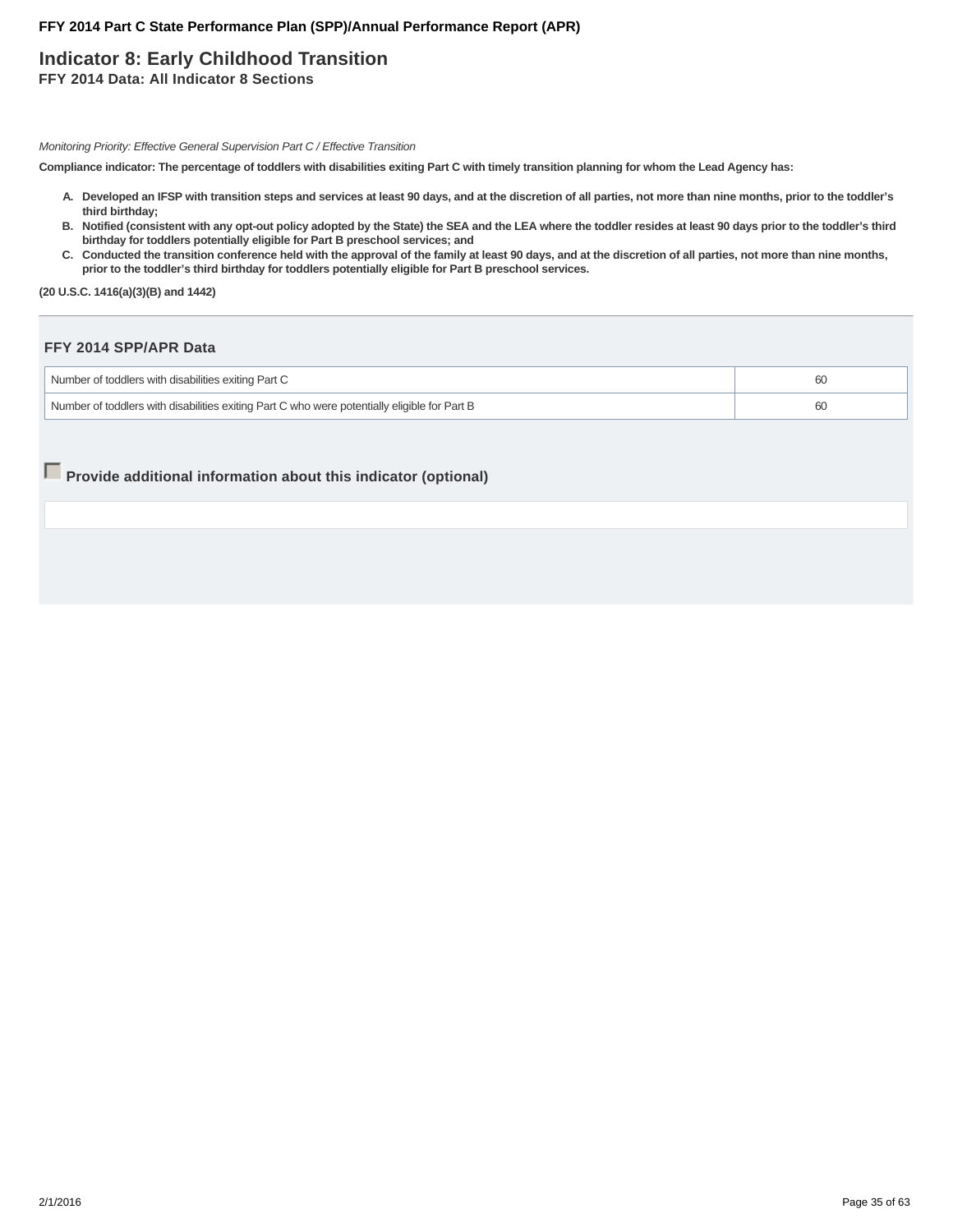# **Indicator 8A: Early Childhood Transition Historical Data and Targets**

Monitoring Priority: Effective General Supervision Part C / Effective Transition

**Compliance indicator: The percentage of toddlers with disabilities exiting Part C with timely transition planning for whom the Lead Agency has:**

- **Developed an IFSP with transition steps and services at least 90 days, and at the discretion of all parties, not more than nine months, prior to the toddler's A. third birthday;**
- **Notified (consistent with any opt-out policy adopted by the State) the SEA and the LEA where the toddler resides at least 90 days prior to the toddler's third B. birthday for toddlers potentially eligible for Part B preschool services; and**
- C. Conducted the transition conference held with the approval of the family at least 90 days, and at the discretion of all parties, not more than nine months, **prior to the toddler's third birthday for toddlers potentially eligible for Part B preschool services.**

**(20 U.S.C. 1416(a)(3)(B) and 1442)**

### **Historical Data**

Baseline Data: 2005

| <b>FFY</b> | 2004 | 2005   | 2006   | 2007   | 2008   | 2009   | 2010   | 2011   | 2012   | 2013   |
|------------|------|--------|--------|--------|--------|--------|--------|--------|--------|--------|
| Target     |      |        | 100%   | 100%   | 100%   | 100%   | 100%   | 100%   | 100%   | 100%   |
| Data       |      | 86.00% | 50.00% | 55.40% | 94.40% | 96.70% | 95.00% | 94.00% | 94.80% | 84.00% |
|            |      |        |        |        |        |        |        |        |        |        |

Key: Gray – Data Prior to Baseline | Yellow – Baseline | Blue – Data Update

### **FFY 2014 - FFY 2018 Targets**

| FFY    | 2014 | 2015 | 2016 | 2017 | 2018 |
|--------|------|------|------|------|------|
| Target | 100% | 100% | 100% | 100% | 100% |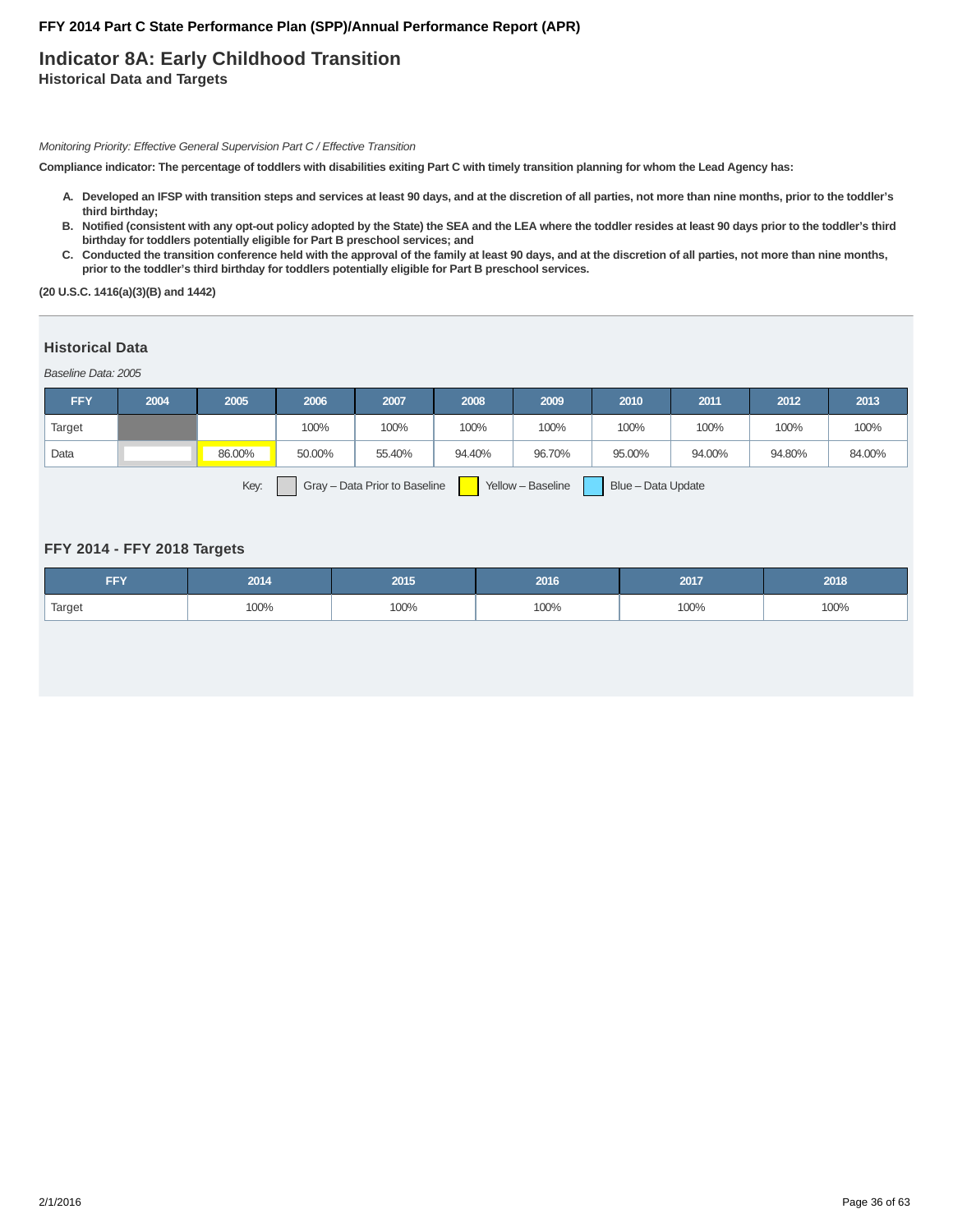# **Indicator 8A: Early Childhood Transition FFY 2014 Data**

Monitoring Priority: Effective General Supervision Part C / Effective Transition

**Compliance indicator: The percentage of toddlers with disabilities exiting Part C with timely transition planning for whom the Lead Agency has:**

- **Developed an IFSP with transition steps and services at least 90 days, and at the discretion of all parties, not more than nine months, prior to the toddler's A. third birthday;**
- **Notified (consistent with any opt-out policy adopted by the State) the SEA and the LEA where the toddler resides at least 90 days prior to the toddler's third B. birthday for toddlers potentially eligible for Part B preschool services; and**
- C. Conducted the transition conference held with the approval of the family at least 90 days, and at the discretion of all parties, not more than nine months, **prior to the toddler's third birthday for toddlers potentially eligible for Part B preschool services.**

**(20 U.S.C. 1416(a)(3)(B) and 1442)**

### **FFY 2014 SPP/APR Data**

| Source             | Date      | <b>Description</b>                                                                           | Data | Overwrite<br><b>Data</b> |
|--------------------|-----------|----------------------------------------------------------------------------------------------|------|--------------------------|
| <b>Indicator 8</b> | 12/9/2015 | Number of toddlers with disabilities exiting Part C                                          | 60   | null                     |
| <b>Indicator 8</b> | 12/9/2015 | Number of toddlers with disabilities exiting Part C who were potentially eligible for Part B | 60   | null                     |

**Data include only those toddlers with disabilities exiting Part C with timely transition planning for whom the Lead Agency has developed an IFSP with transition steps and services at least 90 days, and at the discretion of all parties, not more than nine months, prior to the toddler's third birthday.**

```
 Yes
C_{N0}
```

| Number of children exiting Part C who<br>have an IFSP with transition steps and<br><b>services</b> | Number of toddlers with disabilities exiting<br>Part C | <b>FFY 2013</b><br>Data* | <b>FFY 2014</b><br>Target* | <b>FFY 2014</b><br>Data | <b>Status</b>          | Slippage    |
|----------------------------------------------------------------------------------------------------|--------------------------------------------------------|--------------------------|----------------------------|-------------------------|------------------------|-------------|
| 55                                                                                                 | 60                                                     | 84.00%                   | 100%                       | 91.67%                  | Did Not Meet<br>Target | No Slippage |

\* FFY 2013 Data and FFY 2014 Target are editable on the Historical Data and Targets page.

Number of documented delays attributable to exceptional family circumstances (this number will be added to the Number of children exiting Number of documented delays atmodiable to exceptional family circumstances (this number will be added to the Number of Children exting<br>Part C who have an IFSP with transition steps and services)

**What is the source of the data provided for this indicator?**

e State monitoring

State database

**Describe the method used to select EIS programs for monitoring.**

The Nebraska Department of Education (NDE) and Nebraska Department of Health and Human Services (NDHHS), acting as co-lead agencies (the Co-Leads), are responsible for ensuring Part C of the Individuals with Disabilities Education Act (IDEA) is fully implemented for all infants and toddlers with disabilities and their families through the Early Development Network (EDN). The Part C Co-Leads monitor the state's 28 Planning Region Teams (PRTs) on a three year cycle. IFSP files and other records maintained by Services Coordinators are reviewed for compliance with IDEA and Medicaid.

The Individualized Family Service Plan (IFSP) checklist file review for Improving Learning for children with Disabilities (ILCD) gathers data regarding the receipt of early intervention services on IFSPs in a timely manner.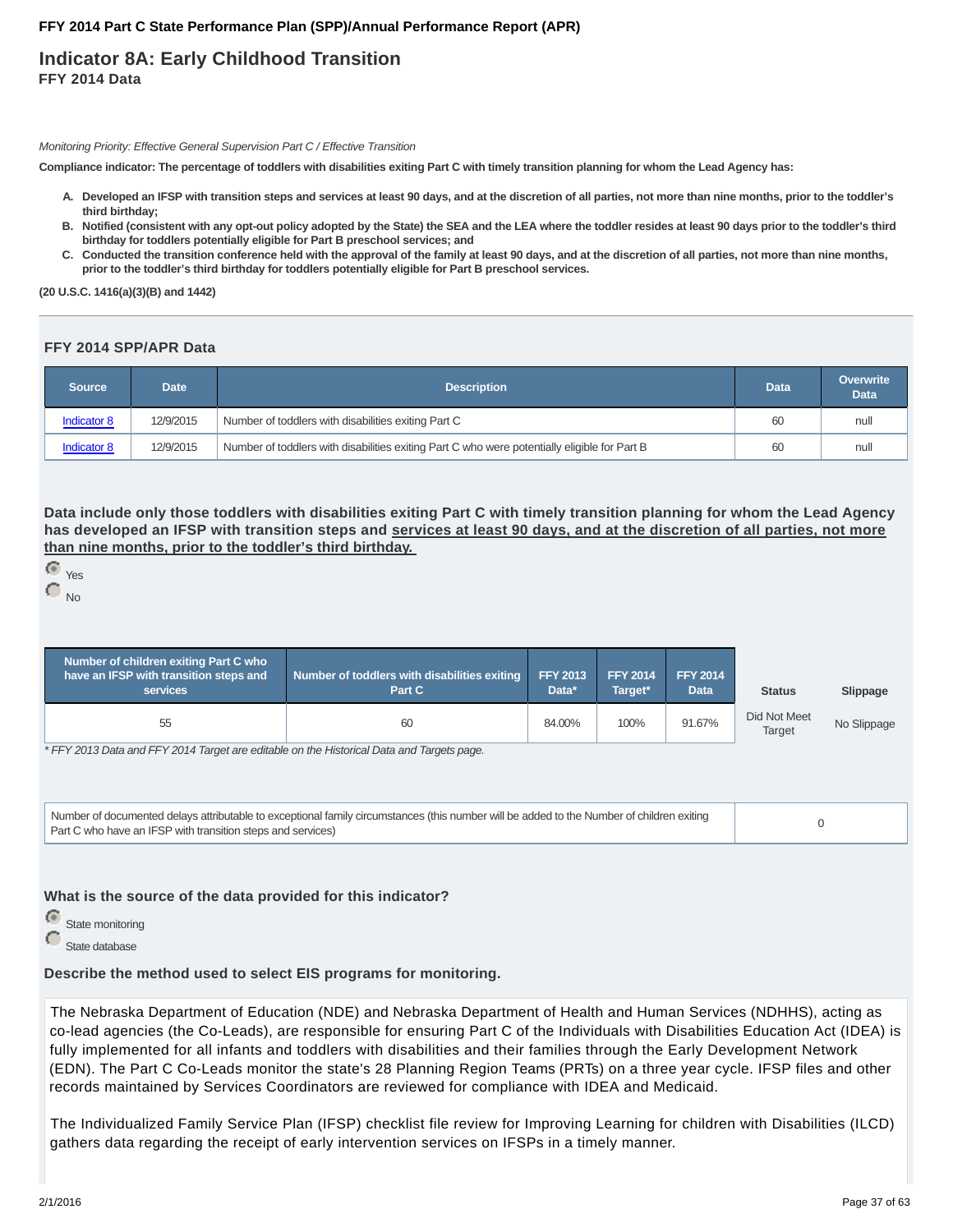In FFY 2014, nine (9) of the Planning Regions participated in an IFSP file review for a total of 112 files, of which 60 files had transition plans reviewed for compliance. The CoLeads determined that all 60 files contained complete transition plans prior to the child exiting Part C. However, 5 transition plans were found to be out of compliance due to the lack of the individual family steps.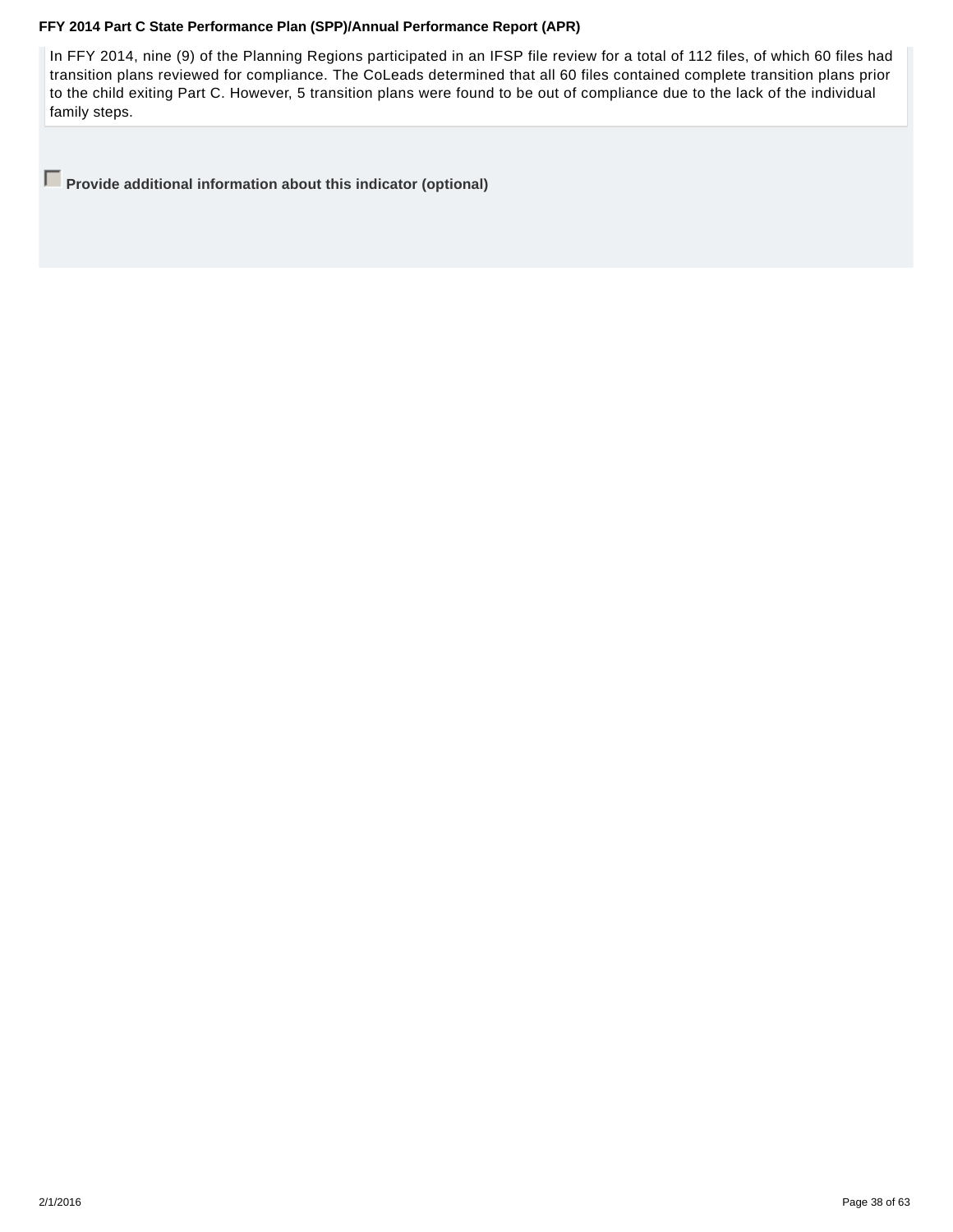# **Indicator 8A: Early Childhood Transition Required Actions from FFY 2013**

Monitoring Priority: Effective General Supervision Part C / Effective Transition

**Compliance indicator: The percentage of toddlers with disabilities exiting Part C with timely transition planning for whom the Lead Agency has:**

- **Developed an IFSP with transition steps and services at least 90 days, and at the discretion of all parties, not more than nine months, prior to the toddler's A. third birthday;**
- **Notified (consistent with any opt-out policy adopted by the State) the SEA and the LEA where the toddler resides at least 90 days prior to the toddler's third B. birthday for toddlers potentially eligible for Part B preschool services; and**
- C. Conducted the transition conference held with the approval of the family at least 90 days, and at the discretion of all parties, not more than nine months, **prior to the toddler's third birthday for toddlers potentially eligible for Part B preschool services.**

**(20 U.S.C. 1416(a)(3)(B) and 1442)**

**Actions required in FFY 2013 response**

**Responses to actions required in FFY 2013 response, not including correction of findings**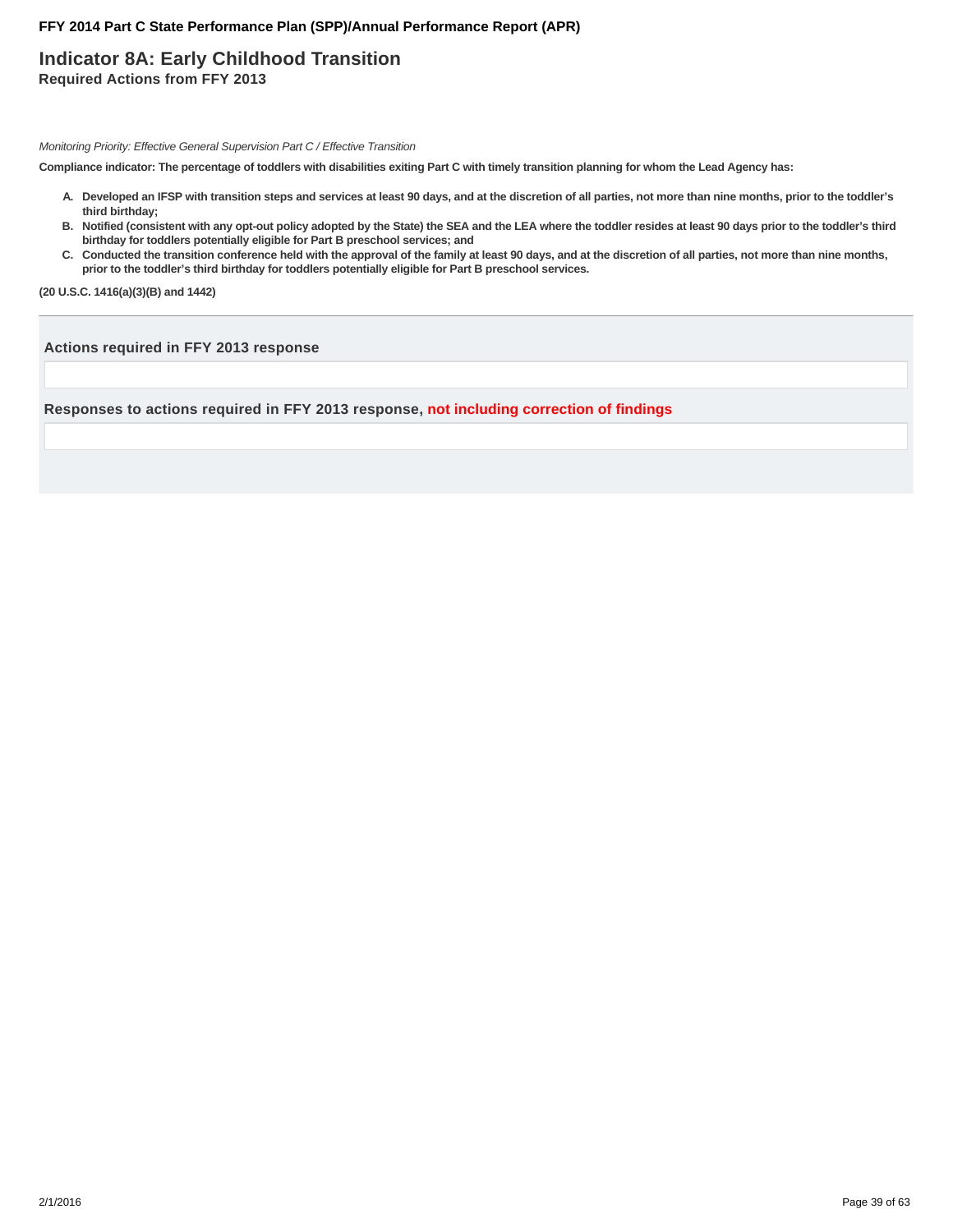# **Indicator 8A: Early Childhood Transition**

**Correction of Previous Findings of Noncompliance**

Monitoring Priority: Effective General Supervision Part C / Effective Transition

**Compliance indicator: The percentage of toddlers with disabilities exiting Part C with timely transition planning for whom the Lead Agency has:**

- **Developed an IFSP with transition steps and services at least 90 days, and at the discretion of all parties, not more than nine months, prior to the toddler's A. third birthday;**
- **Notified (consistent with any opt-out policy adopted by the State) the SEA and the LEA where the toddler resides at least 90 days prior to the toddler's third B. birthday for toddlers potentially eligible for Part B preschool services; and**
- C. Conducted the transition conference held with the approval of the family at least 90 days, and at the discretion of all parties, not more than nine months, **prior to the toddler's third birthday for toddlers potentially eligible for Part B preschool services.**

**(20 U.S.C. 1416(a)(3)(B) and 1442)**

# **Correction of Findings of Noncompliance Identified in FFY 2013**

| Findings of Noncompliance Identified | <b>Findings of Noncompliance Verified</b><br>as Corrected Within One Year | <b>Findings of Noncompliance</b><br>Subsequently Corrected | <b>Findings Not Yet Verified as Corrected</b> |  |
|--------------------------------------|---------------------------------------------------------------------------|------------------------------------------------------------|-----------------------------------------------|--|
|                                      |                                                                           | null                                                       |                                               |  |

### **FFY 2013 Findings of Noncompliance Verified as Corrected**

Describe how the State verified that the source of noncompliance is correctly implementing the regulatory requirements

In each case of noncompliance, the Co-Leads notified the EIS program in writing concerning the finding of noncompliance and the requirement that the noncompliance be corrected as soon as possible, but in no case more than one year from identification. The State verified that each EIS program not in compliance correctly implemented the specific regulatory requirement and ensured that all children exiting Part C received an IFSP with transition steps and services prior to exiting Part C. Each EIS program was required to develop and implement a Corrective Action Plan to ensure correction of noncompliance within one year. The Co-Leads monitored the implementation of the Corrective Action Plan. In addition, the Co-Leads reviewed different files of children exiting Part C for assurance that compliance was met and the CAP-related processes, as well as specific regulatory requirements, were implemented. Within one year of identification each EIS program was found to be in 100% compliance.

Describe how the State verified that each individual case of noncompliance was corrected

Each EIS program was required to develop and implement a Corrective Action Plan to ensure correction of noncompliance within one year. The Co-Leads monitored the implementation of the Corrective Action Plan. In addition, the Co-Leads reviewed additional files of children exiting Part C for assurance that compliance was met and the CAP-related processes, as well as specific regulatory requirements, were implemented. Within one year of identification each EIS program was found to be in 100% compliance. In the regions where transition plans did not contain appropriate documentation of transition plan steps and services, the Co-Leads provided technical assistance on appropriate documentation of transition plans for children exiting Part C. The requirements and appropriate documentation of transition plans for children exiting Part C will continue to be a training topic to ensure that all EIS programs correctly implement the specific regulatory requirements and have strategies in place to ensure compliance. The state has verified that each EIS program is correctly implementing the specific regulatory requirements and ensured that all children, who had not yet exited Part C, were provided with appropriate transition plans documenting all necessary transition steps and services prior to the children exiting Part C.

# **Correction of Findings of Noncompliance Identified Prior to FFY 2013**

|      | <b>Findings of Noncompliance Not Yet Verified as Corrected as of FFY</b> | <b>Findings of Noncompliance</b> | Findings Not Yet Verified as 1 |  |
|------|--------------------------------------------------------------------------|----------------------------------|--------------------------------|--|
|      | 2013 APR                                                                 | <b>Verified as Corrected</b>     | <b>Corrected</b>               |  |
| None |                                                                          |                                  |                                |  |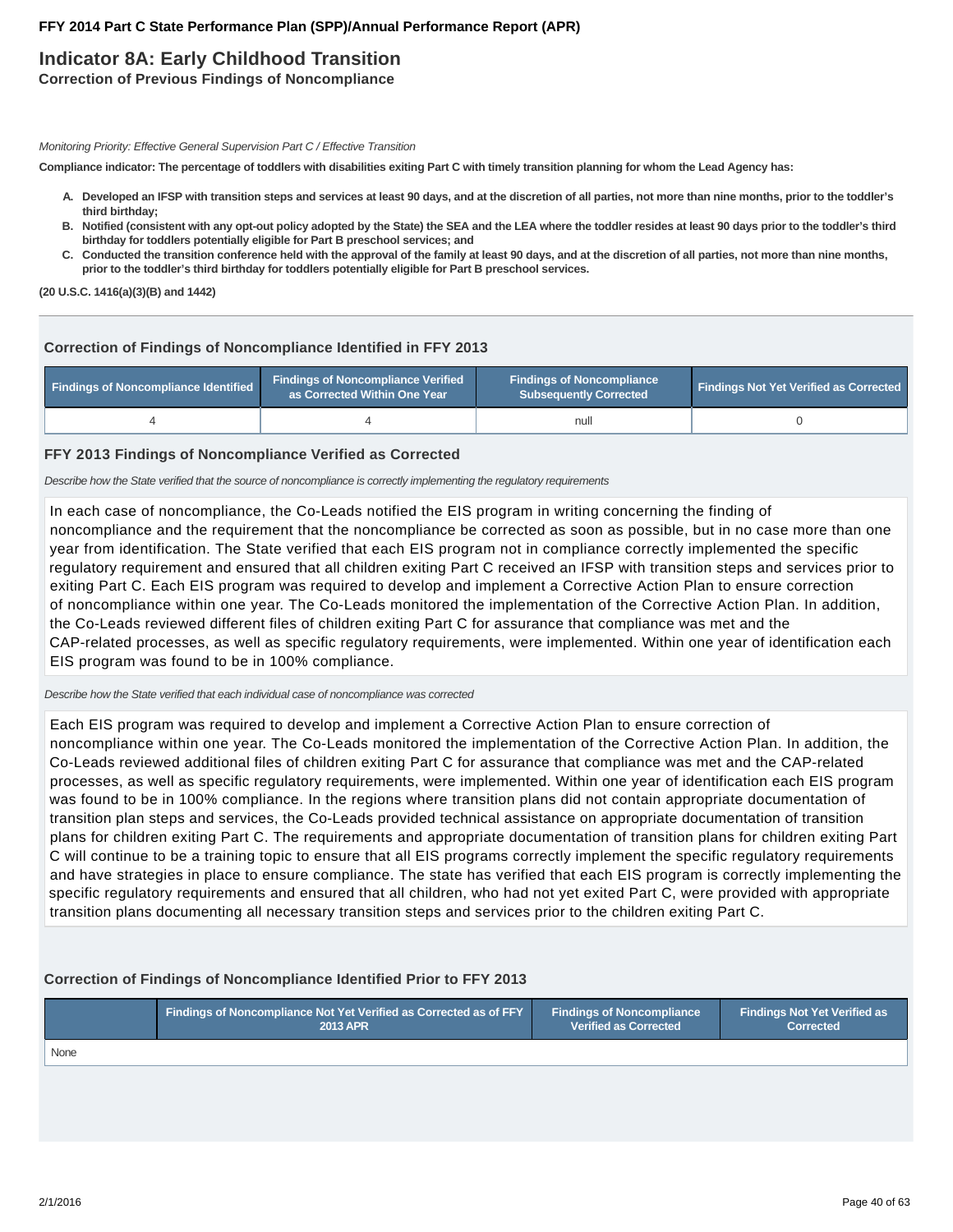# **Indicator 8B: Early Childhood Transition Historical Data and Targets**

Monitoring Priority: Effective General Supervision Part C / Effective Transition

**Compliance indicator: The percentage of toddlers with disabilities exiting Part C with timely transition planning for whom the Lead Agency has:**

- **Developed an IFSP with transition steps and services at least 90 days, and at the discretion of all parties, not more than nine months, prior to the toddler's A. third birthday;**
- **Notified (consistent with any opt-out policy adopted by the State) the SEA and the LEA where the toddler resides at least 90 days prior to the toddler's third B. birthday for toddlers potentially eligible for Part B preschool services; and**
- C. Conducted the transition conference held with the approval of the family at least 90 days, and at the discretion of all parties, not more than nine months, **prior to the toddler's third birthday for toddlers potentially eligible for Part B preschool services.**

**(20 U.S.C. 1416(a)(3)(B) and 1442)**

### **Historical Data**

Baseline Data: 2005

| <b>FFY</b> | 2004 | 2005   | 2006 | 2007 | 2008                                                | 2009 | 2010 | 2011 | 2012 | 2013 |
|------------|------|--------|------|------|-----------------------------------------------------|------|------|------|------|------|
| Target     |      |        | 100% | 100% | 100%                                                | 100% | 100% | 100% | 100% | 100% |
| Data       |      | 86.00% | 100% | 100% | 100%                                                | 100% | 100% | 100% | 100% | 100% |
|            |      |        |      |      | <u> The Common Section (In the Common Section )</u> |      |      |      |      |      |

Key: Gray – Data Prior to Baseline Yellow – Baseline Blue – Data Update

### **FFY 2014 - FFY 2018 Targets**

| FFY    | 2014 | 2015 | 2016 | 2017 | 2018 |
|--------|------|------|------|------|------|
| Target | 100% | 100% | 100% | 100% | 100% |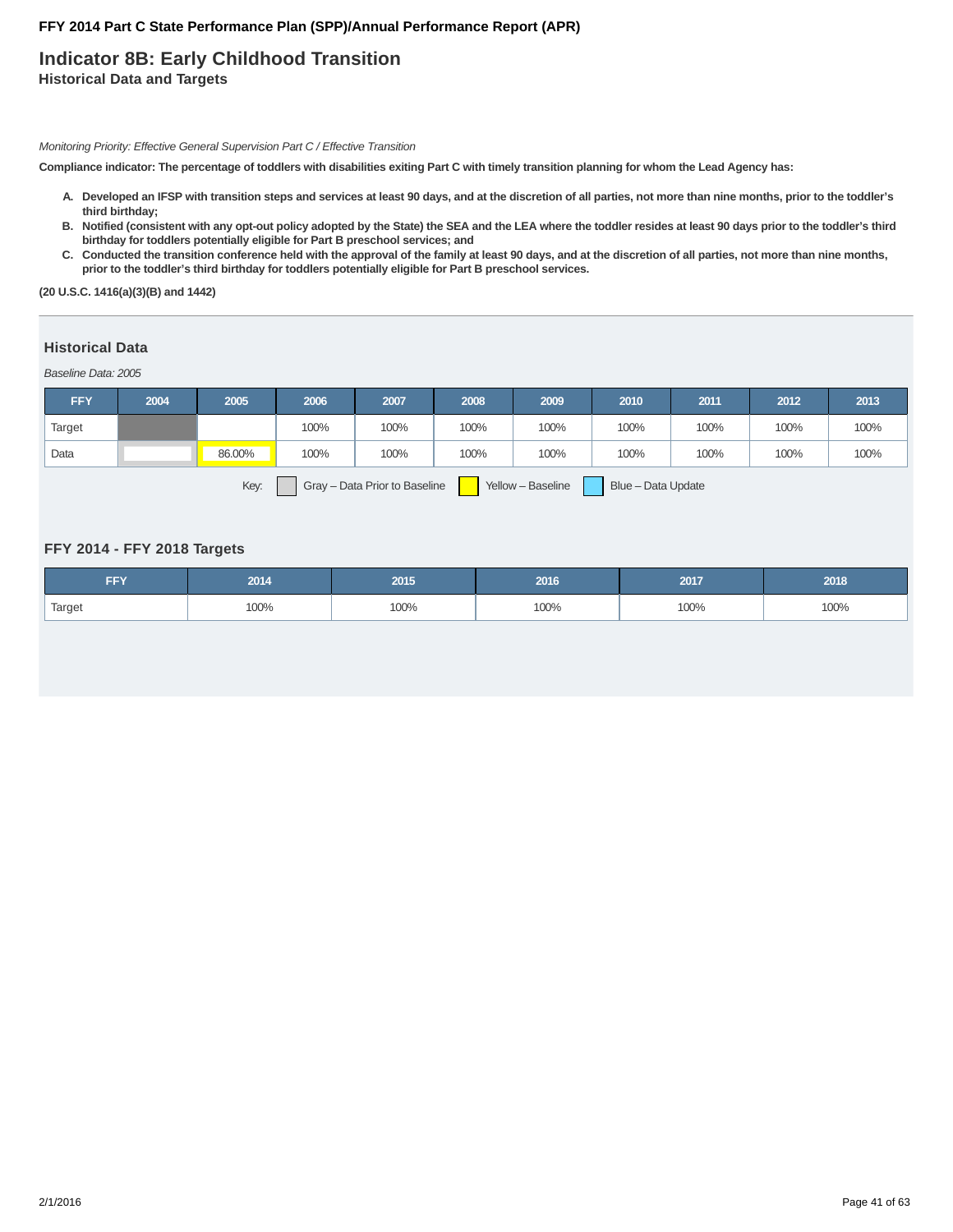# **Indicator 8B: Early Childhood Transition FFY 2014 Data**

Monitoring Priority: Effective General Supervision Part C / Effective Transition

**Compliance indicator: The percentage of toddlers with disabilities exiting Part C with timely transition planning for whom the Lead Agency has:**

- **Developed an IFSP with transition steps and services at least 90 days, and at the discretion of all parties, not more than nine months, prior to the toddler's A. third birthday;**
- **Notified (consistent with any opt-out policy adopted by the State) the SEA and the LEA where the toddler resides at least 90 days prior to the toddler's third B. birthday for toddlers potentially eligible for Part B preschool services; and**
- C. Conducted the transition conference held with the approval of the family at least 90 days, and at the discretion of all parties, not more than nine months, **prior to the toddler's third birthday for toddlers potentially eligible for Part B preschool services.**

**(20 U.S.C. 1416(a)(3)(B) and 1442)**

### **FFY 2014 SPP/APR Data**

| Source      | Date l    | <b>Description</b>                                                                           | Data | <b>Overwrite</b><br><b>Data</b> |
|-------------|-----------|----------------------------------------------------------------------------------------------|------|---------------------------------|
| Indicator 8 | 12/9/2015 | Number of toddlers with disabilities exiting Part C who were potentially eligible for Part B | 60   | nul                             |

### **Data include notification to both the SEA and LEA**

- Yes
- $\bigcirc$ <sub>No</sub>

| Number of toddlers with disabilities exiting<br>Part C where notification to the SEA and<br>LEA occurred at least 90 days prior to their<br>third birthday for toddlers potentially<br>eligible for Part B preschool services | Number of toddlers with disabilities exiting<br>Part C who were potentially eligible for Part | <b>FFY 2013</b><br>Data* | <b>FFY 2014</b><br>Target* | <b>FFY 2014</b><br>Data | <b>Status</b>     | Slippage    |  |
|-------------------------------------------------------------------------------------------------------------------------------------------------------------------------------------------------------------------------------|-----------------------------------------------------------------------------------------------|--------------------------|----------------------------|-------------------------|-------------------|-------------|--|
| 60                                                                                                                                                                                                                            | 60                                                                                            | 100%                     | 100%                       | 100%                    | <b>Met Target</b> | No Slippage |  |
| * EEV 2012 Deta and EEV 2014 Torget are aditable an the Historical Deta and Torgeta noge                                                                                                                                      |                                                                                               |                          |                            |                         |                   |             |  |

\* FFY 2013 Data and FFY 2014 Target are editable on the Historical Data and Targets page.

Number of parents who opted out (this number will be subtracted from the number of toddlers with disabilities exiting Part C who were Number or parents who opted out (this number will be subtracted from the number of toddiers with disabilities exiting Part C who were<br>potentially eligible for Part B when calculating the FFY 2014 Data) 0

### **Describe the method used to collect these data**

State Monitoring. The Nebraska Department of Education (NDE) and Nebraska Department of Health and Human Services (NDHHS), acting as co-lead agencies (a.k.a. the Co-Leads), are responsible for ensuring Part C of the Individuals with Disabilities Education Act (IDEA) is fully implemented for all infants and toddlers with disabilities and their families through the Early Development Network (EDN). The Part C Co-Leads monitor the state's 28 Planning Region Teams (PRTs) on a three year cycle.

In FFY 2013, Nine (9) of the Planning Regions participated in an IFSP file review for a total of 112 files, of which 60 files had children exiting Part C who received proper Notification to LEA and SEA as the child was potentially eligible for Part B.

**Do you have a written opt-out policy? No**

### **What is the source of the data provided for this indicator?**

State monitoring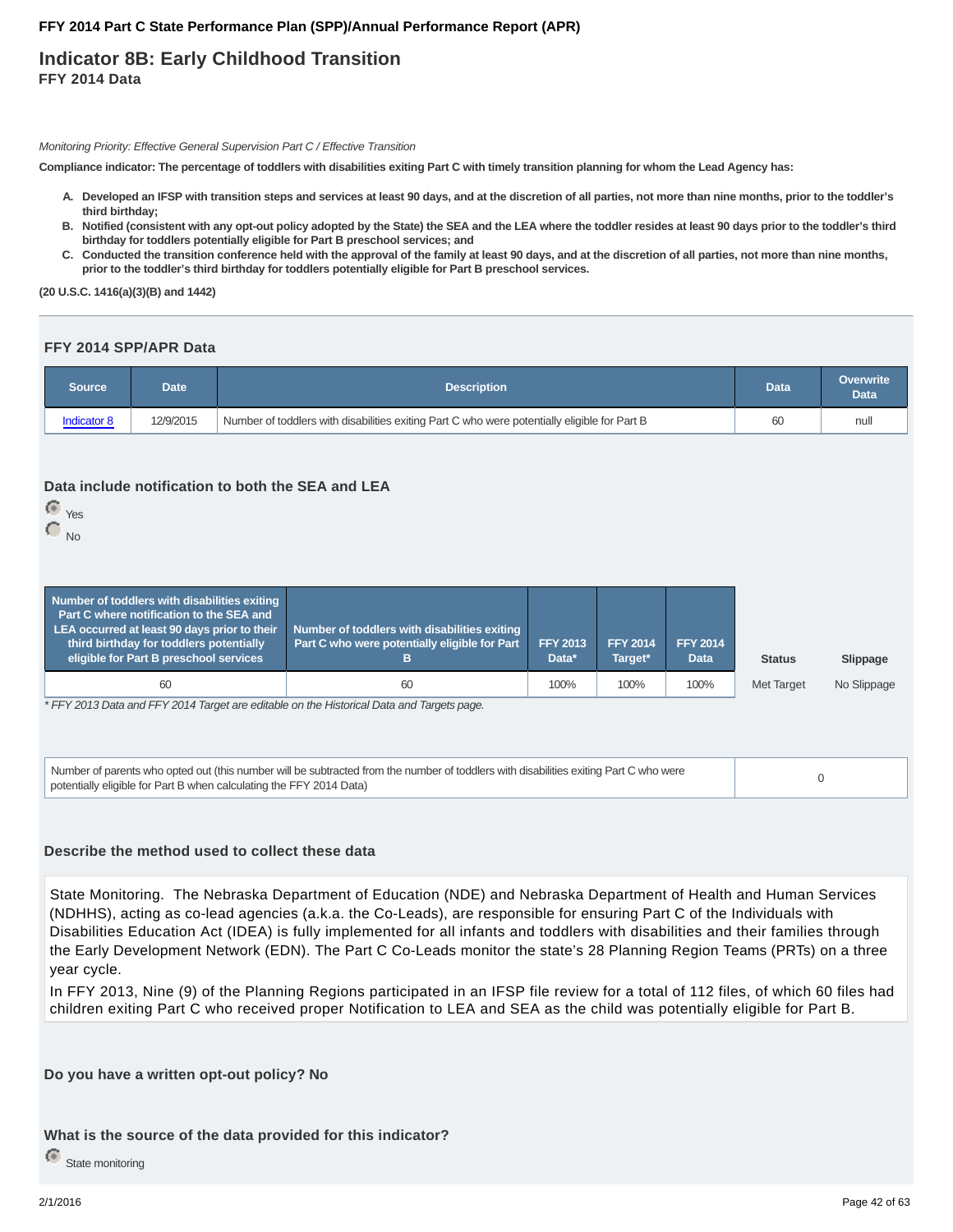State database

**Describe the method used to select EIS programs for monitoring.**

The Nebraska Department of Education (NDE) and Nebraska Department of Health and Human Services (NDHHS), acting as co-lead agencies (the Co-Leads), are responsible for ensuring Part C of the Individuals with Disabilities Education Act (IDEA) is fully implemented for all infants and toddlers with disabilities and their families through the Early Development Network (EDN). The Part C Co-Leads monitor the state's 28 Planning Region Teams (PRTs) on a three year cycle. IFSP files and other records maintained by Services Coordinators are reviewed for compliance with IDEA and Medicaid.

The Individualized Family Service Plan (IFSP) checklist file review for Improving Learning for children with Disabilities (ILCD) gathers data regarding the receipt of early intervention services on IFSPs in a timely manner.

In FFY 2014, nine (9) of the Planning Regions participated in an IFSP file review for a total of 112 files, of which 60 files had children exiting Part C who received proper Notification to LEA and SEA as the child was potentially eligible for Part B.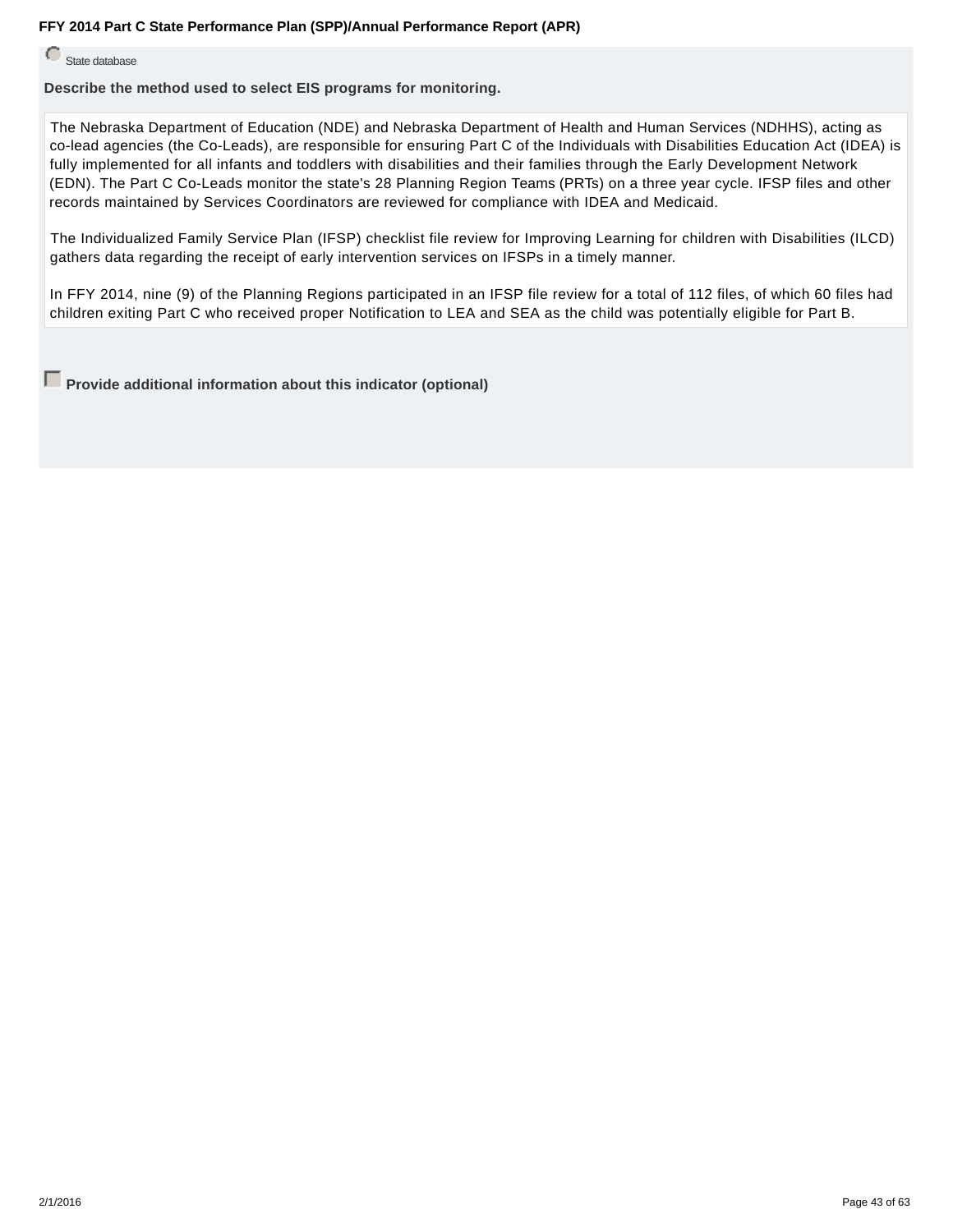# **Indicator 8B: Early Childhood Transition Required Actions from FFY 2013**

Monitoring Priority: Effective General Supervision Part C / Effective Transition

**Compliance indicator: The percentage of toddlers with disabilities exiting Part C with timely transition planning for whom the Lead Agency has:**

- **Developed an IFSP with transition steps and services at least 90 days, and at the discretion of all parties, not more than nine months, prior to the toddler's A. third birthday;**
- **Notified (consistent with any opt-out policy adopted by the State) the SEA and the LEA where the toddler resides at least 90 days prior to the toddler's third B. birthday for toddlers potentially eligible for Part B preschool services; and**
- C. Conducted the transition conference held with the approval of the family at least 90 days, and at the discretion of all parties, not more than nine months, **prior to the toddler's third birthday for toddlers potentially eligible for Part B preschool services.**

**(20 U.S.C. 1416(a)(3)(B) and 1442)**

**Actions required in FFY 2013 response**

**Responses to actions required in FFY 2013 response, not including correction of findings**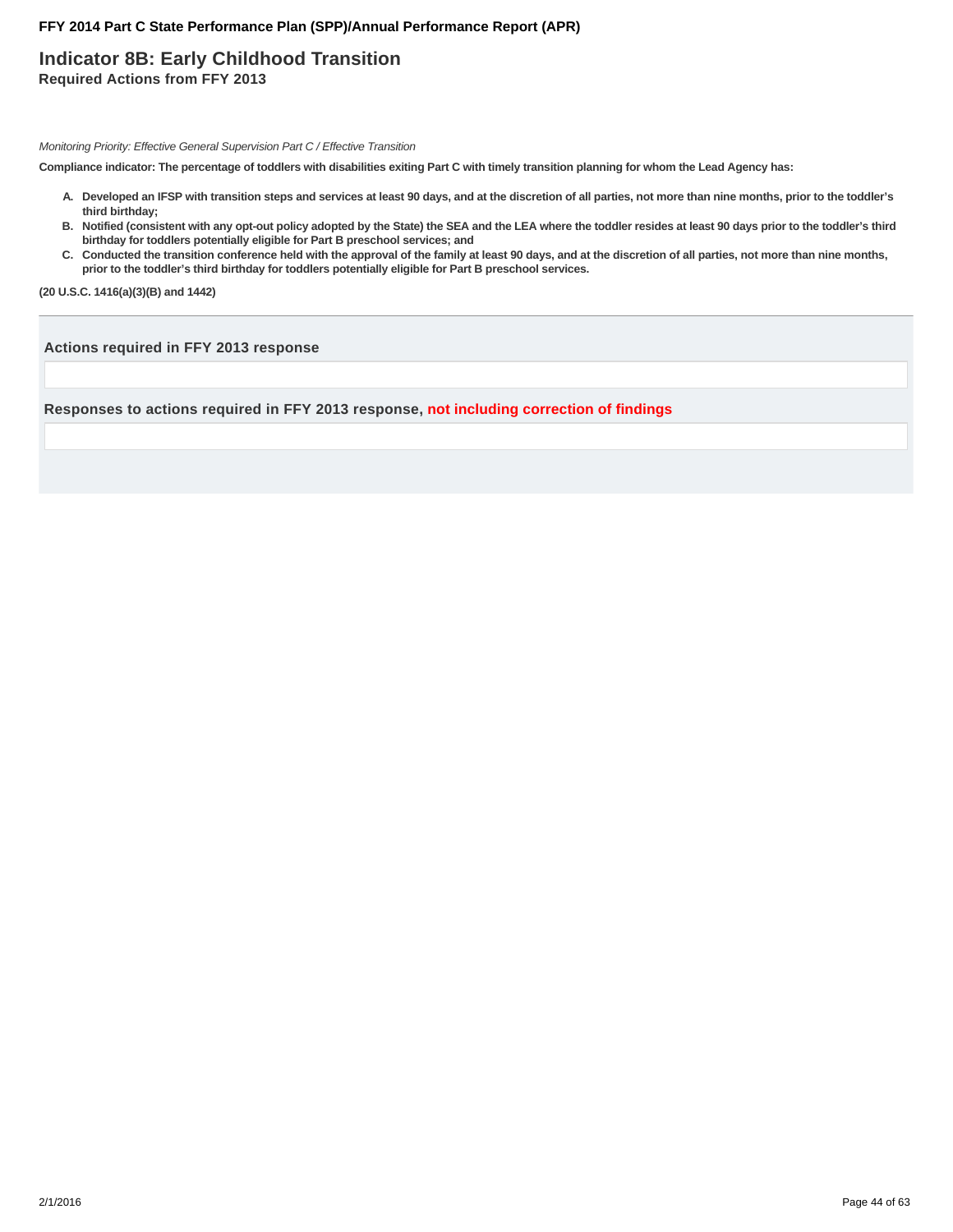# **Indicator 8B: Early Childhood Transition**

**Correction of Previous Findings of Noncompliance**

Monitoring Priority: Effective General Supervision Part C / Effective Transition

**Compliance indicator: The percentage of toddlers with disabilities exiting Part C with timely transition planning for whom the Lead Agency has:**

- **Developed an IFSP with transition steps and services at least 90 days, and at the discretion of all parties, not more than nine months, prior to the toddler's A. third birthday;**
- **Notified (consistent with any opt-out policy adopted by the State) the SEA and the LEA where the toddler resides at least 90 days prior to the toddler's third B. birthday for toddlers potentially eligible for Part B preschool services; and**
- C. Conducted the transition conference held with the approval of the family at least 90 days, and at the discretion of all parties, not more than nine months, **prior to the toddler's third birthday for toddlers potentially eligible for Part B preschool services.**

**(20 U.S.C. 1416(a)(3)(B) and 1442)**

# **Correction of Findings of Noncompliance Identified in FFY 2013**

| <b>Findings of Noncompliance Identified</b> | <b>Findings of Noncompliance Verified</b><br>as Corrected Within One Year | <b>Findings of Noncompliance</b><br><b>Subsequently Corrected</b> | <b>Findings Not Yet Verified as Corrected</b> |  |
|---------------------------------------------|---------------------------------------------------------------------------|-------------------------------------------------------------------|-----------------------------------------------|--|
| null                                        | null                                                                      | null                                                              |                                               |  |

# **Correction of Findings of Noncompliance Identified Prior to FFY 2013**

|      | Findings of Noncompliance Not Yet Verified as Corrected as of FFY | <b>Findings of Noncompliance</b> | <b>Findings Not Yet Verified as</b> |
|------|-------------------------------------------------------------------|----------------------------------|-------------------------------------|
|      | <b>2013 APR</b>                                                   | <b>Verified as Corrected</b>     | <b>Corrected</b>                    |
| None |                                                                   |                                  |                                     |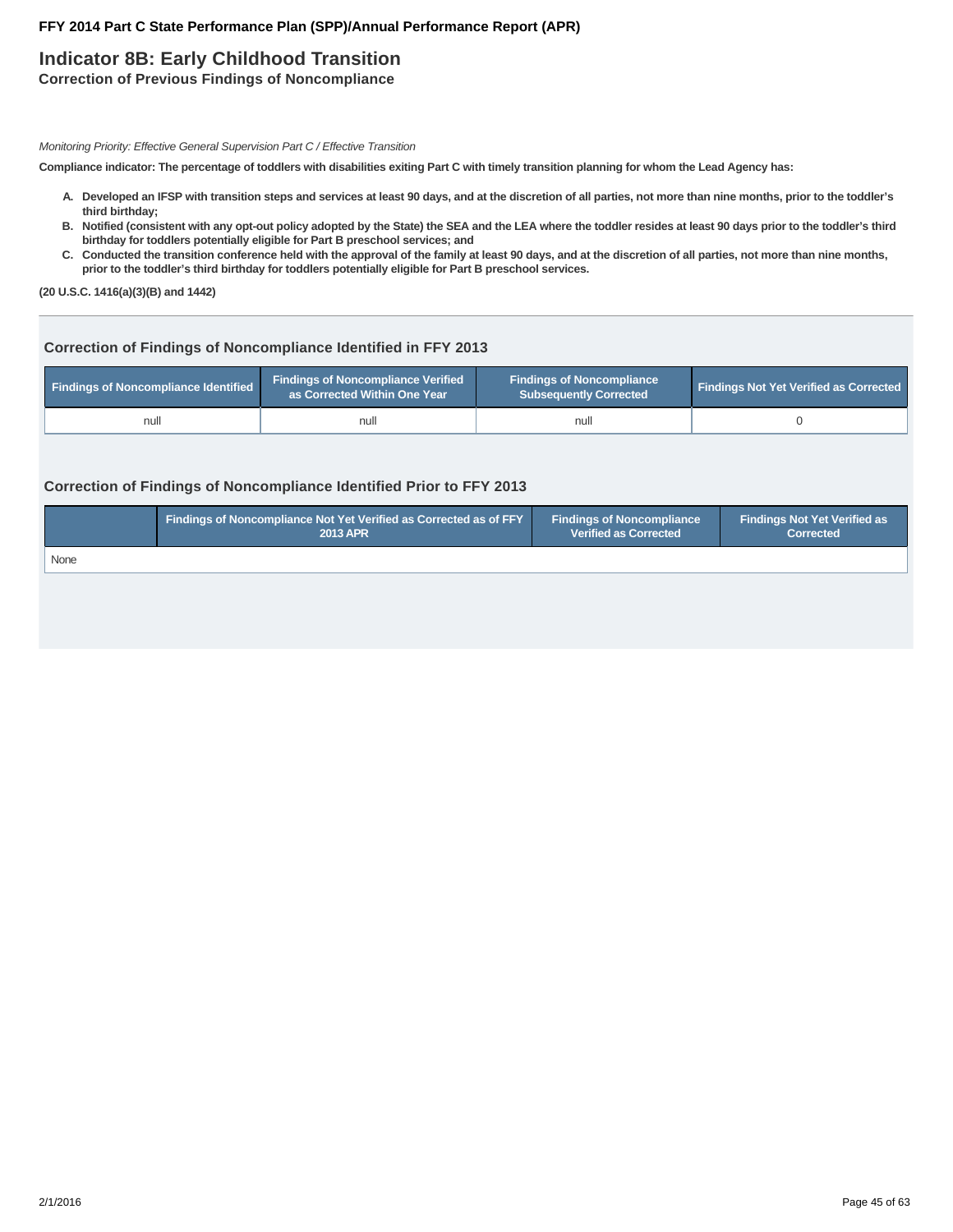# **Indicator 8C: Early Childhood Transition Historical Data and Targets**

Monitoring Priority: Effective General Supervision Part C / Effective Transition

**Compliance indicator: The percentage of toddlers with disabilities exiting Part C with timely transition planning for whom the Lead Agency has:**

- **Developed an IFSP with transition steps and services at least 90 days, and at the discretion of all parties, not more than nine months, prior to the toddler's A. third birthday;**
- **Notified (consistent with any opt-out policy adopted by the State) the SEA and the LEA where the toddler resides at least 90 days prior to the toddler's third B. birthday for toddlers potentially eligible for Part B preschool services; and**
- C. Conducted the transition conference held with the approval of the family at least 90 days, and at the discretion of all parties, not more than nine months, **prior to the toddler's third birthday for toddlers potentially eligible for Part B preschool services.**

**(20 U.S.C. 1416(a)(3)(B) and 1442)**

### **Historical Data**

Baseline Data: 2005

| <b>FFY</b> | 2004 | 2005 | 2006 | 2007 | 2008                                                | 2009   | 2010   | 2011   | 2012   | 2013   |
|------------|------|------|------|------|-----------------------------------------------------|--------|--------|--------|--------|--------|
| Target     |      |      | 100% | 100% | 100%                                                | 100%   | 100%   | 100%   | 100%   | 100%   |
| Data       |      | 100% | 100% | 100% | 100%                                                | 95.70% | 95.00% | 84.00% | 93.10% | 92.00% |
|            |      |      |      |      | <u> The Common Section (In the Common Section )</u> |        |        |        |        |        |

Key: Gray – Data Prior to Baseline Yellow – Baseline Blue – Data Update

### **FFY 2014 - FFY 2018 Targets**

| FFY    | 2014 | 2015 | 2016 | 2017 | 2018 |
|--------|------|------|------|------|------|
| Target | 100% | 100% | 100% | 100% | 100% |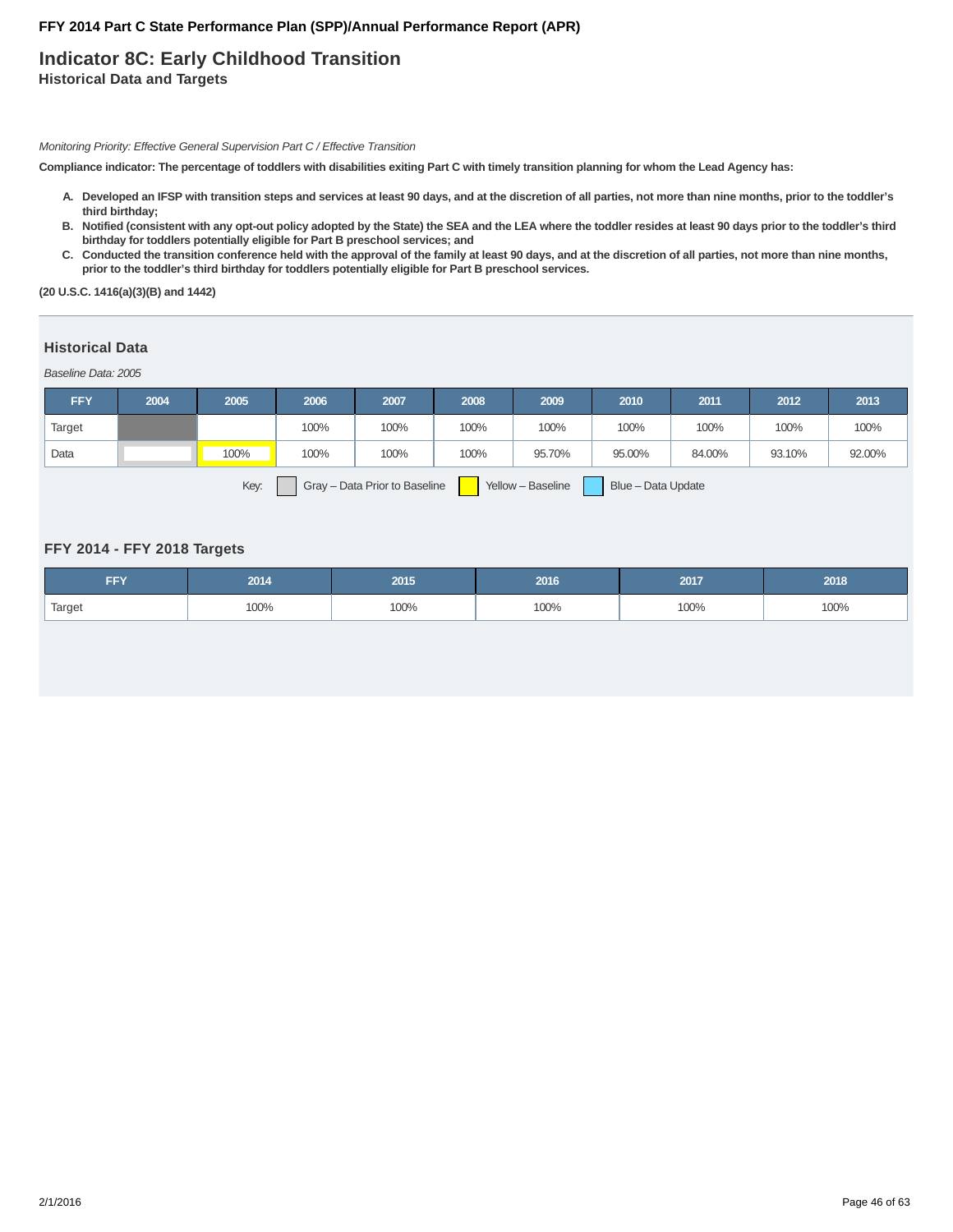# **Indicator 8C: Early Childhood Transition FFY 2014 Data**

Monitoring Priority: Effective General Supervision Part C / Effective Transition

**Compliance indicator: The percentage of toddlers with disabilities exiting Part C with timely transition planning for whom the Lead Agency has:**

- **Developed an IFSP with transition steps and services at least 90 days, and at the discretion of all parties, not more than nine months, prior to the toddler's A. third birthday;**
- **Notified (consistent with any opt-out policy adopted by the State) the SEA and the LEA where the toddler resides at least 90 days prior to the toddler's third B. birthday for toddlers potentially eligible for Part B preschool services; and**
- C. Conducted the transition conference held with the approval of the family at least 90 days, and at the discretion of all parties, not more than nine months, **prior to the toddler's third birthday for toddlers potentially eligible for Part B preschool services.**

**(20 U.S.C. 1416(a)(3)(B) and 1442)**

#### **FFY 2014 SPP/APR Data**

| Source      | Date i    | <b>Description</b>                                                                           |    | <b>Overwrite</b><br><b>Data</b> |
|-------------|-----------|----------------------------------------------------------------------------------------------|----|---------------------------------|
| Indicator 8 | 12/9/2015 | Number of toddlers with disabilities exiting Part C who were potentially eligible for Part B | 60 | null                            |

**Data reflect only those toddlers for whom the Lead Agency has conducted the transition conference held with the approval of the family at least 90 days, and at the discretion of all parties, not more than nine months, prior to the toddler's third birthday for toddlers potentially eligible for Part B preschool services**

| Yes |
|-----|
|     |

No

| Number of toddlers with disabilities exiting<br>Part C where the transition conference<br>occurred at least 90 days, and at the<br>discretion of all parties at least nine<br>months prior to the toddler's third<br>birthday for toddlers potentially eligible for<br>Part B | Number of toddlers with disabilities exiting<br>Part C who were potentially eligible for Part<br>ь | <b>FFY 2013</b><br>Data* | <b>FFY 2014</b><br>Target* | <b>FFY 2014</b><br><b>Data</b> | <b>Status</b> | Slippage    |
|-------------------------------------------------------------------------------------------------------------------------------------------------------------------------------------------------------------------------------------------------------------------------------|----------------------------------------------------------------------------------------------------|--------------------------|----------------------------|--------------------------------|---------------|-------------|
| 60                                                                                                                                                                                                                                                                            | 60                                                                                                 | 92.00%                   | 100%                       | 100%                           | Met Target    | No Slippage |

\* FFY 2013 Data and FFY 2014 Target are editable on the Historical Data and Targets page.

| Number of toddlers for whom the parent did not provide approval for the transition conference (this number will be subtracted from the number<br>of toddlers with disabilities exiting Part C who were potentially eligible for Part B when calculating the FFY 2014 Data)                                                                                                        |  |
|-----------------------------------------------------------------------------------------------------------------------------------------------------------------------------------------------------------------------------------------------------------------------------------------------------------------------------------------------------------------------------------|--|
| Number of documented delays attributable to exceptional family circumstances (this number will be added to the Number of toddlers with<br>disabilities exiting Part C where the transition conference occurred at least 90 days, and at the discretion of all parties at least nine months<br>prior to the toddler's third birthday for toddlers potentially eligible for Part B) |  |

#### **What is the source of the data provided for this indicator?**

e State monitoring

State database that includes data for the entire reporting year

# **Describe the method used to select EIS programs for monitoring.**

The Nebraska Department of Education (NDE) and Nebraska Department of Health and Human Services (NDHHS), acting as co-lead agencies (the Co-Leads), are responsible for ensuring Part C of the Individuals with Disabilities Education Act (IDEA) is fully implemented for all infants and toddlers with disabilities and their families through the Early Development Network (EDN). The Part C Co-Leads monitor the state's 28 Planning Region Teams (PRTs) on a three year cycle. IFSP files and other records maintained by Services Coordinators are reviewed for compliance with IDEA and Medicaid.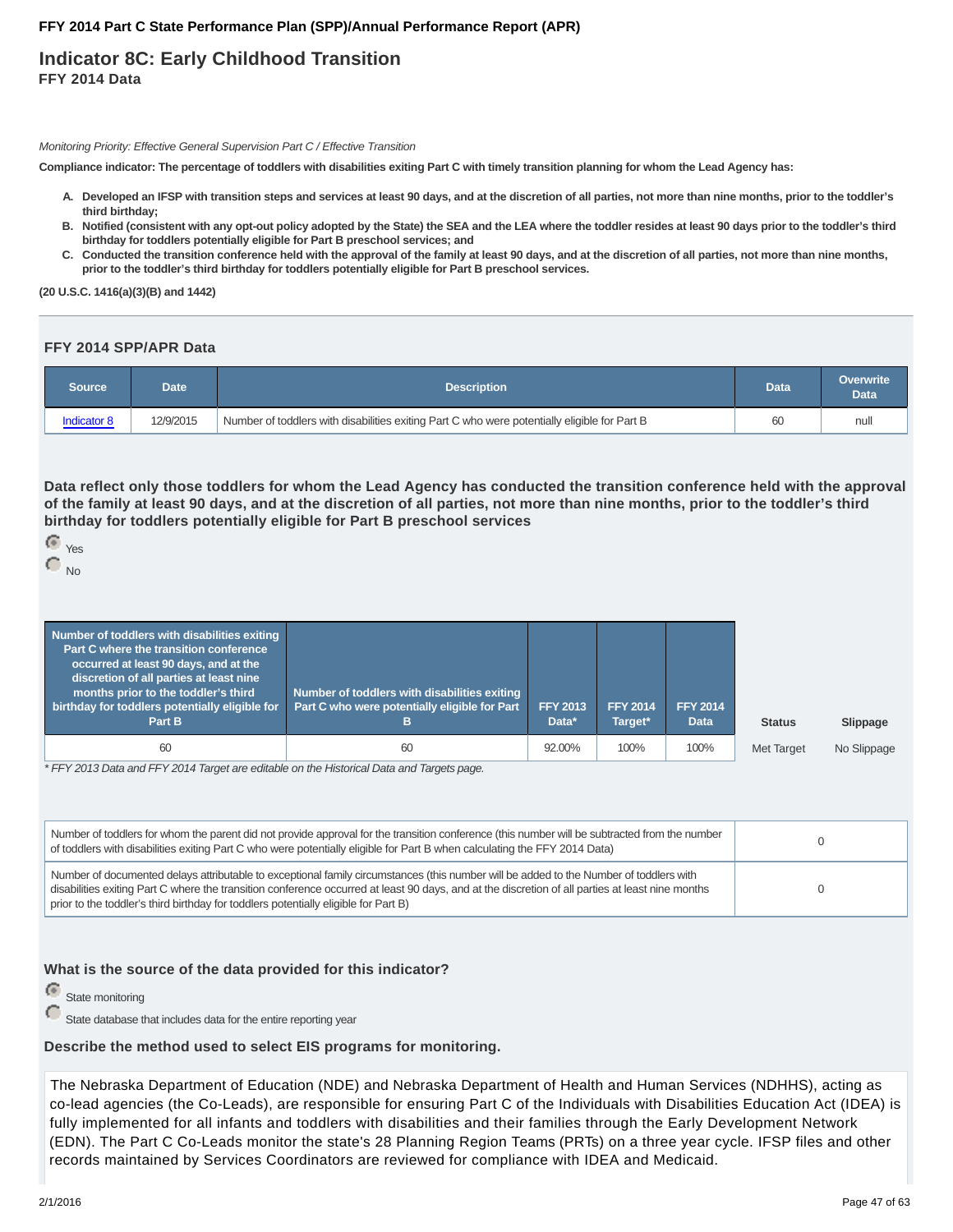The Individualized Family Service Plan (IFSP) checklist file review for Improving Learning for children with Disabilities (ILCD) gathers data regarding the receipt of early intervention services on IFSPs in a timely manner.

In FFY 2014, nine (9) of the Planning Regions participated in an IFSP file review for a total of 112 files, of which 60 files had children exiting Part C who had a transition conference conducted by the third birthday.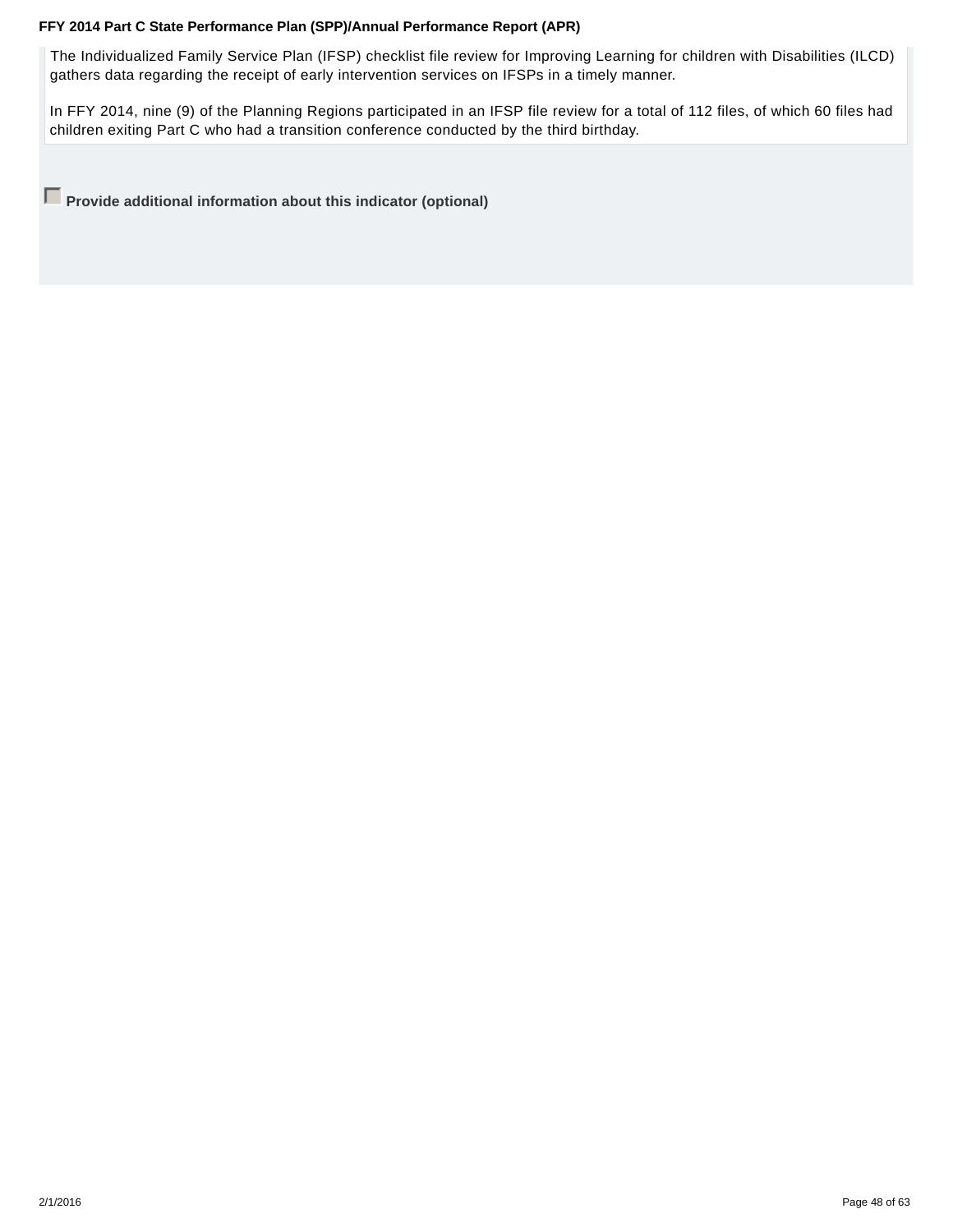# **Indicator 8C: Early Childhood Transition Required Actions from FFY 2013**

Monitoring Priority: Effective General Supervision Part C / Effective Transition

**Compliance indicator: The percentage of toddlers with disabilities exiting Part C with timely transition planning for whom the Lead Agency has:**

- **Developed an IFSP with transition steps and services at least 90 days, and at the discretion of all parties, not more than nine months, prior to the toddler's A. third birthday;**
- **Notified (consistent with any opt-out policy adopted by the State) the SEA and the LEA where the toddler resides at least 90 days prior to the toddler's third B. birthday for toddlers potentially eligible for Part B preschool services; and**
- C. Conducted the transition conference held with the approval of the family at least 90 days, and at the discretion of all parties, not more than nine months, **prior to the toddler's third birthday for toddlers potentially eligible for Part B preschool services.**

**(20 U.S.C. 1416(a)(3)(B) and 1442)**

**Actions required in FFY 2013 response**

**Responses to actions required in FFY 2013 response, not including correction of findings**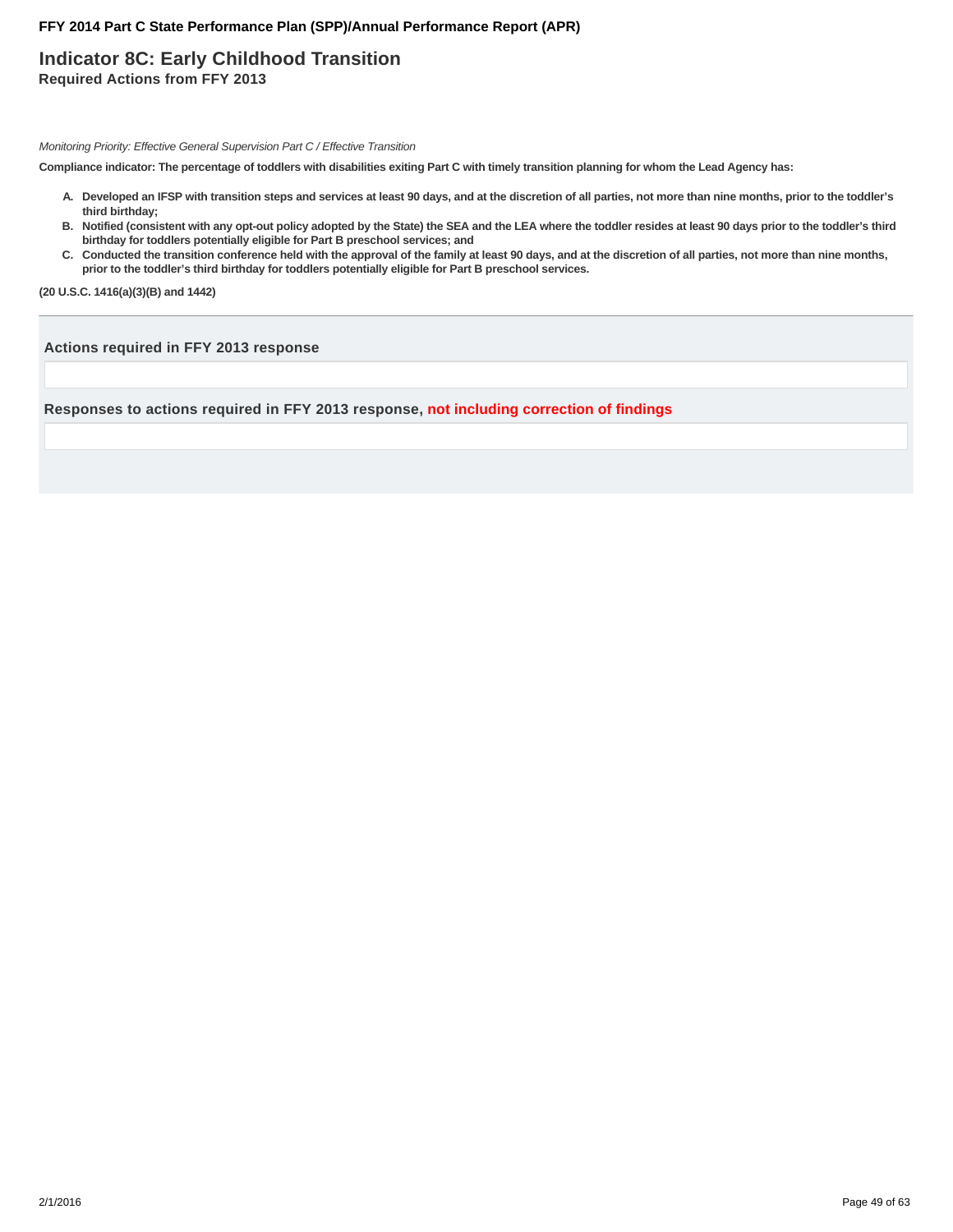# **Indicator 8C: Early Childhood Transition**

**Correction of Previous Findings of Noncompliance**

Monitoring Priority: Effective General Supervision Part C / Effective Transition

**Compliance indicator: The percentage of toddlers with disabilities exiting Part C with timely transition planning for whom the Lead Agency has:**

- **Developed an IFSP with transition steps and services at least 90 days, and at the discretion of all parties, not more than nine months, prior to the toddler's A. third birthday;**
- **Notified (consistent with any opt-out policy adopted by the State) the SEA and the LEA where the toddler resides at least 90 days prior to the toddler's third B. birthday for toddlers potentially eligible for Part B preschool services; and**
- C. Conducted the transition conference held with the approval of the family at least 90 days, and at the discretion of all parties, not more than nine months, **prior to the toddler's third birthday for toddlers potentially eligible for Part B preschool services.**

**(20 U.S.C. 1416(a)(3)(B) and 1442)**

### **Correction of Findings of Noncompliance Identified in FFY 2013**

| <b>Findings of Noncompliance Identified</b> | <b>Findings of Noncompliance Verified</b><br>as Corrected Within One Year | <b>Findings of Noncompliance</b><br>Subsequently Corrected | <b>Findings Not Yet Verified as Corrected</b> |  |
|---------------------------------------------|---------------------------------------------------------------------------|------------------------------------------------------------|-----------------------------------------------|--|
|                                             |                                                                           | null                                                       |                                               |  |

### **FFY 2013 Findings of Noncompliance Verified as Corrected**

Describe how the State verified that the source of noncompliance is correctly implementing the regulatory requirements

In each case of noncompliance, the Co-Leads notified the EIS program in writing concerning the finding of noncompliance and the requirement that the noncompliance be corrected as soon as possible, but in no case more than one year from identification. The State verified that each EIS program not in compliance correctly implemented the specific regulatory requirement and ensured that all children exiting Part C received a transition conference prior to exiting Part C. Each EIS program was required to develop and implement a Corrective Action Plan to ensure correction of noncompliance within one year. The Co-Leads monitored the implementation of the Corrective Action Plan. In addition, the Co-Leads reviewed different files of children exiting Part C for assurance that compliance was met and the CAP-related processes, as well as specific regulatory requirements, were implemented. Within one year of identification each EIS program was found to be in 100% compliance.

Describe how the State verified that each individual case of noncompliance was corrected

Each EIS program was required to develop and implement a Corrective Action Plan to ensure correction of noncompliance within one year. The Co-Leads monitored the implementation of the Corrective Action Plan. In addition, the Co-Leads reviewed additional files of children exiting Part C for assurance that compliance was met and the CAP-related processes, as well as specific regulatory requirements, were implemented. Within one year of identification each EIS program was found to be in 100% compliance. In the regions where transition conferences did not occur within regulated timelines, the Co-Leads provided targeted technical assistance. The requirements and appropriate documentation of transition conferences for children exiting Part C will continue to be a training topic to ensure that all EIS programs correctly implement the specific regulatory requirements and have strategies in place to ensure compliance. The state has verified that each EIS program is correctly implementing the specific regulatory requirements and ensured, for the 2 children in which noncompliance was found and who had not yet exited Part C, these children/families received a transition conference prior to exiting Part C.

# **Correction of Findings of Noncompliance Identified Prior to FFY 2013**

|      | Findings of Noncompliance Not Yet Verified as Corrected as of FFY | <b>Findings of Noncompliance</b> | <b>Findings Not Yet Verified as</b> |
|------|-------------------------------------------------------------------|----------------------------------|-------------------------------------|
|      | <b>2013 APR</b>                                                   | <b>Verified as Corrected</b>     | <b>Corrected</b>                    |
| None |                                                                   |                                  |                                     |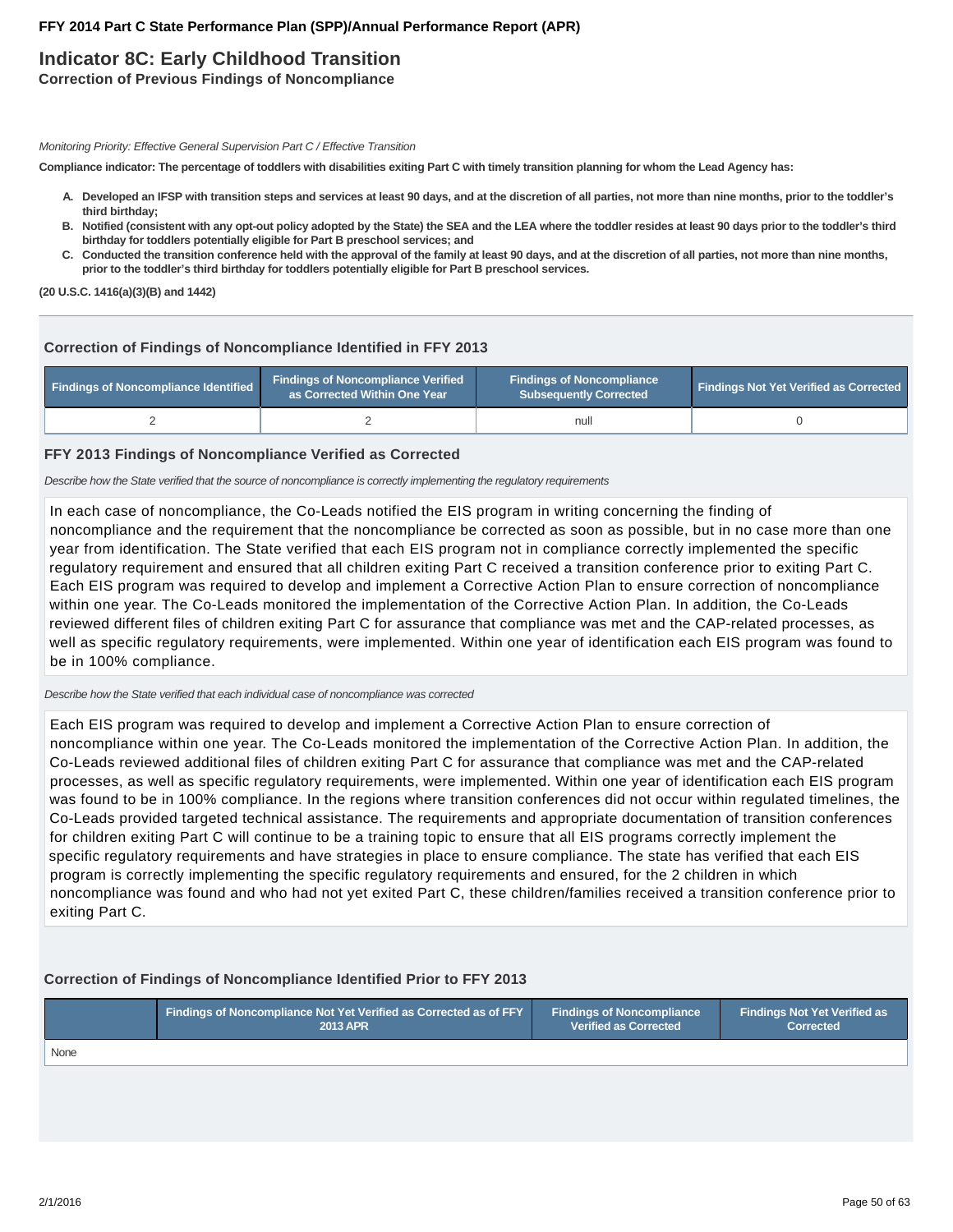# **Indicator 9: Resolution Sessions Historical Data and Targets**

Monitoring Priority: Effective General Supervision Part C / General Supervision

**Results indicator: Percent of hearing requests that went to resolution sessions that were resolved through resolution session settlement agreements (applicable if Part B due process procedures are adopted).**

### **(20 U.S.C. 1416(a)(3)(B) and 1442)**

# **Historical Data**

Baseline Data:

| <b>FFY</b>                                                                       | 2004 | 2005 | 2006 | 2007 | 2008 | 2009 | 2010 | 2011 | 2012 | 2013 |
|----------------------------------------------------------------------------------|------|------|------|------|------|------|------|------|------|------|
| Target $\geq$                                                                    |      |      |      |      |      |      |      |      |      |      |
| Data                                                                             |      |      |      |      |      |      |      |      |      |      |
| Gray - Data Prior to Baseline<br>Key:<br>Blue - Data Update<br>Yellow - Baseline |      |      |      |      |      |      |      |      |      |      |

### **FFY 2014 - FFY 2018 Targets**

| <b>FFY</b>                                                                     | 2014 | 2015 | 2016 | 2017 | 2018 |  |  |  |  |
|--------------------------------------------------------------------------------|------|------|------|------|------|--|--|--|--|
| Target $\geq$                                                                  |      |      |      |      |      |  |  |  |  |
| Blue - Data Update<br>Key:<br><b>Targets: Description of Stakeholder Input</b> |      |      |      |      |      |  |  |  |  |
|                                                                                |      |      |      |      |      |  |  |  |  |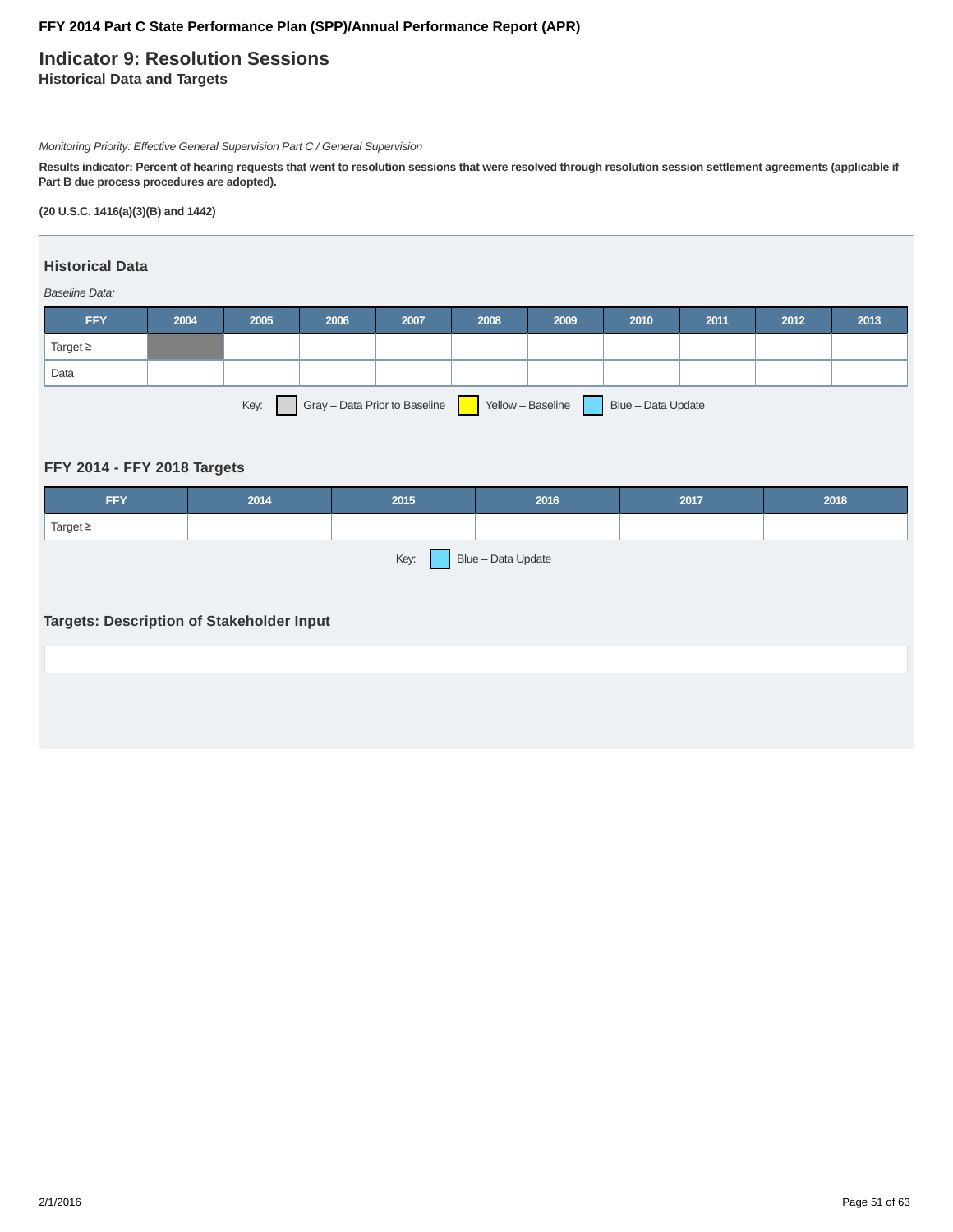**Indicator 9: Resolution Sessions FFY 2014 Data**

Monitoring Priority: Effective General Supervision Part C / General Supervision

**Results indicator: Percent of hearing requests that went to resolution sessions that were resolved through resolution session settlement agreements (applicable if Part B due process procedures are adopted).**

**(20 U.S.C. 1416(a)(3)(B) and 1442)**

### **Prepopulated Data**

| <b>Source</b>                                                                                      | <b>Date</b> | <b>Description</b>                                                       | <b>Data</b> | <b>Overwrite Data</b> |
|----------------------------------------------------------------------------------------------------|-------------|--------------------------------------------------------------------------|-------------|-----------------------|
| SY 2014-15 EMAPS IDEA Part<br>C Dispute Resolution Survey;<br>Section C: Due Process<br>Complaints | 11/5/2015   | 3.1(a) Number resolution sessions resolved through settlement agreements |             | null                  |
| SY 2014-15 EMAPS IDEA Part<br>C Dispute Resolution Survey;<br>Section C: Due Process<br>Complaints | 11/5/2015   | 3.1 Number of resolution sessions                                        |             | null                  |

### **FFY 2014 SPP/APR Data**

| 3.1(a) Number resolution sessions<br>3.1 Number of resolution sessions<br>resolved through settlement<br>agreements |  | <b>FFY 2013</b><br>Data* | FFY 2014 Target* | <b>FFY 2014</b><br><b>Data</b> | <b>Status</b>   | Slippage |
|---------------------------------------------------------------------------------------------------------------------|--|--------------------------|------------------|--------------------------------|-----------------|----------|
|                                                                                                                     |  |                          |                  |                                | Incomplete Data | N/A      |

\* FFY 2013 Data and FFY 2014 Target are editable on the Historical Data and Targets page.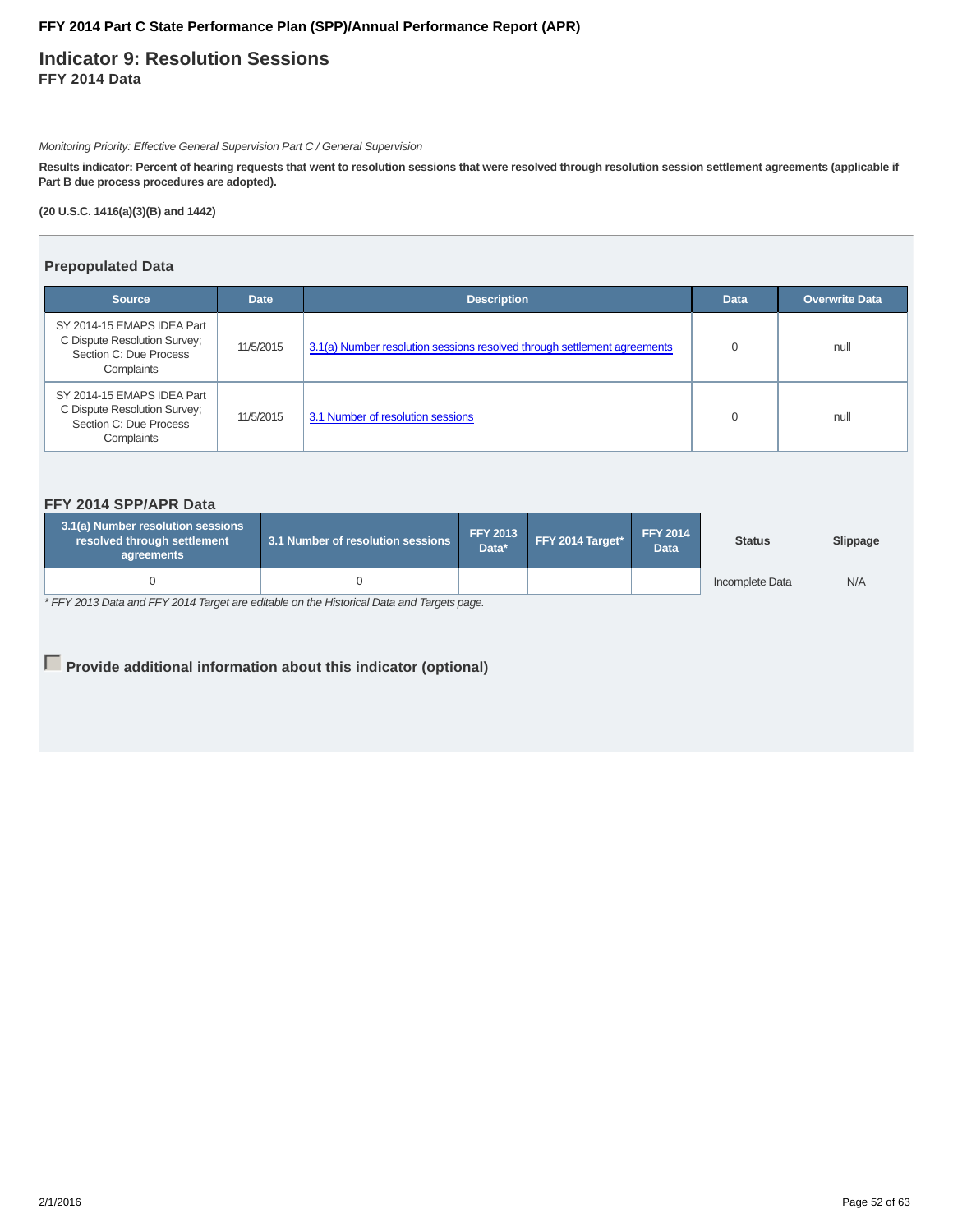**Indicator 9: Resolution Sessions Required Actions from FFY 2013**

Monitoring Priority: Effective General Supervision Part C / General Supervision

**Results indicator: Percent of hearing requests that went to resolution sessions that were resolved through resolution session settlement agreements (applicable if Part B due process procedures are adopted).**

**(20 U.S.C. 1416(a)(3)(B) and 1442)**

**Actions required in FFY 2013 response**

**Responses to actions required in FFY 2013 response**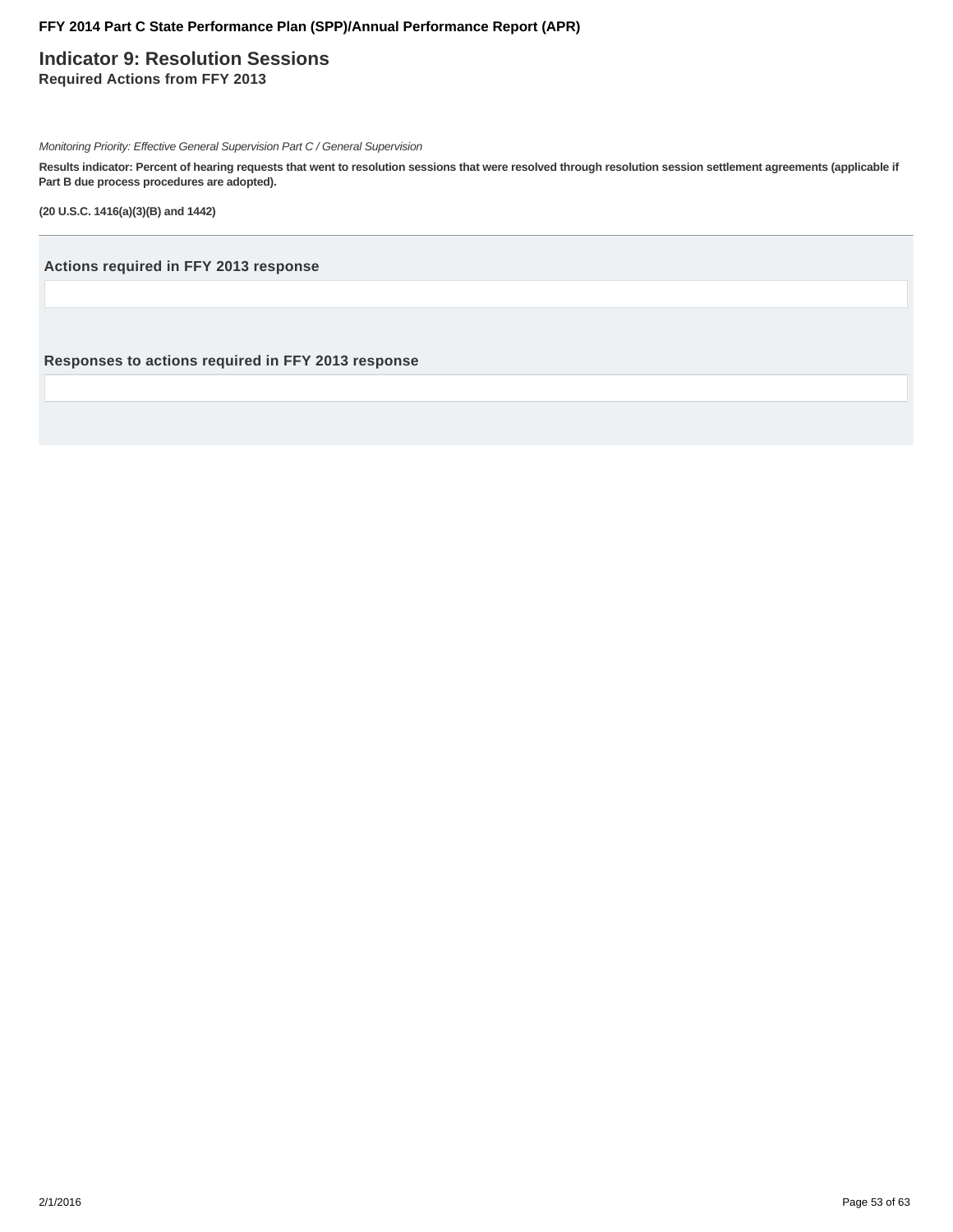# **Indicator 10: Mediation**

**Historical Data and Targets**

Monitoring Priority: Effective General Supervision Part C / General Supervision

**Results indicator: Percent of mediations held that resulted in mediation agreements.**

**(20 U.S.C. 1416(a)(3)(B) and 1442)**

# **Historical Data**

Baseline Data: 2005

| <b>FFY</b>                                                                       | 2004 | 2005 | 2006 | 2007 | 2008 | 2009 | 2010 | 2011 | 2012 | 2013 |
|----------------------------------------------------------------------------------|------|------|------|------|------|------|------|------|------|------|
| Target $\geq$                                                                    |      |      |      |      |      |      |      |      |      |      |
| Data                                                                             |      |      |      |      |      |      |      |      |      |      |
| Gray - Data Prior to Baseline<br>Key:<br>Yellow - Baseline<br>Blue - Data Update |      |      |      |      |      |      |      |      |      |      |

# **FFY 2014 - FFY 2018 Targets**

| <b>FFY</b>                                       | 2014 | 2015 | 2016 | 2017 | 2018 |  |  |  |
|--------------------------------------------------|------|------|------|------|------|--|--|--|
| Target $\geq$                                    |      |      |      |      |      |  |  |  |
| Blue - Data Update<br>Key:                       |      |      |      |      |      |  |  |  |
|                                                  |      |      |      |      |      |  |  |  |
| <b>Targets: Description of Stakeholder Input</b> |      |      |      |      |      |  |  |  |
|                                                  |      |      |      |      |      |  |  |  |
|                                                  |      |      |      |      |      |  |  |  |
|                                                  |      |      |      |      |      |  |  |  |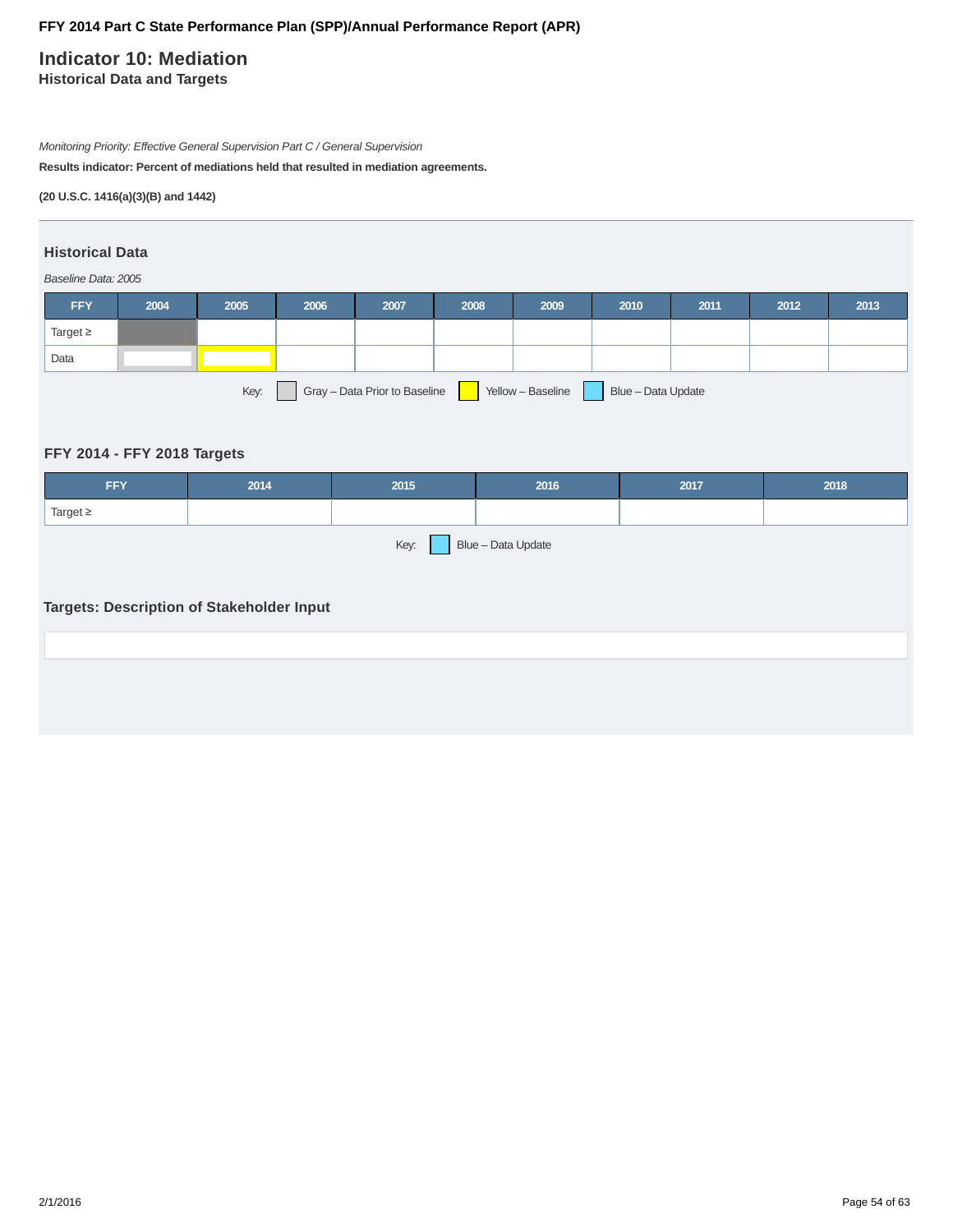# **Indicator 10: Mediation FFY 2014 Data**

Monitoring Priority: Effective General Supervision Part C / General Supervision

**Results indicator: Percent of mediations held that resulted in mediation agreements.**

**(20 U.S.C. 1416(a)(3)(B) and 1442)**

### **Prepopulated Data**

| <b>Source</b>                                                                               | <b>Date</b> | <b>Description</b>                                                  | <b>Data</b> | <b>Overwrite Data</b> |
|---------------------------------------------------------------------------------------------|-------------|---------------------------------------------------------------------|-------------|-----------------------|
| SY 2014-15 EMAPS IDEA Part<br>C Dispute Resolution Survey;<br>Section B: Mediation Requests | 11/5/2015   | 2.1.a.i Mediations agreements related to due process complaints     | $\Omega$    | null                  |
| SY 2014-15 EMAPS IDEA Part<br>C Dispute Resolution Survey;<br>Section B: Mediation Requests | 11/5/2015   | 2.1.b. iMediations agreements not related to due process complaints |             | null                  |
| SY 2014-15 EMAPS IDEA Part<br>C Dispute Resolution Survey;<br>Section B: Mediation Requests | 11/5/2015   | 2.1 Mediations held                                                 | $\Omega$    | null                  |

# **FFY 2014 SPP/APR Data**

| 2.1.a.i Mediations<br>agreements related to due<br>process complaints | 2.1.b.i Mediations<br>agreements not related to<br>due process complaints | <b>FFY 2013</b><br>2.1 Mediations held |  | <b>FFY 2014</b><br>Target* | <b>FFY 2014</b><br><b>Data</b> | <b>Status</b> | Slippage |
|-----------------------------------------------------------------------|---------------------------------------------------------------------------|----------------------------------------|--|----------------------------|--------------------------------|---------------|----------|
|                                                                       |                                                                           |                                        |  |                            |                                | N/A           | N/A      |

\* FFY 2013 Data and FFY 2014 Target are editable on the Historical Data and Targets page.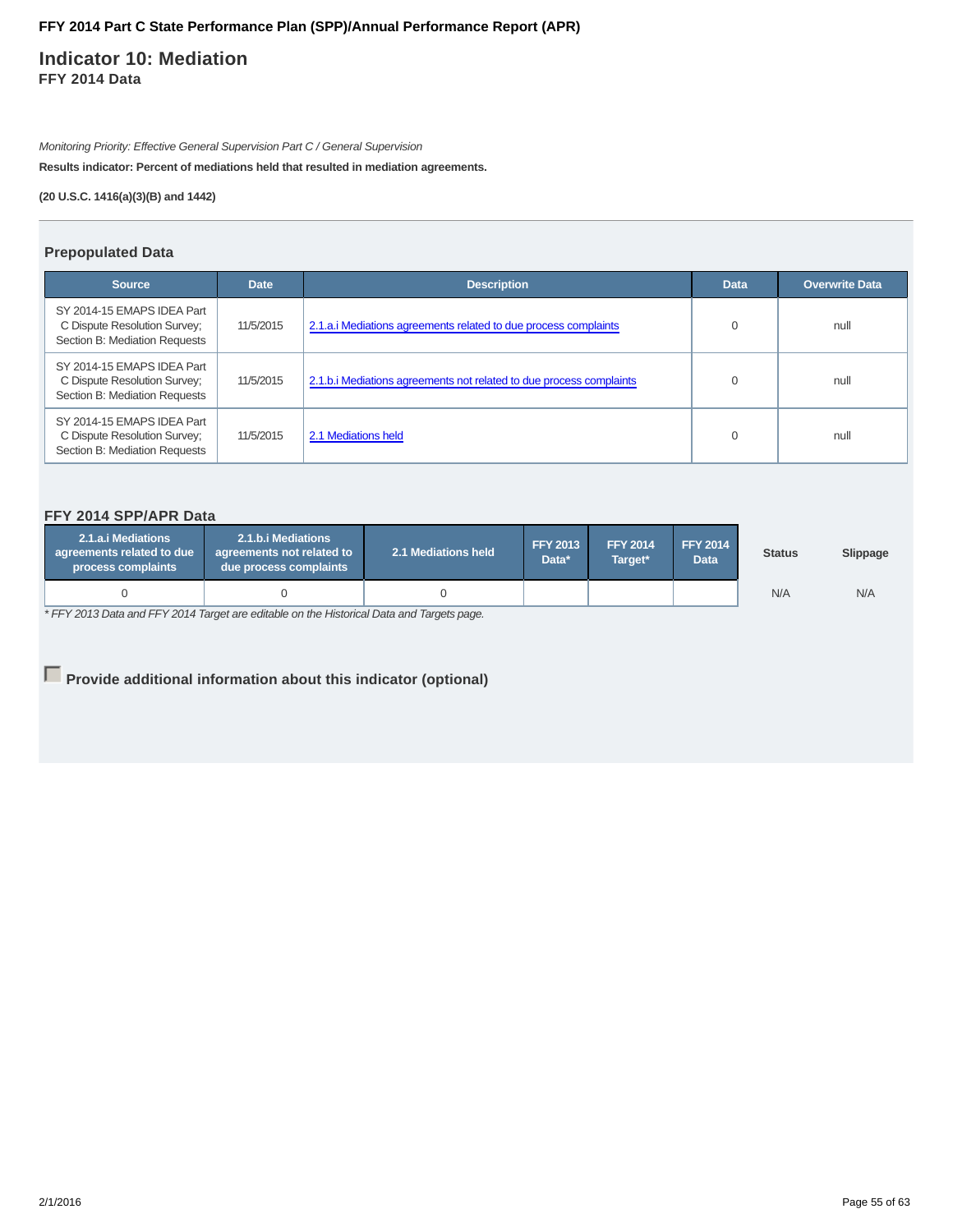# **Indicator 10: Mediation Required Actions from FFY 2013**

Monitoring Priority: Effective General Supervision Part C / General Supervision **Results indicator: Percent of mediations held that resulted in mediation agreements.**

**(20 U.S.C. 1416(a)(3)(B) and 1442)**

**Actions required in FFY 2013 response**

**Responses to actions required in FFY 2013 response**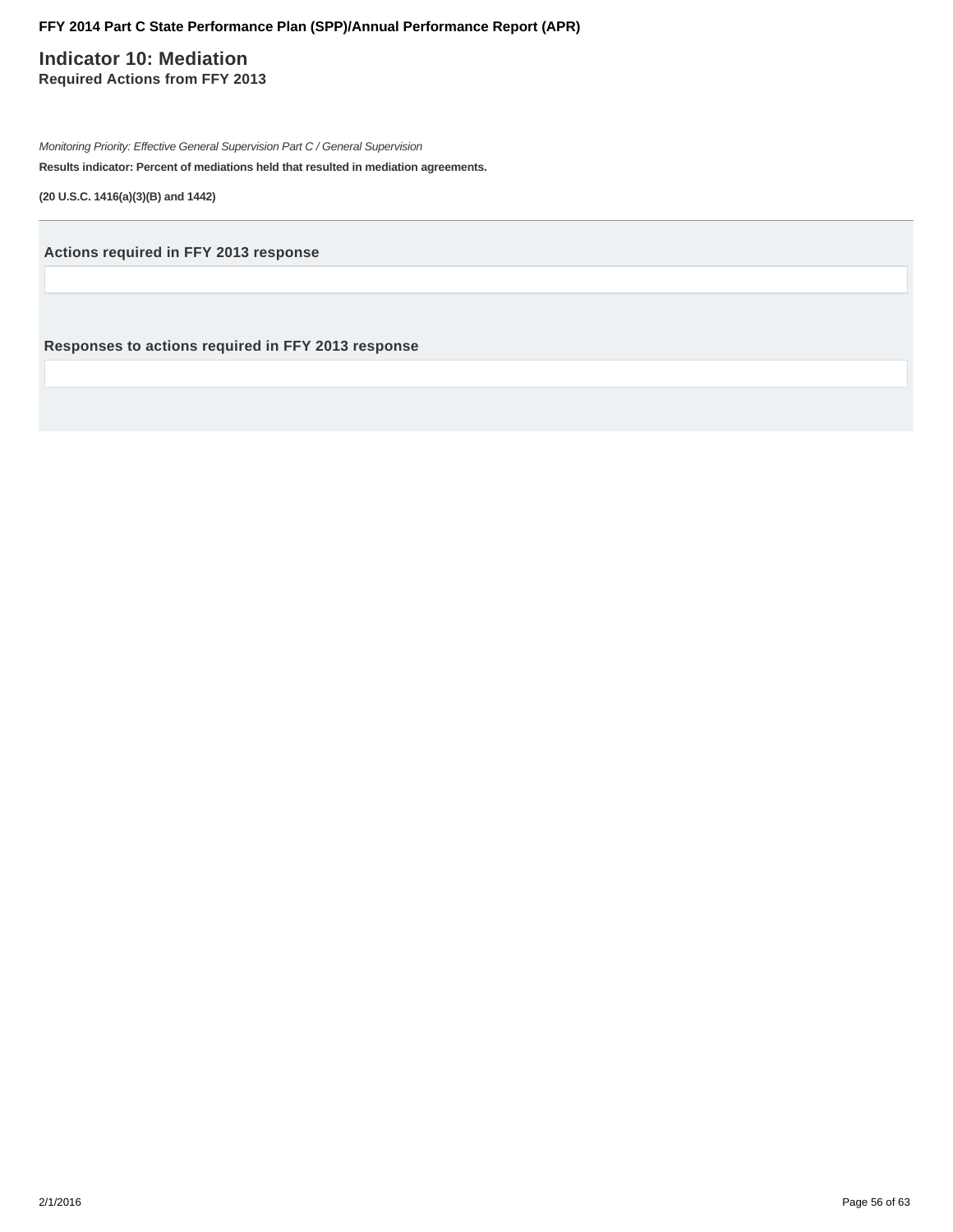# **Indicator 11: State Systemic Improvement Plan Data and Overview**

### Monitoring Priority: General Supervision

**Results indicator: The State's SPP/APR includes a State Systemic Improvement Plan (SSIP) that meets the requirements set forth for this indicator.**

### **Reported Data**

#### Baseline Data: 2013



# **Explanation of Changes**

### **FFY 2015 - FFY 2018 Targets**

| <b>FFY</b>              | 2015 | 2016 | 2017 | 2018 |  |  |  |
|-------------------------|------|------|------|------|--|--|--|
| Target                  |      |      |      |      |  |  |  |
| Key: Blue - Data Update |      |      |      |      |  |  |  |

# **Targets: Description of Stakeholder Input**

### **Overview**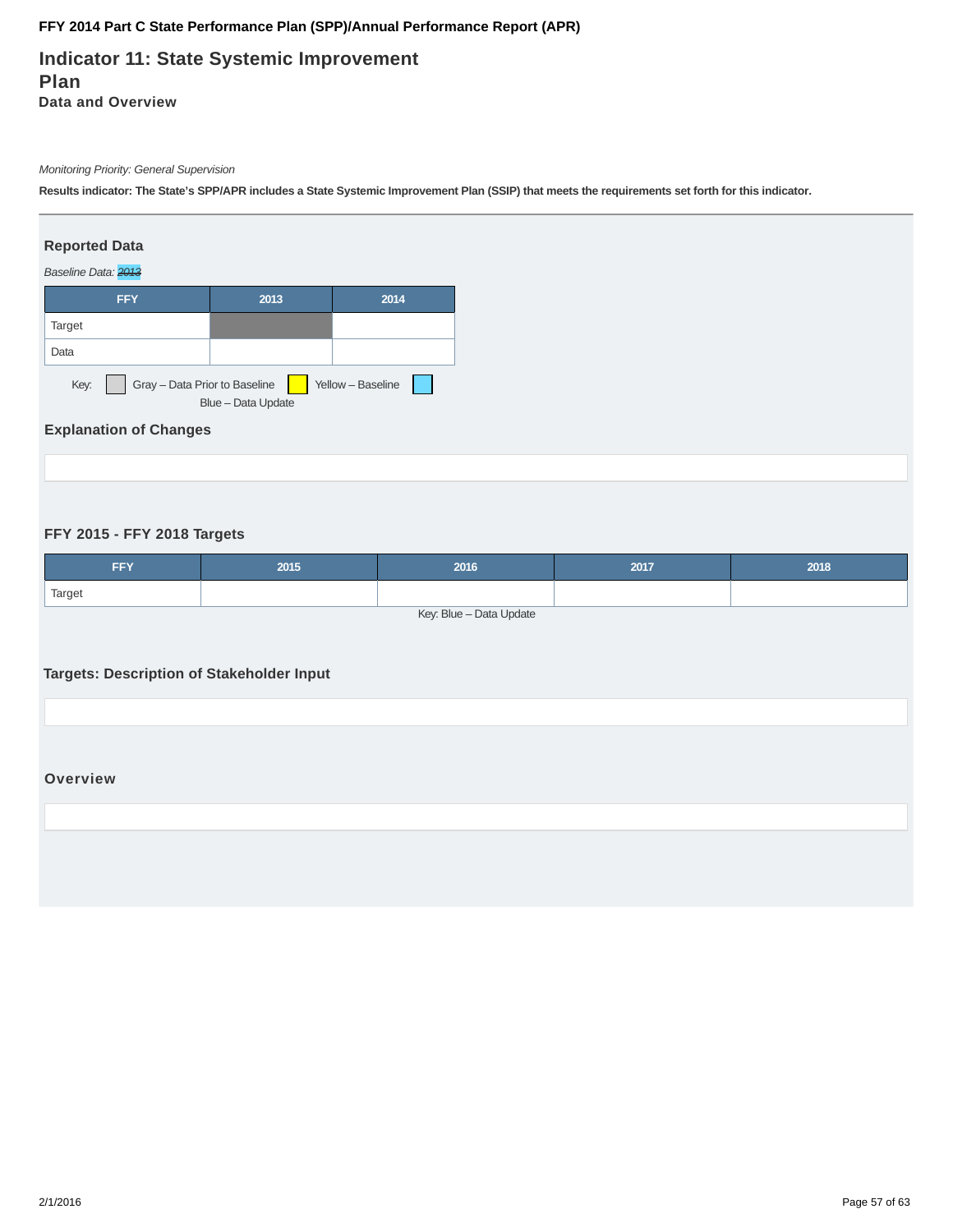**Indicator 11: State Systemic Improvement Plan Data Analysis**

Monitoring Priority: General Supervision

**Results indicator: The State's SPP/APR includes a State Systemic Improvement Plan (SSIP) that meets the requirements set forth for this indicator.**

### **Data Analysis**

A description of how the State identified and analyzed key data, including data from SPP/APR indicators, 618 data collections, and other available data as applicable, to: (1) select the State-identified Measurable Result(s) for Infants and Toddlers with Disabilities and their Families, and (2) identify root causes contributing to low performance. The description must include information about how the data were disaggregated by multiple variables (e.g., EIS program and/or EIS provider, geographic region, race/ethnicity, socioeconomic status, gender, etc.) As part of its data analysis, the State should also consider compliance data and whether those data present potential barriers to improvement. In addition, if the State identifies any concerns about the quality of the data, the description must include how the State will address these concerns. Finally, if additional data are needed, the description should include the methods and timelines to collect and analyze the additional data.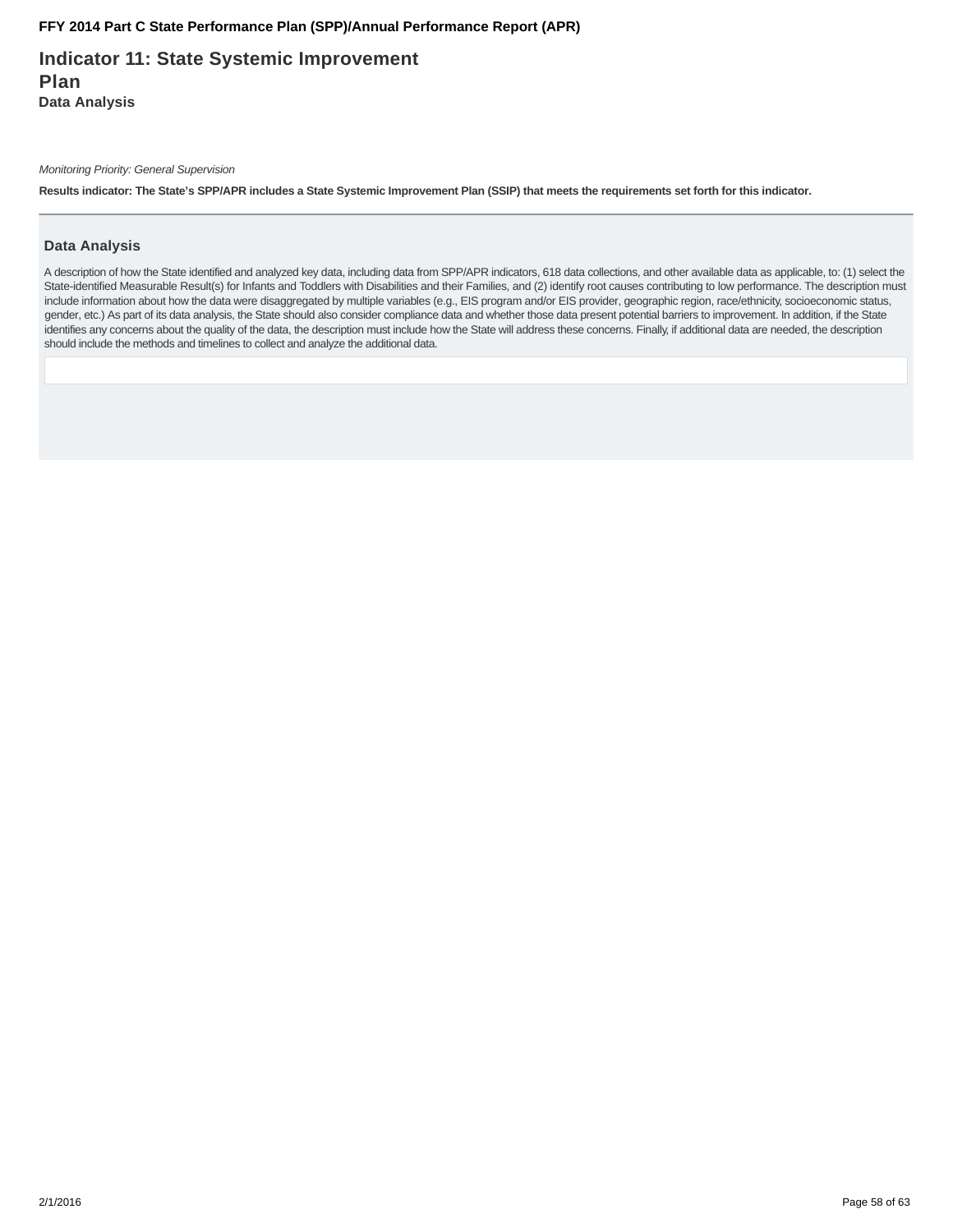# **Indicator 11: State Systemic Improvement Plan Analysis of State Infrastructure**

Monitoring Priority: General Supervision

**Results indicator: The State's SPP/APR includes a State Systemic Improvement Plan (SSIP) that meets the requirements set forth for this indicator.**

#### **Analysis of State Infrastructure to Support Improvement and Build Capacity**

A description of how the State analyzed the capacity of its current infrastructure to support improvement and build capacity in EIS programs and/or EIS providers to implement, scale up, and sustain the use of evidence-based practices to improve results for infants and toddlers with disabilities and their families. State systems that make up its infrastructure include, at a minimum: governance, fiscal, quality standards, professional development, data, technical assistance, and accountability/monitoring. The description must include current strengths of the systems, the extent the systems are coordinated, and areas for improvement of functioning within and across the systems. The State must also identify current State-level improvement plans and other early learning initiatives, such as Race to the Top-Early Learning Challenge and the Home Visiting program and describe the extent that these new initiatives are aligned, and how they are, or could be, integrated with, the SSIP. Finally, the State should identify representatives (e.g., offices, agencies, positions, individuals, and other stakeholders) that were involved in developing Phase I of the SSIP and that will be involved in developing and implementing Phase II of the SSIP.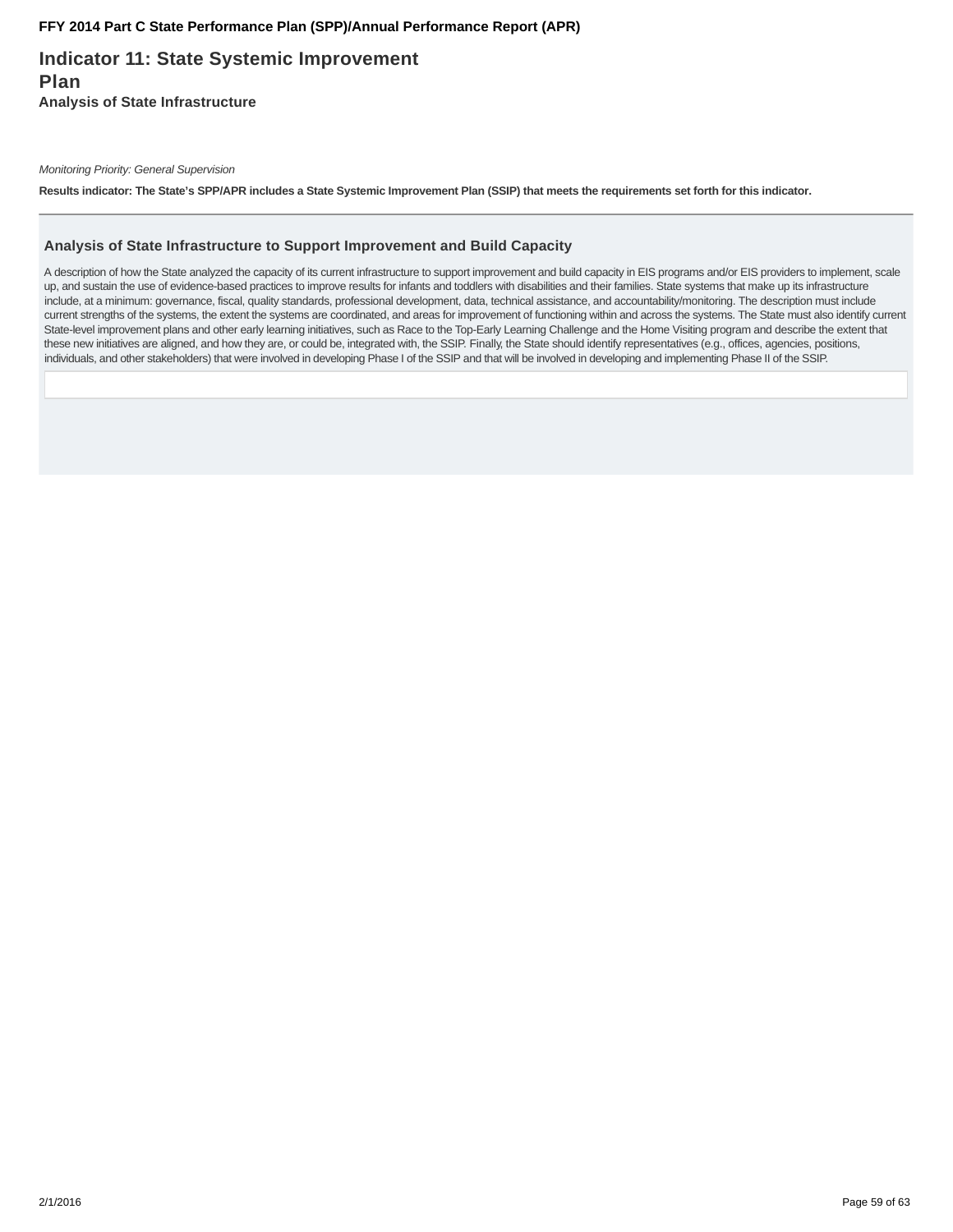**Indicator 11: State Systemic Improvement Plan Measurable Result for Infants and Toddlers with Disabilities**

Monitoring Priority: General Supervision

**Results indicator: The State's SPP/APR includes a State Systemic Improvement Plan (SSIP) that meets the requirements set forth for this indicator.**

#### **State-identified Measurable Result(s) for Infants and Toddlers with Disabilities and Their Families**

A statement of the result(s) the State intends to achieve through the implementation of the SSIP. The State-identified Measurable Result(s) for Infants and Toddlers with Disabilities and their Families must be aligned to an SPP/APR indicator or a component of an SPP/APR indicator. The State-identified Measurable Result(s) for Infants and Toddlers with Disabilities and their Families must be clearly based on the Data and State Infrastructure Analyses and must be a child- or family-level outcome in contrast to a process outcome. The State may select a single result (e.g., increase the rate of growth in infants and toddlers demonstrating positive social-emotional skills) or a cluster of related results (e.g., increase the percentage reported under child outcome B under Indicator 3 of the SPP/APR (knowledge and skills) and increase the percentage trend reported for families under Indicator 4 (helping their child develop and learn)).

**Statement** 

**Description**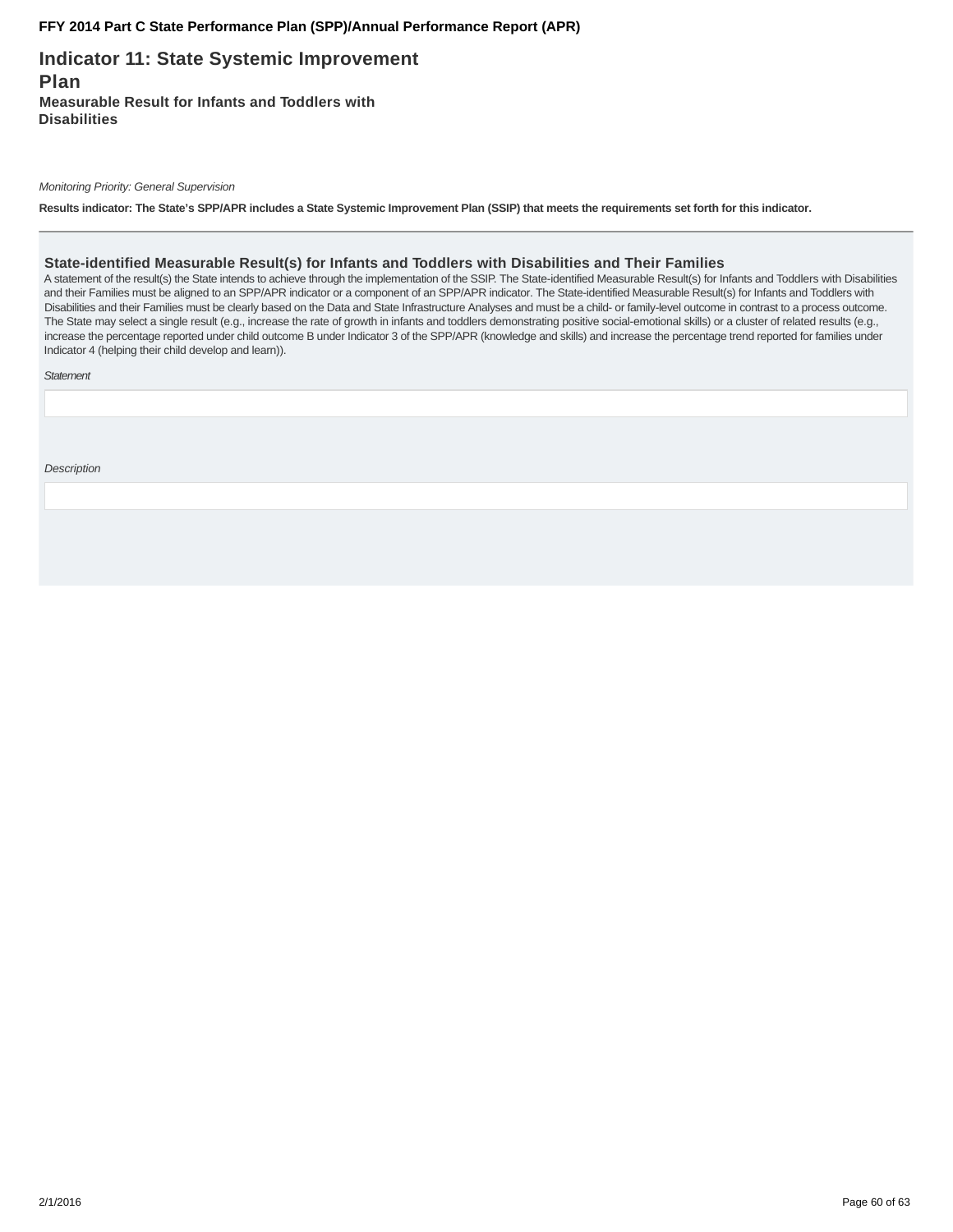# **Indicator 11: State Systemic Improvement Plan Selection of Coherent Improvement Strategies**

Monitoring Priority: General Supervision

**Results indicator: The State's SPP/APR includes a State Systemic Improvement Plan (SSIP) that meets the requirements set forth for this indicator.**

#### **Selection of Coherent Improvement Strategies**

An explanation of how the improvement strategies were selected, and why they are sound, logical and aligned, and will lead to a measurable improvement in the State-identified Measurable Result(s) for Infants and Toddlers with Disabilities and their Families. The improvement strategies should include the strategies, identified through the Data and State Infrastructure Analyses, that are needed to improve the State infrastructure and to support EIS program and/or EIS provider implementation of evidence-based practices to improve the State-identified result(s) for infants and toddlers with disabilities and their families. The State must describe how implementation of the improvement strategies will address identified root causes for low performance and ultimately build EIS program and/or EIS provider capacity to achieve the State-identified Measurable Result(s) for Infants and Toddlers with Disabilities and their Families.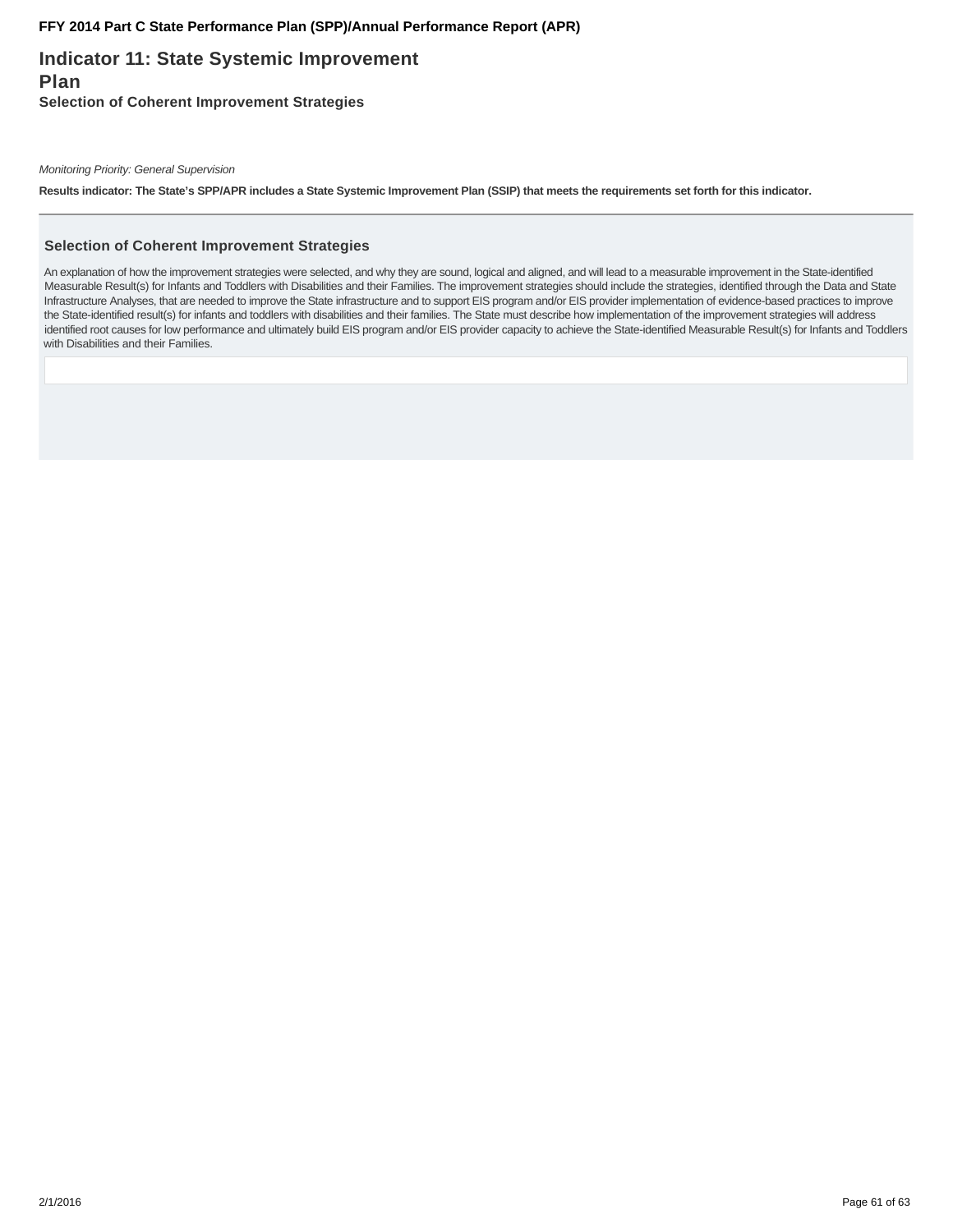**Indicator 11: State Systemic Improvement Plan Theory of Action**

Monitoring Priority: General Supervision

**Results indicator: The State's SPP/APR includes a State Systemic Improvement Plan (SSIP) that meets the requirements set forth for this indicator.**

### **Theory of Action**

A graphic illustration that shows the rationale of how implementing the coherent set of improvement strategies selected will increase the State's capacity to lead meaningful change in EIS programs and/or EIS providers, and achieve improvement in the State-identified Measurable Result(s) for Infants and Toddlers with Disabilities and their Families.

**Submitted Theory of Action:** No Theory of Action Submitted

**Provide a description of the provided graphic illustration (optional)**